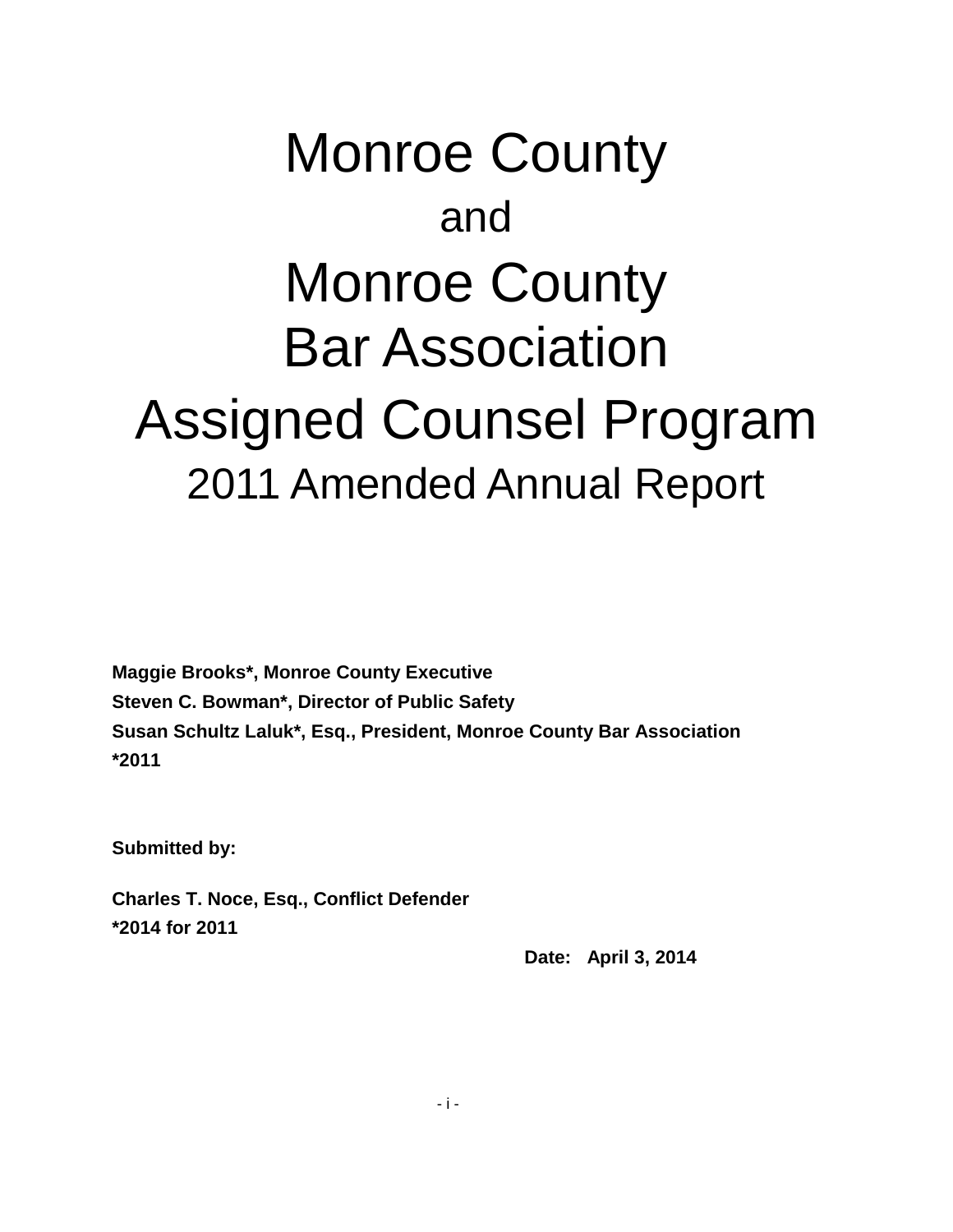# TABLE OF CONTENTS

| "To Provide A Coordinated And Centralized Assignment System For Conflict Cases"2<br>"To Provide A More Equitable Distribution Of Conflict Assignments Among Lawyers"2<br>"To Maintain Uniform And Proper Billing Practices And To Ensure Cost Accountability Of Services" 4 |
|-----------------------------------------------------------------------------------------------------------------------------------------------------------------------------------------------------------------------------------------------------------------------------|
|                                                                                                                                                                                                                                                                             |
|                                                                                                                                                                                                                                                                             |
|                                                                                                                                                                                                                                                                             |
|                                                                                                                                                                                                                                                                             |
| <b>2011 COSTS</b>                                                                                                                                                                                                                                                           |
|                                                                                                                                                                                                                                                                             |
|                                                                                                                                                                                                                                                                             |
|                                                                                                                                                                                                                                                                             |
|                                                                                                                                                                                                                                                                             |
|                                                                                                                                                                                                                                                                             |
|                                                                                                                                                                                                                                                                             |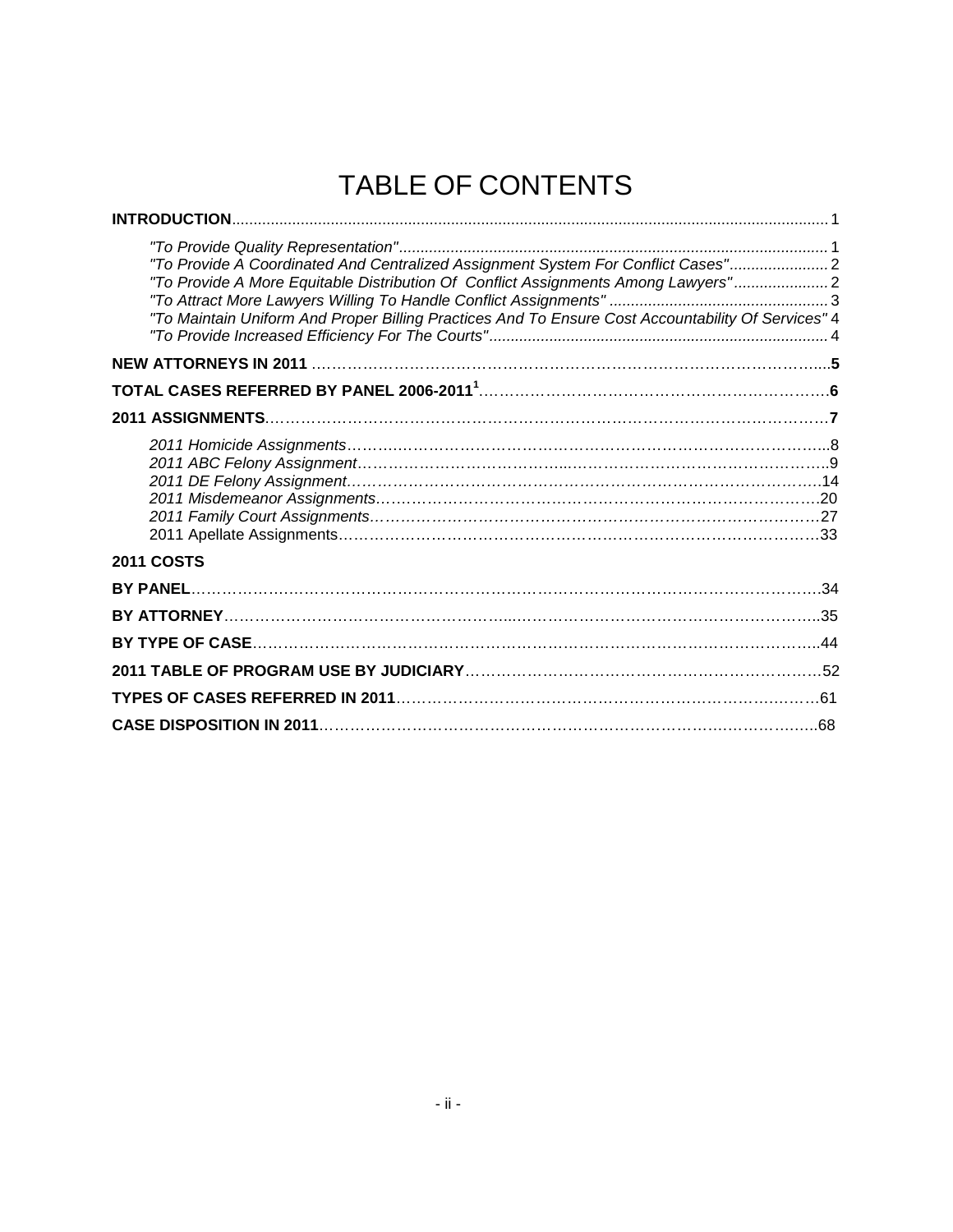### **Introduction**

2011 was the twentieth year the Assigned Counsel Program operated in all courts. It was also the ninth year of operation for the Conflict Defender Office.

In 2011 The Conflict Defender Office had a staff of 10 attorneys and three support staff. Outside support services such as investigation and service of process are done on a contract basis. The attorneys in the office represent clients in conflict cases in Family Court, Rochester City Court and all of the appellate courts. All cases in Local Criminal Court, all felony cases and all statutorily assigned cases in Superior Court are still assigned to private counsel under the Joint Monroe County/Monroe County Bar Association Plan for Conflict Assignments.

The following statistical information shows the Program's relative success in meeting the goals of the Plan:

> "The objectives of this conflict assignments plan are to provide quality representation to eligible indigent defendants or other litigants in those cases where the Public Defender has a conflict of interest; to provide a coordinated and centralized assignment system for conflict cases arising in the courts specified in Article IV herein; to provide a more equitable distribution of conflict assignments among lawyers; to attract more lawyers willing to handle conflict assignments; to maintain uniform and proper billing practices; to ensure cost accountability of services, and to provide increased efficiency for the courts by making qualified attorneys more readily available to handle conflict cases." *Monroe County Bar Association Sponsored Plan for Conflict Assignments*, ARTICLE II. Plan Objectives

#### **"To Provide Quality Representation"**

2011 saw a significant increase in case assignments to the Conflict Defender Office from Family Court. The Conflict Defender Office has only four attorneys assigned to the same number of parts. There is no way that four attorneys can adequately cover all the parts. Additionally, the Public Defenders Office has two fulltime paralegals assigned to Family Court while the Conflict Defender Office has none. Paralegals greatly reduce the amount of office time that attorneys must spend on document preparation giving the attorneys more time for court appearances and client counseling. The demands placed on attorney time by Family Treatment Court and the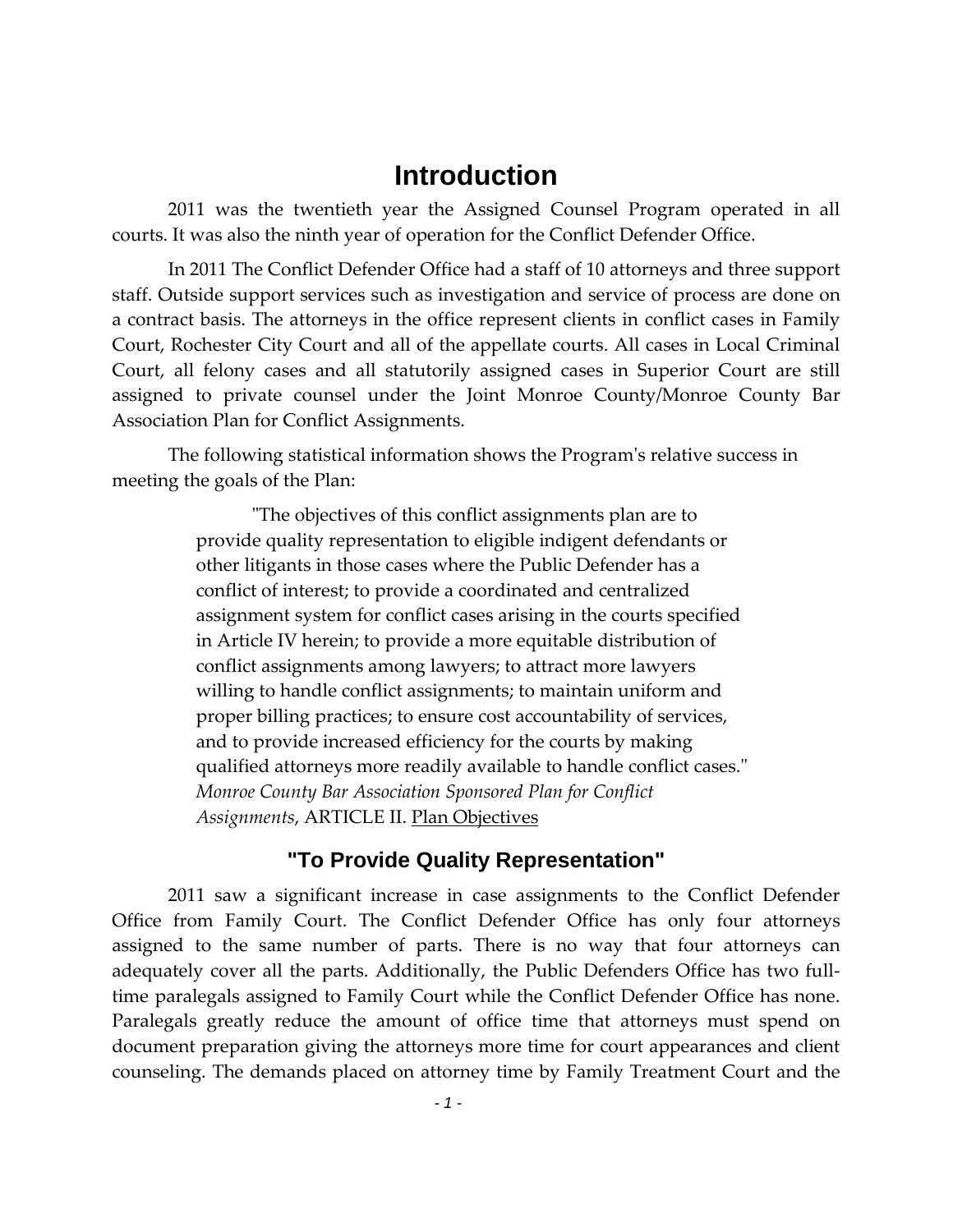new Permanency legislation – requiring hearings every six months – continued to pose a coverage problem for the Conflict Defender Office in 2011.

In response to this developing issue, the office had successfully applied for two Grants from The New York State Office of Indigent Legal Services that will allow for the hiring of two full time Family Court attorneys starting in January of 2012 to address this issue. These two Grant positions will be each be funded for three year terms.

Since the CLE requirements of the Assigned Counsel Program overlap with the Mandatory Continuing Legal Education requirements of the State of New York, compliance is 100%.

#### **"To Provide A Coordinated And Centralized Assignment System For Conflict Cases"**

The Assigned Counsel Program is fully computerized. The Program enters all cases reported to it in a centralized database that tracks the representation from assignment through payment of the voucher. This system avoids duplication of representation by showing all open cases for a particular client, thus insuring that there is a continuity of representation if the client is arrested on new charges. This system also promptly closes any case thus clearing any potential conflict of interest that the Conflict Defender might have in representing the client in future cases.

Assignments referred by the courts continue to be assigned from a rotating list of available attorneys who are qualified for varying panels. The Program is very successful in insuring continuity of counsel where a client is re-arrested on new charges, even when the arrests span differing jurisdictions. Additionally, the Program continues to track conflict of interest information so that counsel is not unnecessarily assigned when the Conflict Defender Office could ethically continue.

Through the efficiency of the court's requesting assignment of counsel in a timely manner, and the cooperation of the panel members, we were able to insure that no clients went without counsel regardless how short a notice of the next appearance our office received.

### **"To Provide A More Equitable Distribution Of Conflict Assignments Among Lawyers"**

While not perfect, the Program does achieve a significant improvement over the previous system of assignment of conflict cases. The Program constantly strives for new and better systems to distribute assignments more equitably among the participating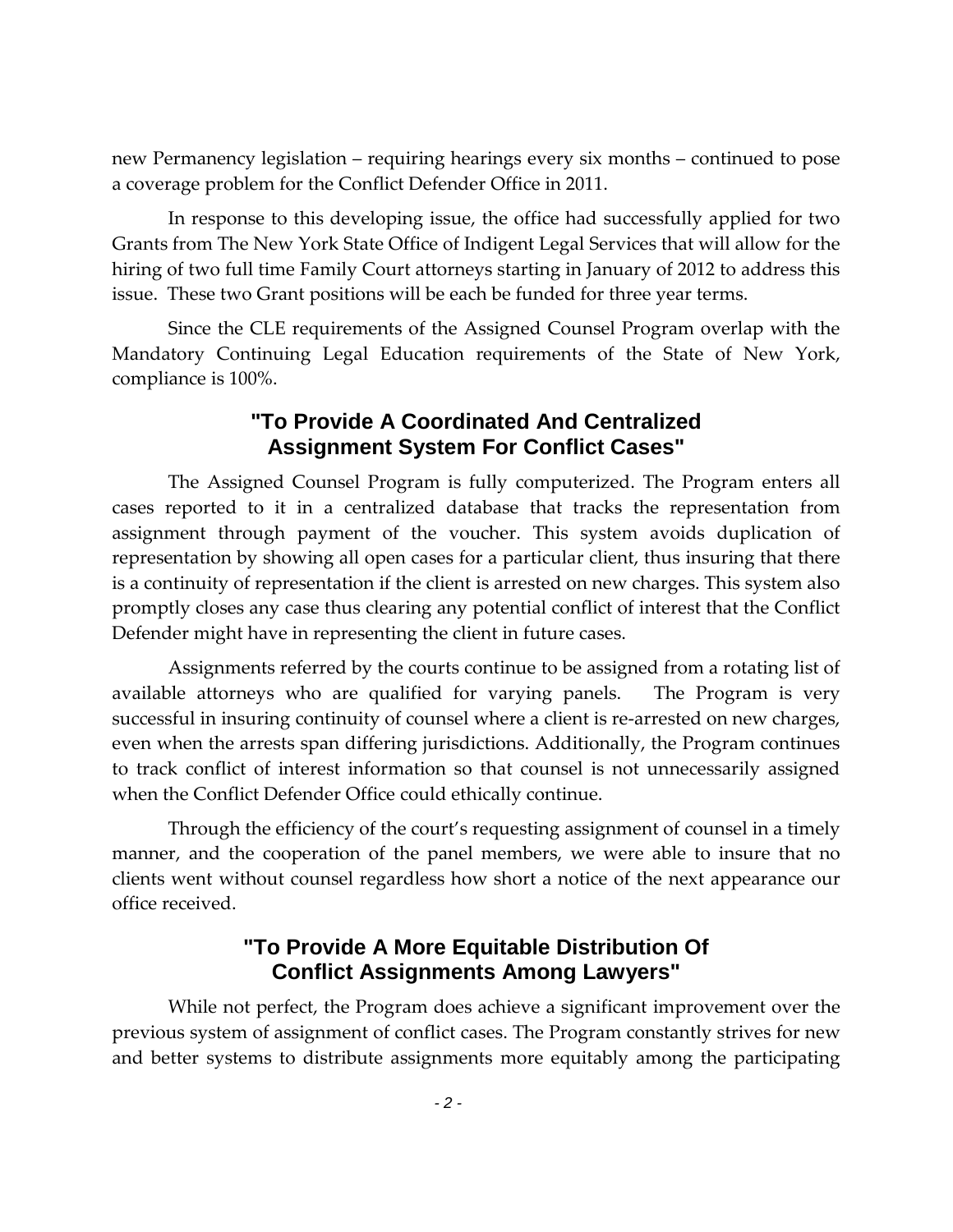attorneys. In criminal cases, the current system is highly effective. There are still several local criminal courts that do not fully utilize the services of the Program in the assignment of counsel. This sometimes leads to a client having multiple attorneys for different pending charges. This results in increased and unnecessary costs to the taxpayer.

The District Attorney's policy change regarding felony hearings causes a situation that skews the assignment distribution toward those attorneys who were most available for assignments. Since we need attorneys very quickly, those available when called got a disproportionate number of assignments. We are working on development of systems designed to alleviate this problem. Attorneys may notify us of availability on certain dates and at certain times so we may contact them when an assignment opportunity occurs on that date and time. Notice can be emailed, telephoned or faxed to our office. In addition, the first page of our web site contains a form that can be filled out and sent to us.

Equitable distribution of cases remained low in those Family Court cases not represented by the Conflict Defender staff. A mechanism must be found to address the inequities in Family Court assignments. The fact that a very few attorneys receive the bulk of the assignments places an undue burden on those attorneys and can impact directly on the quality of representation. More training through the appropriate committee of the Bar Association is necessary to familiarize the panel attorneys with local Family Court practice. The panel requirements for differing levels (custody/neglect versus removal proceedings) of Family Court representation are being revised and panel requirements are being enhanced so that issues regarding quality of representation are addressed.

#### **"To Attract More Lawyers Willing To Handle Conflict Assignments"**

Included in this report is a list of new panel members added during the 2011 calendar year. The Program continued to take every opportunity to remind the current panel members to apply for the more restrictive panels once they achieve the requisite qualifications. Panel applications, the volume of which had increased in 2010, continued at a robust rate, making available plenty of qualified assigned counsel members on all panels to more than meet requests for assignment of counsel.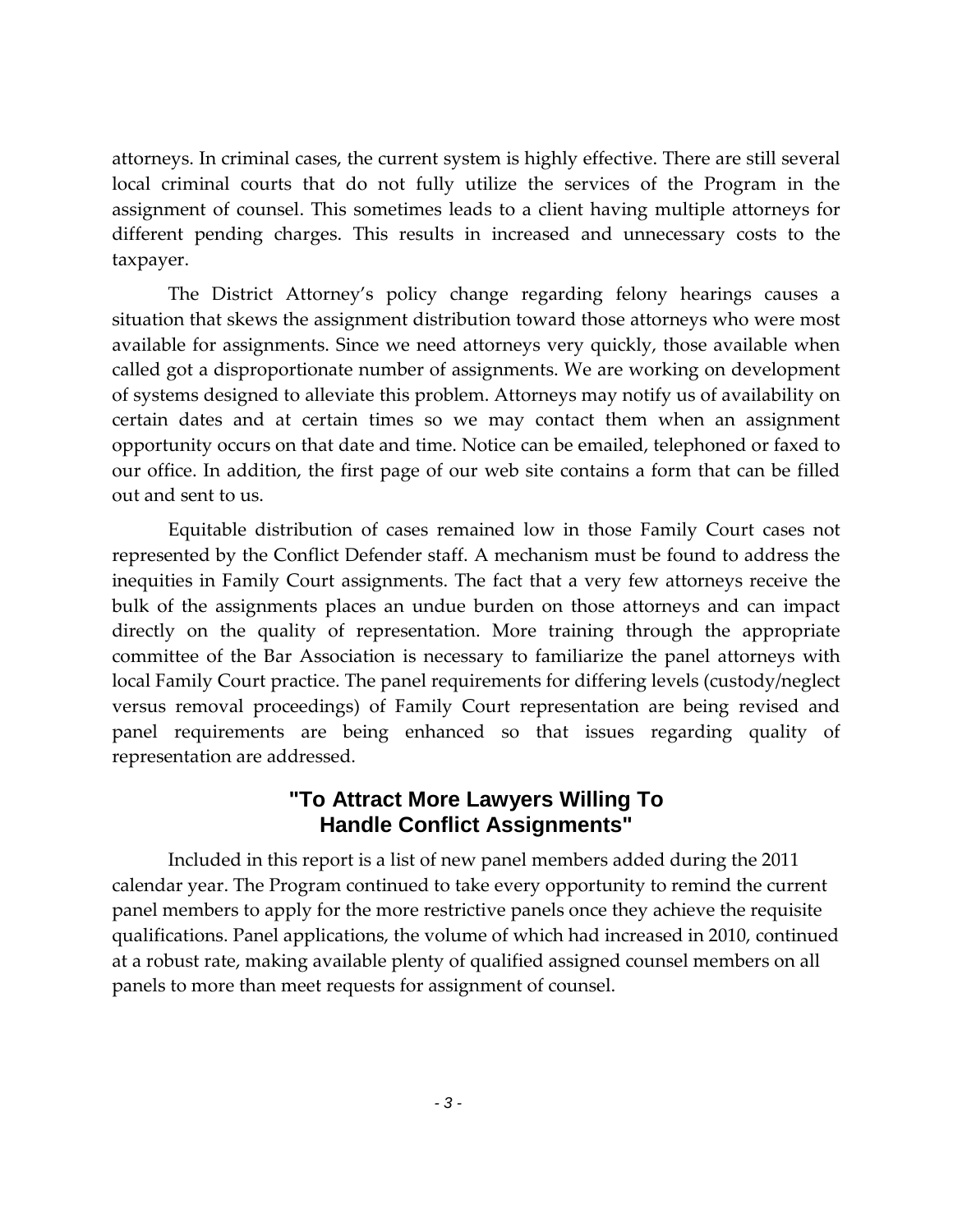#### **"To Maintain Uniform And Proper Billing Practices And To Ensure Cost Accountability Of Services"**

As was the case in previous years, The Administrator reviews each voucher before processing to insure compliance with the voucher regulations and notifies each attorney of any noncompliance to educate the attorney on proper procedures. The review and notification help maintain proper and uniform billing practices among the participating attorneys.

The District Attorney's policy regarding felony hearings negatively affected the overall cost of the Assigned Counsel Program. Attorneys were forced to spend more time in court and more time attempting to obtain information previously obtained before or during the felony hearing. Additionally, more cases that would have been screened by the felony hearing process were indicted leading to increased time spent in hearings and trials.

### **"To Provide Increased Efficiency For The Courts"**

Courts fully utilizing the services of the Assigned Counsel Program report a positive impact on the efficiency in obtaining assigned counsel in conflict cases. They report a significant decrease in the burden on the court staff in finding attorneys willing to accept assignments, a decrease in the number of phone calls necessary to contact an attorney for assignment, a decrease in the voucher processing time since the vouchers are now clearly labeled as to the matter and already reviewed with comments by the Administrator, and a prompt response from the Assigned Counsel Program in obtaining assigned counsel.

Due in no small part to the number of dedicated attorneys serving on the assigned counsel panels, and the staff attorneys in the Office of The Conflict Defender, a very high quality of representation in all of the criminal, family, and appellate courts was continued in 2011.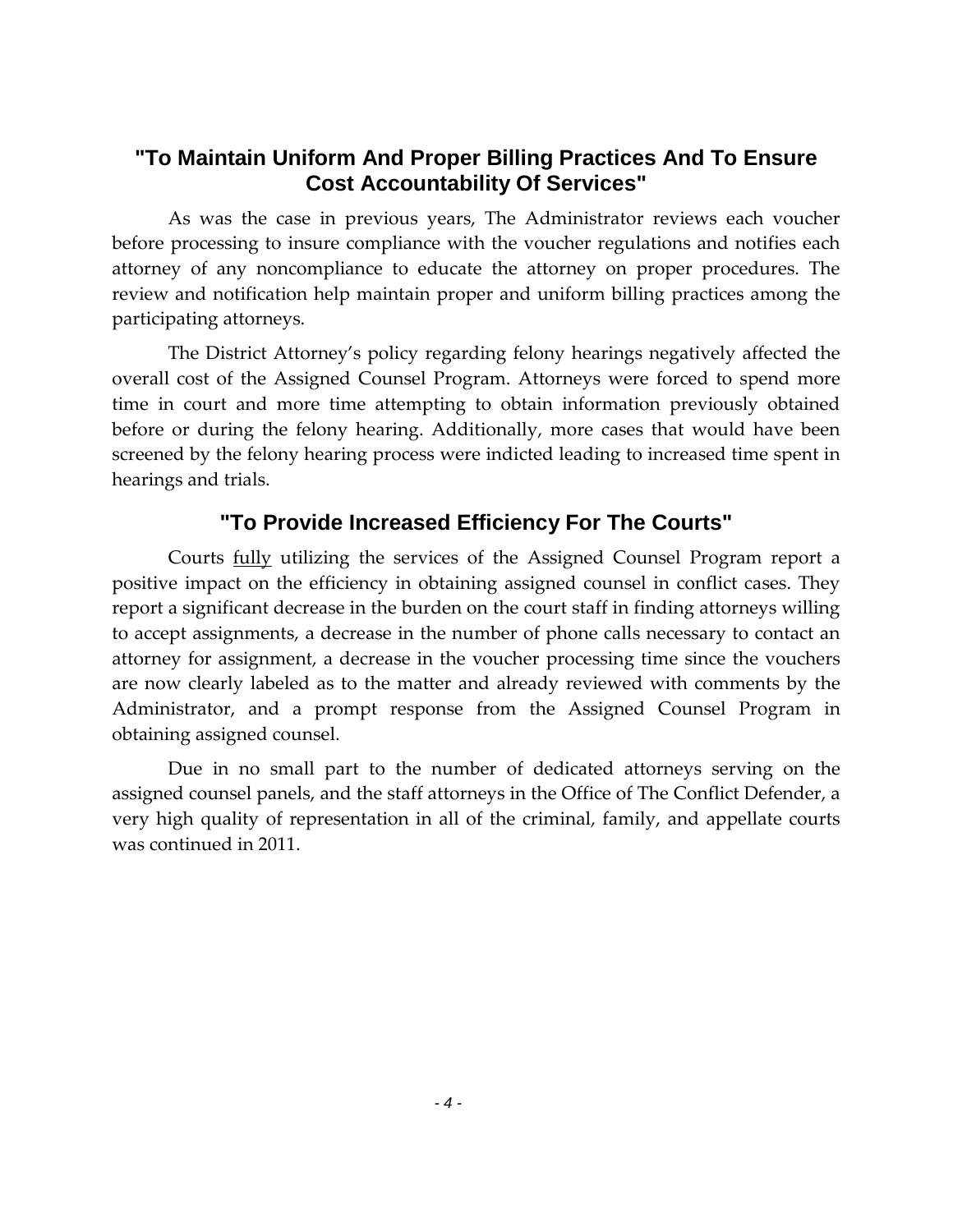|                    |                             | <b>Panel</b> |                       |                               |                  |                       |
|--------------------|-----------------------------|--------------|-----------------------|-------------------------------|------------------|-----------------------|
| <b>Attorney</b>    | <b>ABC</b><br><b>Felony</b> |              | DE Felony Misdemeanor | <b>Family</b><br><b>Court</b> | <b>Appellate</b> | Grand<br><b>Total</b> |
| Abbatoy Jr., David |                             |              |                       |                               | X                | 1                     |
| Astacio, Leticia   | X                           | X            | X                     | X                             |                  | 4                     |
| Barnes, Stephanie  | X                           | X            | X                     | X                             |                  | 4                     |
| Guarino, Michael   |                             | X            | X                     | X                             |                  | 3                     |
| Lamb, Robert       | X                           | X            | X                     | X                             |                  | 4                     |
| Roxin, Richard     | X                           | $\mathsf{x}$ | X                     | X                             |                  | 4                     |
| Session, Jerry     | X                           | X            | X                     | X                             |                  | 4                     |
| Wesley, Sarah      |                             | X            | X                     |                               |                  | 2                     |
| <b>Grand Total</b> | 5                           | 7            | $\overline{7}$        | 6                             | 1                | 26                    |

# **New Attorneys in 2011[1](#page-6-0)**

 $\overline{\phantom{a}}$ 

<span id="page-6-0"></span><sup>&</sup>lt;sup>1</sup> Panel for which the attorney was approved in 2011. Attorney may have been approved in a previous year for a different panel or panels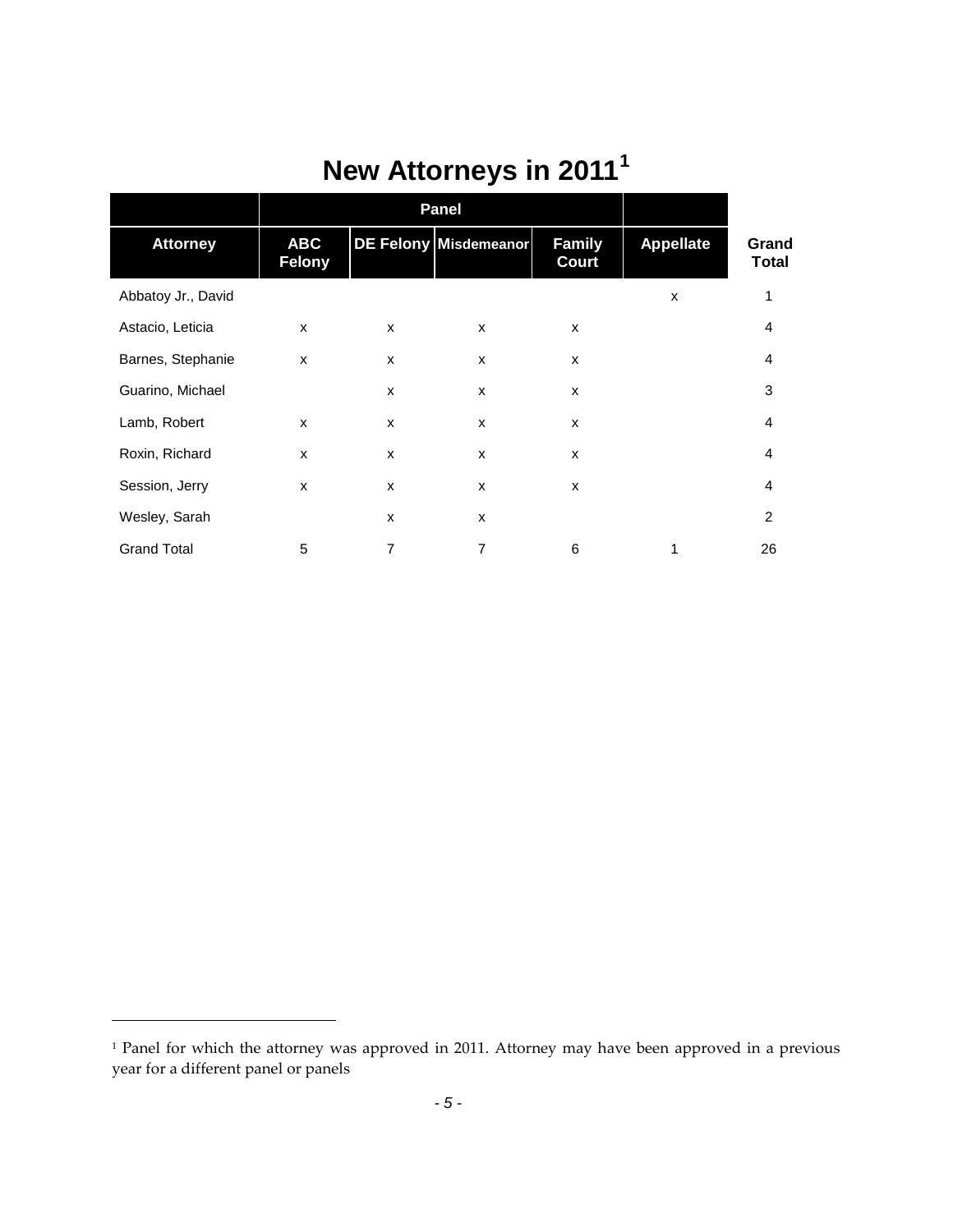|                     |      |      | Year |      |      |      |
|---------------------|------|------|------|------|------|------|
| <b>Panel</b>        | 2006 | 2007 | 2008 | 2009 | 2010 | 2011 |
| <b>ABC Felony</b>   | 641  | 663  | 683  | 641  | 590  | 534  |
| Appellate           | 46   | 53   | 55   | 53   | 44   | 45   |
| DE Felony           | 496  | 493  | 531  | 508  | 606  | 537  |
| <b>Family Court</b> | 1755 | 1693 | 1745 | 2470 | 2940 | 2867 |
| Misdemeanor         | 2008 | 1995 | 2496 | 2458 | 2703 | 2759 |
| Other               | 26   | 54   | 42   | 47   | 50   | 45   |
| Probation/Parole    | 198  | 221  | 211  | 225  | 221  | 298  |
| Grand Total         | 5170 | 5172 | 5763 | 6402 | 7154 | 7085 |

# **Total Cases Referred by Panel 2006-20112**

2. Does not represent number of assignments made, only initial cases referred for assignment.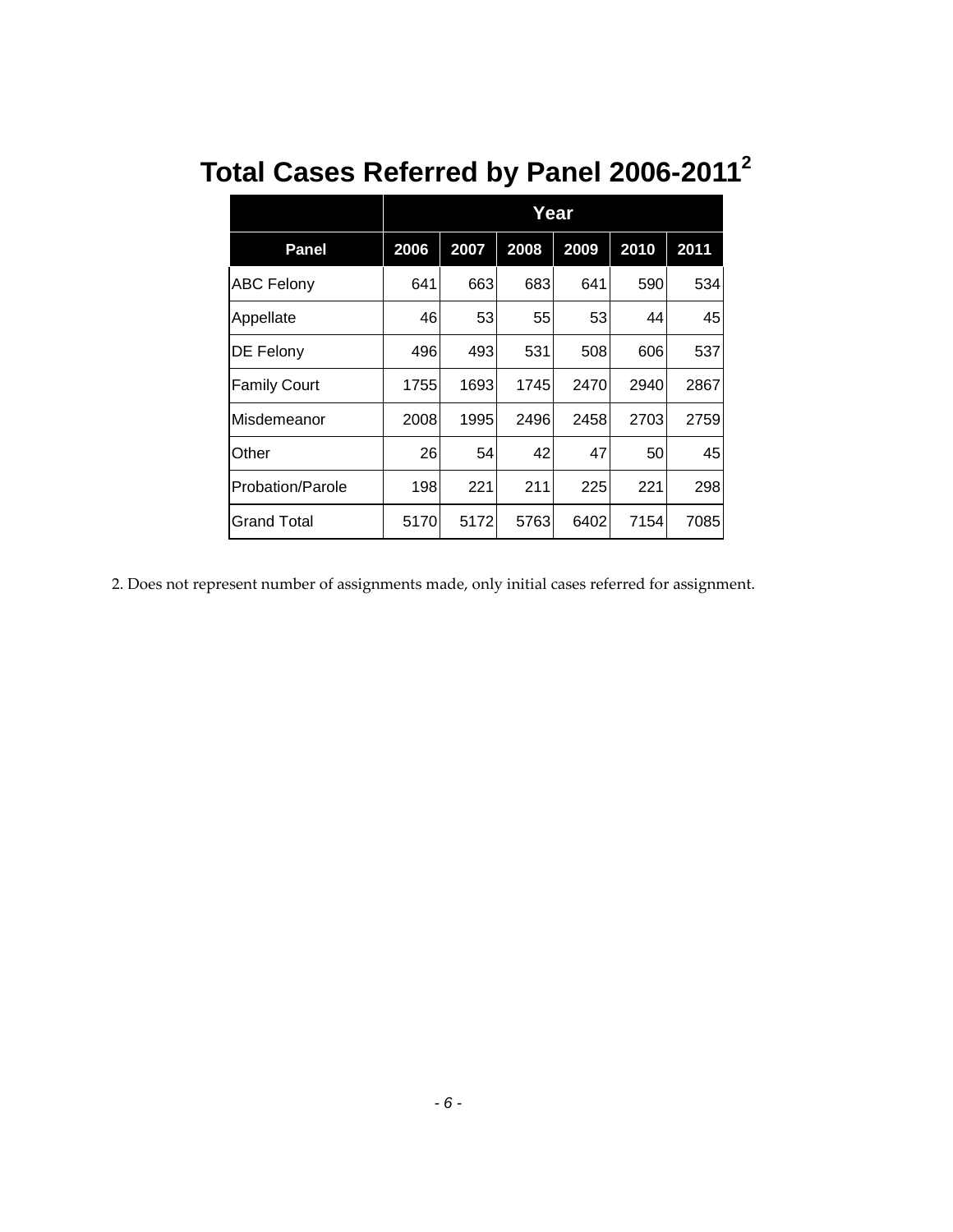# **2011 Assignments[3](#page-8-0)**

The following charts show the assignments each attorney received in 2011. The number of assignments is higher than the number of cases referred because in some cases more than one attorney receives an assignment for a case. Also, an attorney might be assigned in 2011 to a case originally referred in a previous year. This occurs most often after a court relieves one attorney and either the court or the Assigned Counsel Program assigns a new attorney.

Several factors should be considered in looking at these tables. First, approved panel members receive more assignments than non-approved panel members do. Some of the attorneys with a low number of assignments are non-approved panel members. Most often, such an attorney is court assigned. Secondly, those attorneys gaining membership on a panel for the first time during 2011 will have fewer assignments in that panel because they were not on the panel for an entire year. Thirdly, a number of attorneys decline a significant number of assignments, requested removal from the Program for periods of time or resigned from the Program during 2011. While the report includes non-approved attorneys, new panel members, attorneys declining appointments, and attorneys temporarily removed from panels at their own request, concentrating on those members who participated for the full year as approved members of a particular panel gives a truer picture of the equitable distribution of assignments.

The success of the program in achieving equitable distribution of cases is excellent when compared with other New York jurisdictions.

Of particular significance in this report is the fact that in the criminal courts, where the Assigned Counsel Program assigns a large percentage of cases, there is a more even distribution of assignments. This is attributable to the fact that, by comparison, Family Court has a much lower percentage of cases assigned by the Assigned Counsel Program. Most assignments are directly by the court. Attaining more equitable distribution of cases is difficult, if not impossible. The Administrator and Advisory Committee must work diligently to provide a workable solution to the inequities of the Family Court assignments. Looking at the last column of the tables, it takes significantly fewer attorneys for the Family Court assignments to reach a high percentage than it does for the criminal court assignments. This is less of a concern since the Conflict Defender Office represents the bulk of the conflict cases in Family Court.

<span id="page-8-0"></span> $3$  Only assignments to new clients or to old clients with more serious charges are counted here.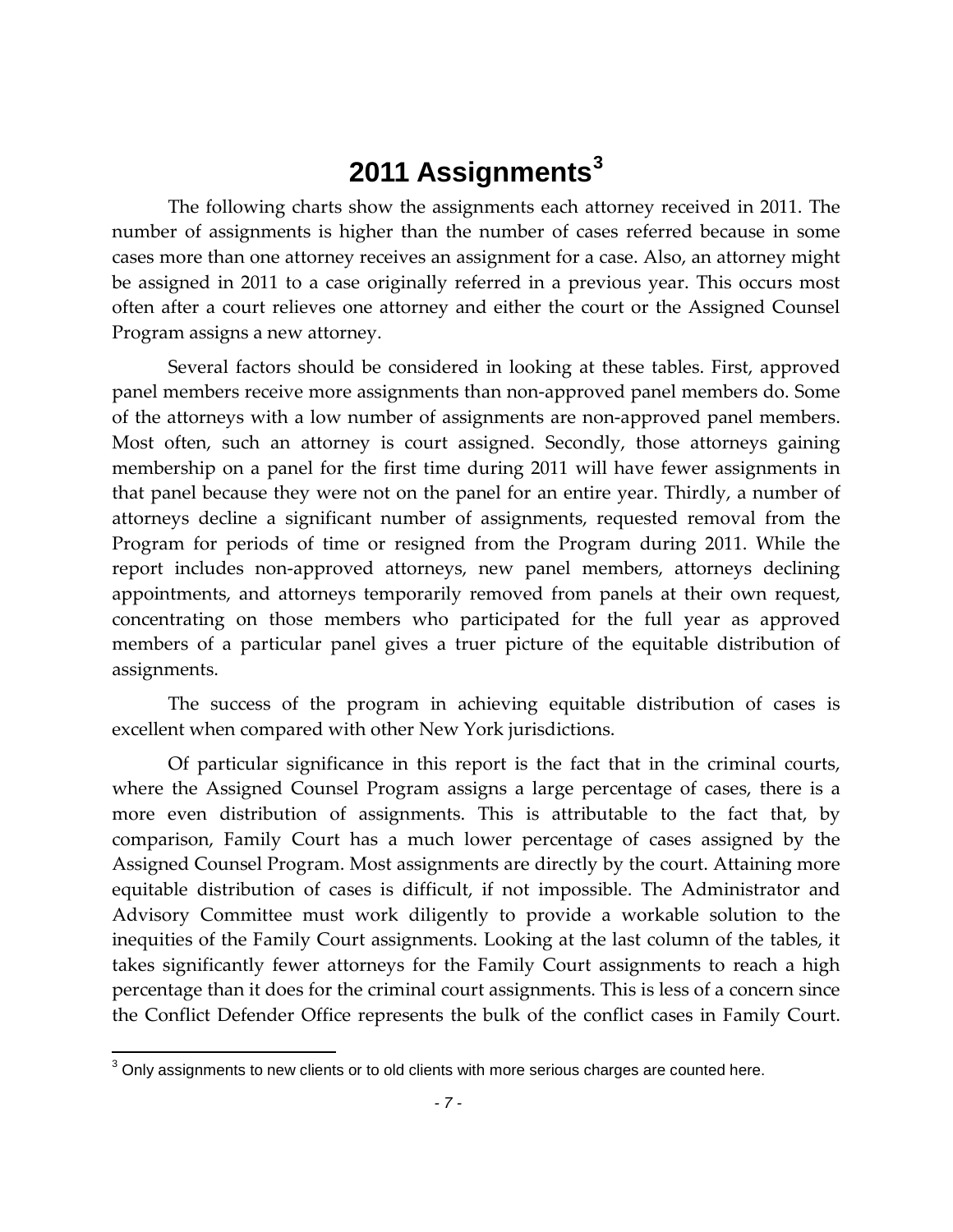Nonetheless, it is an issue that should be addressed for those cases where the Conflict Defender Office cannot represent the client in Family Court.

|                     |                    |            | <b>Referral</b> |                       |
|---------------------|--------------------|------------|-----------------|-----------------------|
| <b>Agency</b>       | <b>Attorney</b>    | <b>ACP</b> | <b>Court</b>    | Grand<br><b>Total</b> |
| <b>ACP</b>          | Ciardi, Francis M  | 1          |                 | 1                     |
|                     | Cocuzzi, Thomas    |            | 1               | 1                     |
|                     | Damelio, Joseph    |            | 3               | 3                     |
|                     | Easton, William T  | 1          |                 | 1                     |
|                     | Funk, Mark         |            | 1               | 1                     |
|                     | Krane, Joel        | 1          |                 | 1                     |
|                     | Lamb, Meredith     | 1          |                 | 1                     |
|                     | Morabito, David R  |            | 1               | 1                     |
|                     | Murante, David     |            | 1               | 1                     |
|                     | Nobles, James      |            | 1               | 1                     |
|                     | Vacca, Paul        | 1          |                 | 1                     |
| <b>ACP</b><br>Total |                    | 5          | 8               | 13                    |
| CDO<br>Total        |                    | 0          | 0               | 0                     |
|                     | <b>Grand Total</b> | 5          | 8               | 13                    |

## **2011 Homicide Assignments**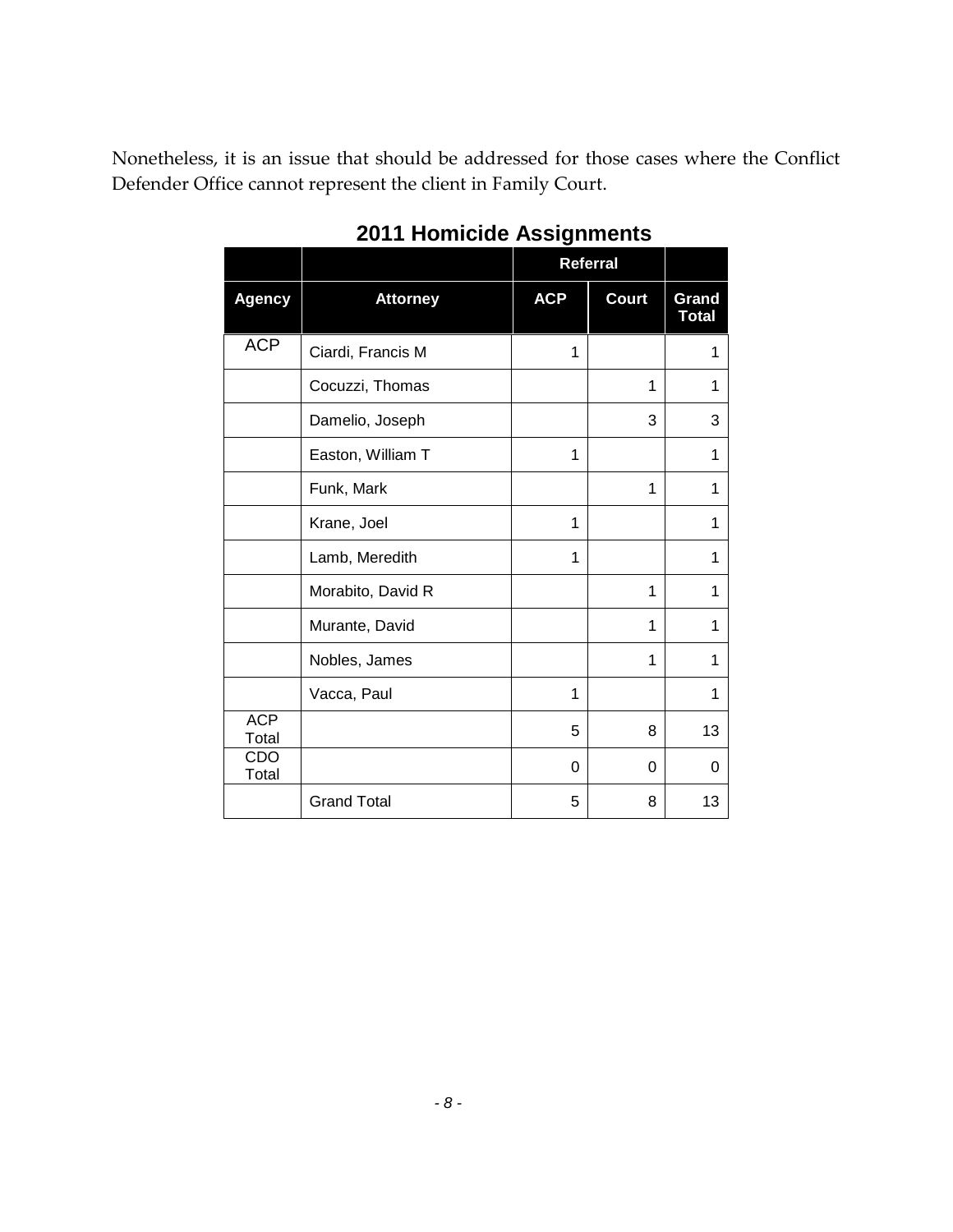|               |                               | Referral       |              |                       |
|---------------|-------------------------------|----------------|--------------|-----------------------|
| <b>Agency</b> | <b>Attorney</b>               | <b>ACP</b>     | <b>Court</b> | Grand<br><b>Total</b> |
| <b>ACP</b>    | Ajaka, Maroun                 | 4              | 3            | $\overline{7}$        |
|               | Annechino, John A.            | 4              |              | 4                     |
|               | Aramini, Mary E.              | 4              |              | 4                     |
|               | Astacio, Leticia D            | 6              | 9            | 15                    |
|               | Aureli, Daniel L.             | 3              | 6            | 9                     |
|               | Barnes, Stefanie              | 4              | 1            | 5                     |
|               | Bitetti, Gary                 | 3              | 1            | 4                     |
|               | Bourtis, Eftihia              | 6              | 1            | $\overline{7}$        |
|               | Bowman, Jason J.              | 5              |              | 5                     |
|               | Brown, James E.               | 9              | 1            | 10                    |
|               | Catalano, Christian A.        |                | 4            | 4                     |
|               | Ciardi, Francis M.            | 6              | 4            | 10                    |
|               | Cocuzzi, Thomas J.            | 3              | 4            | $\overline{7}$        |
|               | Damelio, Joseph S.            | 3              | 3            | 6                     |
|               | DeCarolis, Brian              | 3              | 5            | 8                     |
|               | DeJohn, Timothy W.            | 3              |              | 3                     |
|               | DiPalma, Jeffrey P.           | 2              |              | $\overline{c}$        |
|               | DiPrima, Michael T.           | $\overline{c}$ |              | 2                     |
|               | DiSalvo, Thomas J.            | $\overline{7}$ |              | 7                     |
|               | Easton, William T.            | 4              |              | 4                     |
|               | Egger, Jan P.                 | 4              | 2            | 6                     |
|               | Falk, Jr., Terrance A.        | 3              |              | 3                     |
|               | Farrell-Gallagher, Barbara E. | 8              |              | 8                     |

## **2011 ABC Felony Assignments**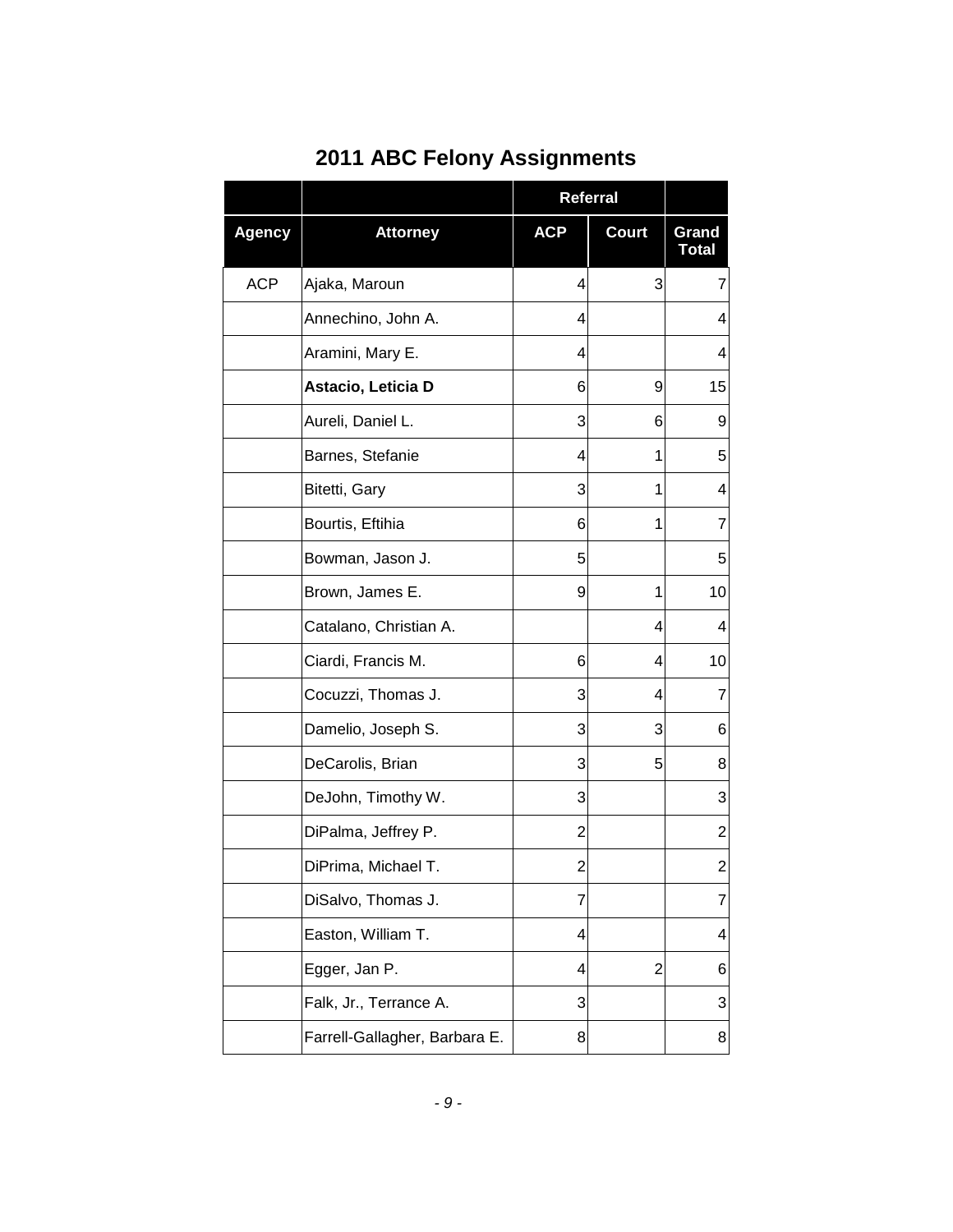|               |                         | <b>Referral</b> |              |                |
|---------------|-------------------------|-----------------|--------------|----------------|
| <b>Agency</b> | <b>Attorney</b>         | <b>ACP</b>      | <b>Court</b> | Grand<br>Total |
|               | Feindt, Mary E.         | 6               | 2            | 8              |
|               | Funk, Mark D.           | 4               | 1            | 5              |
|               | Ganguly, Avik K.        | 8               | 5            | 13             |
|               | Garretson, Scott A.     | 8               | 1            | 9              |
|               | Gross, Richard R.       | 6               |              | 6              |
|               | Guarino, Michael        |                 | 4            | 4              |
|               | Guerrieri, Paul         | 3               | 14           | 17             |
|               | Hinman, James S.        | 6               |              | 6              |
|               | Holliday, Billie D.     | 4               | 1            | 5              |
|               | Housel, Jason M.        | 5               | 2            | 7              |
|               | Hummel, Chad M.         | 1               | 1            | $\overline{2}$ |
|               | Hurwitz, Phillip R.     | 5               |              | 5              |
|               | Hyland, Kenneth         | 5               | 2            | 7              |
|               | Infantino, Marc         | 5               |              | 5              |
|               | Johnson, Christopher G. | 4               | 1            | 5              |
|               | Kasperek, Lawrence L.   | 4               |              | 4              |
|               | Kaul, Richard A.        |                 | 1            | 1              |
|               | Kennedy, Christian J.   | 2               | 5            | 7              |
|               | Krane, Joel N.          | 3               | 1            | 4              |
|               | Kristal, Peter L.       | $\overline{2}$  |              | $\overline{2}$ |
|               | LaDuca, John J.         |                 | 1            | 1              |
|               | Lamb, III, Robert G.    | 4               | 2            | 6              |
|               | Lamb, Meredith M.B.     | 4               |              | 4              |
|               | Leegant, Jo Anne        | 3               |              | 3              |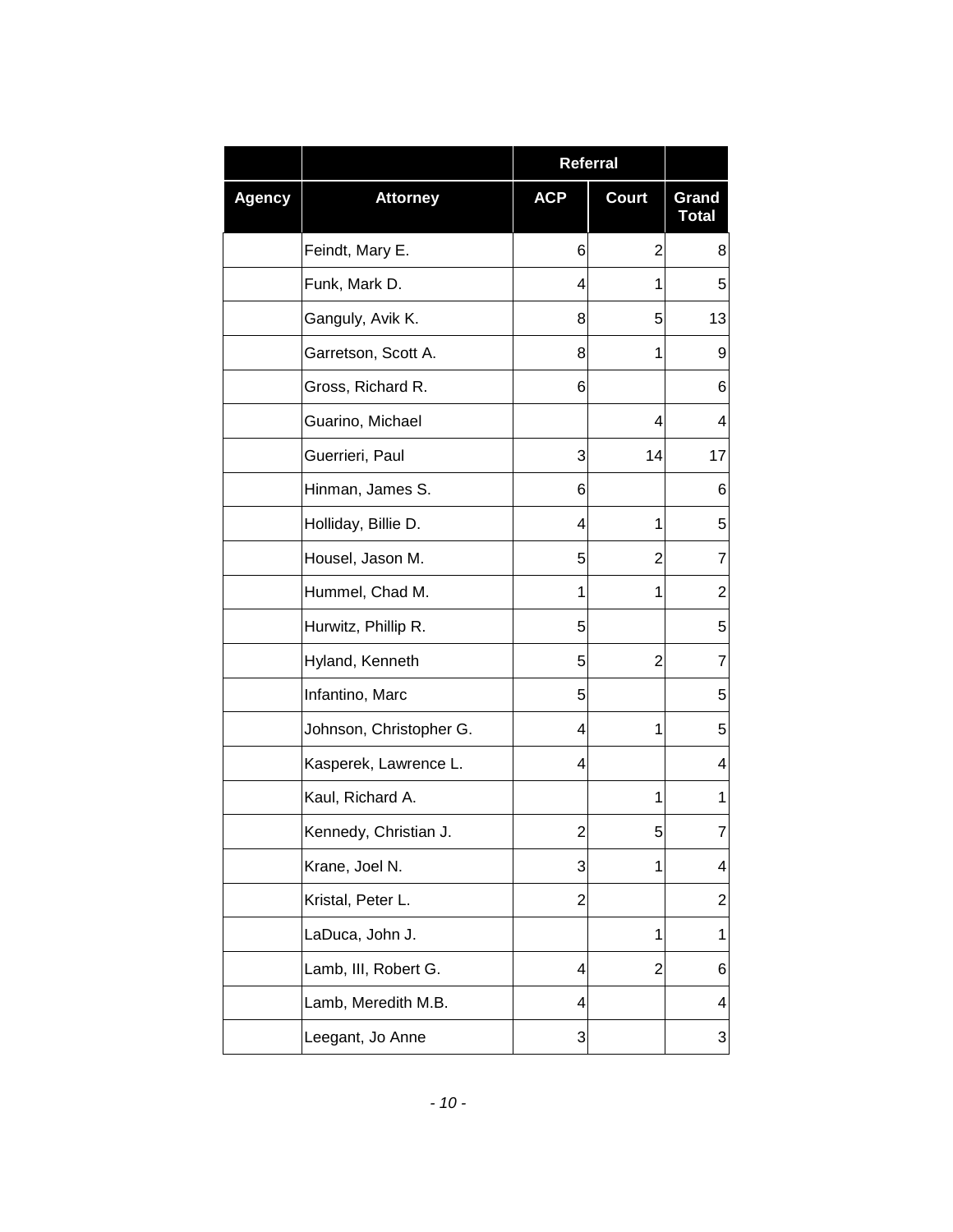|               |                              | <b>Referral</b> |              |                       |
|---------------|------------------------------|-----------------|--------------|-----------------------|
| <b>Agency</b> | <b>Attorney</b>              | <b>ACP</b>      | <b>Court</b> | Grand<br><b>Total</b> |
|               | Lester, Frederick            | 7               | 1            | 8                     |
|               | MacAulay, Paul D.            | 5               |              | 5                     |
|               | Marley, Allison L.           | 1               |              | 1                     |
|               | McCarthy, II, Martin Patrick | 1               |              | 1                     |
|               | McKain, Kevin                | 5               | 1            | 6                     |
|               | Mix, Matthew J.              | $\overline{2}$  |              | 2                     |
|               | Monaghan, Lori Robb          | 6               |              | 6                     |
|               | Morabito, David R.           | 3               | 2            | 5                     |
|               | Morabito, Kevin A.           |                 | 1            | 1                     |
|               | Muldoon, Gary                |                 | 1            | 1                     |
|               | Murante, David A.            | 10              | 5            | 15                    |
|               | Nadler, Christian M.         |                 | 3            | 3                     |
|               | Napier, James A.             | 1               |              | 1                     |
|               | Napier, Robert A.            | 1               |              | 1                     |
|               | Napolitano, Lorenzo          | 6               | 2            | 8                     |
|               | Nobles, Jamie Lee            |                 | 1            | 1                     |
|               | Noce, Charles T.             | $\overline{2}$  |              | $\overline{2}$        |
|               | Oathout, Bryan               | 10              | 7            | 17                    |
|               | Owens, David L.              | 3               |              | 3                     |
|               | Perez, Gilbert R.            | 2               | 5            | 7                     |
|               | Pilato, Charles M.           | 1               | 1            | $\overline{c}$        |
|               | Pullano, Peter J.            | 5               |              | 5                     |
|               | Ratchford, Beth A.           | 5               | 1            | 6                     |
|               | Riotto, II, James L.         |                 | 1            | 1                     |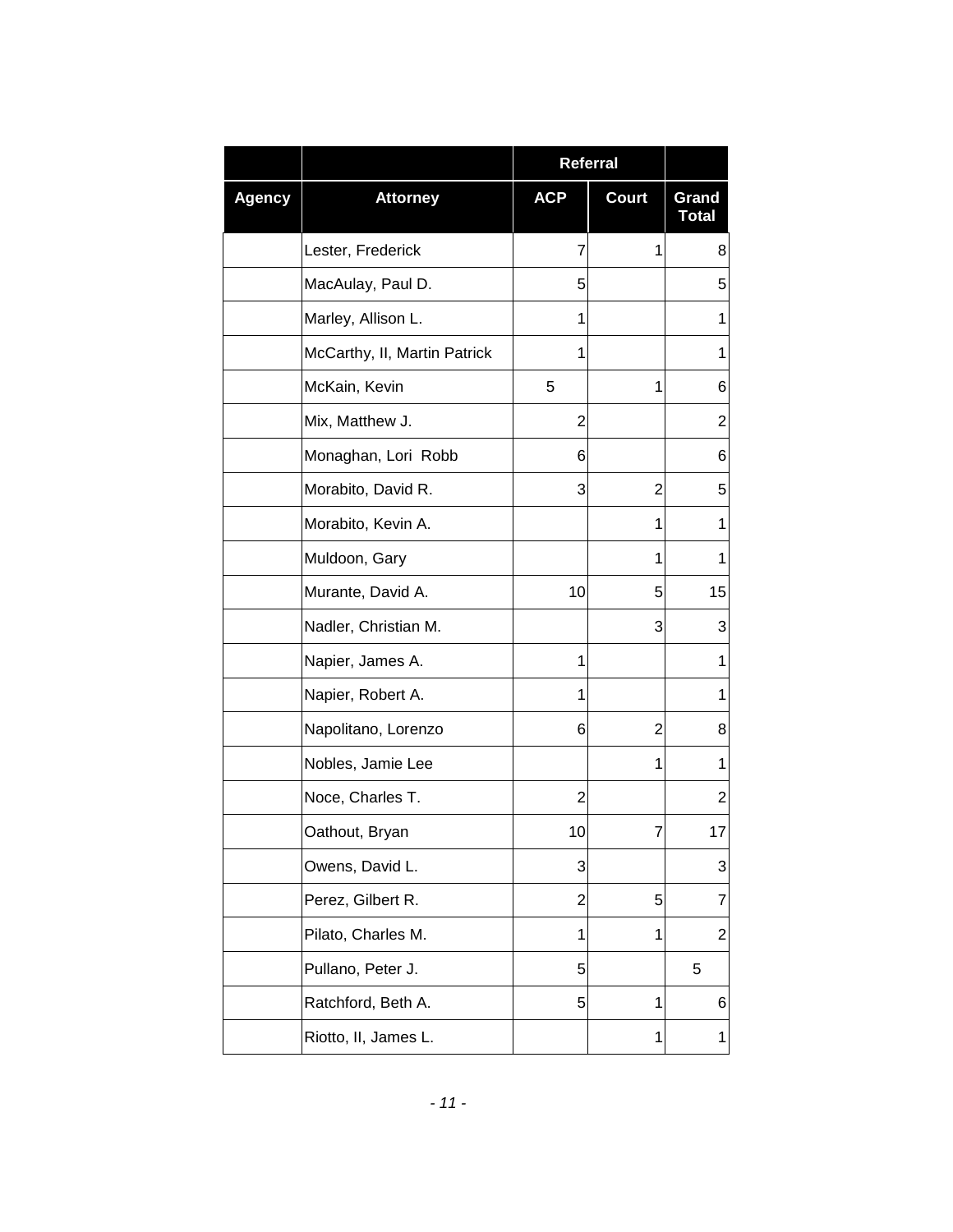|               |                          | <b>Referral</b> |              |                       |
|---------------|--------------------------|-----------------|--------------|-----------------------|
| <b>Agency</b> | <b>Attorney</b>          | <b>ACP</b>      | <b>Court</b> | Grand<br><b>Total</b> |
|               | Rizzo, James J.          | 5               | 1            | 6                     |
|               | Rodeman, Christopher K.  | 3               | 3            | 6                     |
|               | Rose, Angelo A.          | 1               | 1            | 2                     |
|               | Roxin, Richard C         | 1               | 2            | 3                     |
|               | Rumi, Fares A.           | 3               | 1            | 4                     |
|               | Russell, Dianne C.       | 5               | 1            | 6                     |
|               | Russi, Patrick K.        | 1               | 2            | 3                     |
|               | Schiano, Jr., Charles A. | 3               |              | 3                     |
|               | Schiano, Michael P.      | 2               | 2            | 4                     |
|               | Schmitt, Michael D.      | 4               |              | 4                     |
|               | Scibetta, Michael P.     | $\overline{2}$  | 2            | 4                     |
|               | Session, Jerry           | 2               |              | 2                     |
|               | Shepard, Zuleika Z.      | 1               |              | 1                     |
|               | Shulman, Brian J.        | 6               | 2            | 8                     |
|               | Siragusa, Lisa Serio     |                 | 1            | 1                     |
|               | Sperano, Aaron J.        | 6               | 1            | 7                     |
|               | Stowe, Eric W.           | 3               | 3            | 6                     |
|               | Thomas-Diaz, Kathleen    | 5               |              | 5                     |
|               | Thompson, Donald M.      | 3               |              | 3                     |
|               | Tuohey, Michael J.       | 1               |              | 1                     |
|               | Turner, Karen Bailey     | 3               |              | 3                     |
|               | Vacca, James P.          | 6               | 1            | 7                     |
|               | Vacca, Jr., Paul J.      | 4               | 2            | 6                     |
|               | Valleriani, Sam L.       |                 | 8            | 8                     |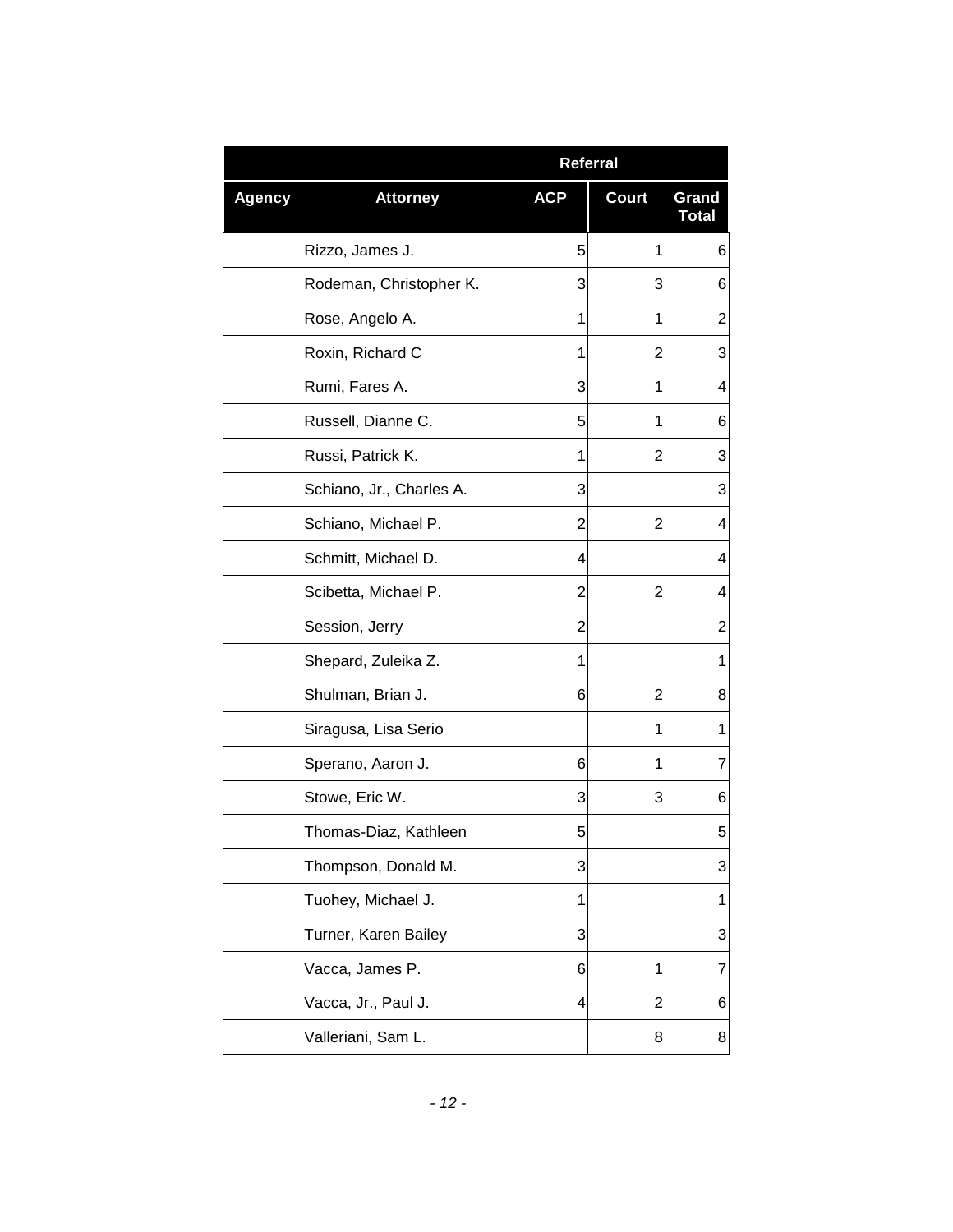|                  |                           |            | Referral     |                       |
|------------------|---------------------------|------------|--------------|-----------------------|
| <b>Agency</b>    | <b>Attorney</b>           | <b>ACP</b> | <b>Court</b> | Grand<br><b>Total</b> |
|                  | Wesley, Sarah             |            | 2            | 3                     |
|                  | Wood, Robert W.           | 5          | 1            | 6                     |
|                  | Young, D. Scott           | 6          |              | 6                     |
|                  | Young, Mark A.            | 5          | 5            | 10 <sup>1</sup>       |
|                  | Zimberlin, John F.        | 3          | 1            | 4                     |
|                  | Zimmermann, Jr., Clark J. | 3          | 2            | 5                     |
| <b>ACP Total</b> |                           | 357        | 164          | 521                   |
| CDO Total        |                           |            |              |                       |
|                  | <b>Grand Total</b>        | 357        | 164          | 521                   |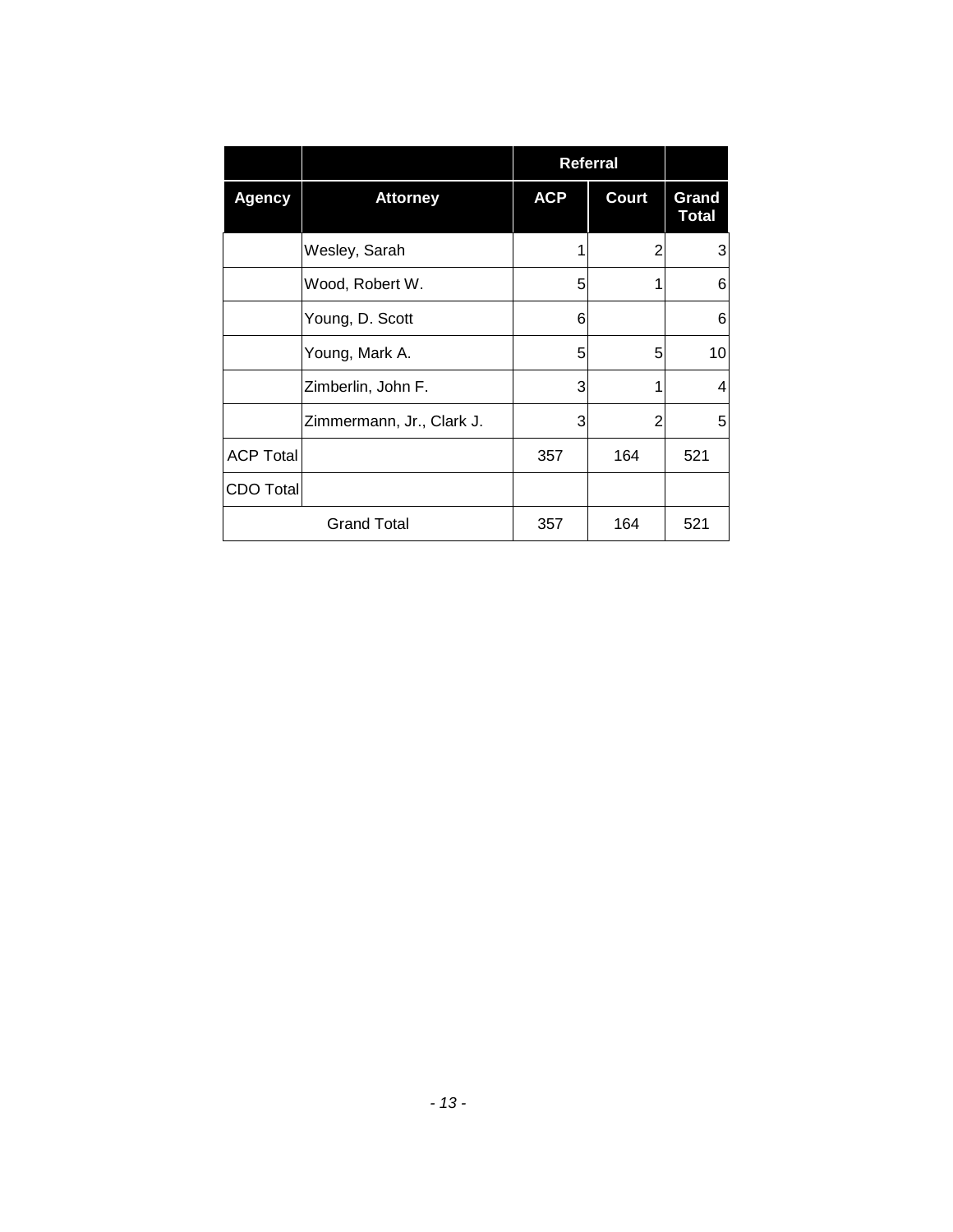|               |                        | Referral   |                |                       |
|---------------|------------------------|------------|----------------|-----------------------|
| <b>Agency</b> | <b>Attorney</b>        | <b>ACP</b> | <b>Court</b>   | Grand<br><b>Total</b> |
| <b>ACP</b>    | Ajaka, Maroun          | 4          | 1              | 5                     |
|               | Annechino, John A.     | 3          | 1              | 4                     |
|               | Aramini, Mary E.       | 1          |                | 1                     |
|               | Astacio, Leticia D     | 2          | 4              | 6                     |
|               | Aureli, Daniel L.      | 2          | 1              | 3                     |
|               | Barnes, Stefanie       | 8          | 2              | 10                    |
|               | Barraco, Ted A.        | 1          |                | 1                     |
|               | Bitetti, Gary          | 4          | 2              | 6                     |
|               | Bourtis, Eftihia       | 3          |                | 3                     |
|               | Bowman, Jason J.       | 9          | 3              | 12                    |
|               | Brown, James E.        | 6          | 1              | $\overline{7}$        |
|               | Buettner, Brian C.     | 5          | 1              | 6                     |
|               | Catalano, Christian A. | 2          | 8              | 10                    |
|               | Chait, Mitchell A      | 1          | 1              | 2                     |
|               | Ciardi, Francis M.     | 4          | 3              | 7                     |
|               | Cocuzzi, Thomas J.     | 1          | $\overline{2}$ | 3                     |
|               | Colombo, Jeanne M.     | 1          |                | 1                     |
|               | Damelio, Joseph S.     | 1          |                | 1                     |
|               | DeCarolis, Brian       | 4          | 5              | 9                     |
|               | Dedes, Williams C.     | 1          |                | 1                     |
|               | DeJohn, Timothy W.     | 2          |                | $\overline{2}$        |
|               | DiPalma, Jeffrey P.    | 1          |                | 1                     |
|               | DiSalvo, Thomas J.     | 6          | 1              | 7                     |

# **2011 DE Felony Assignments**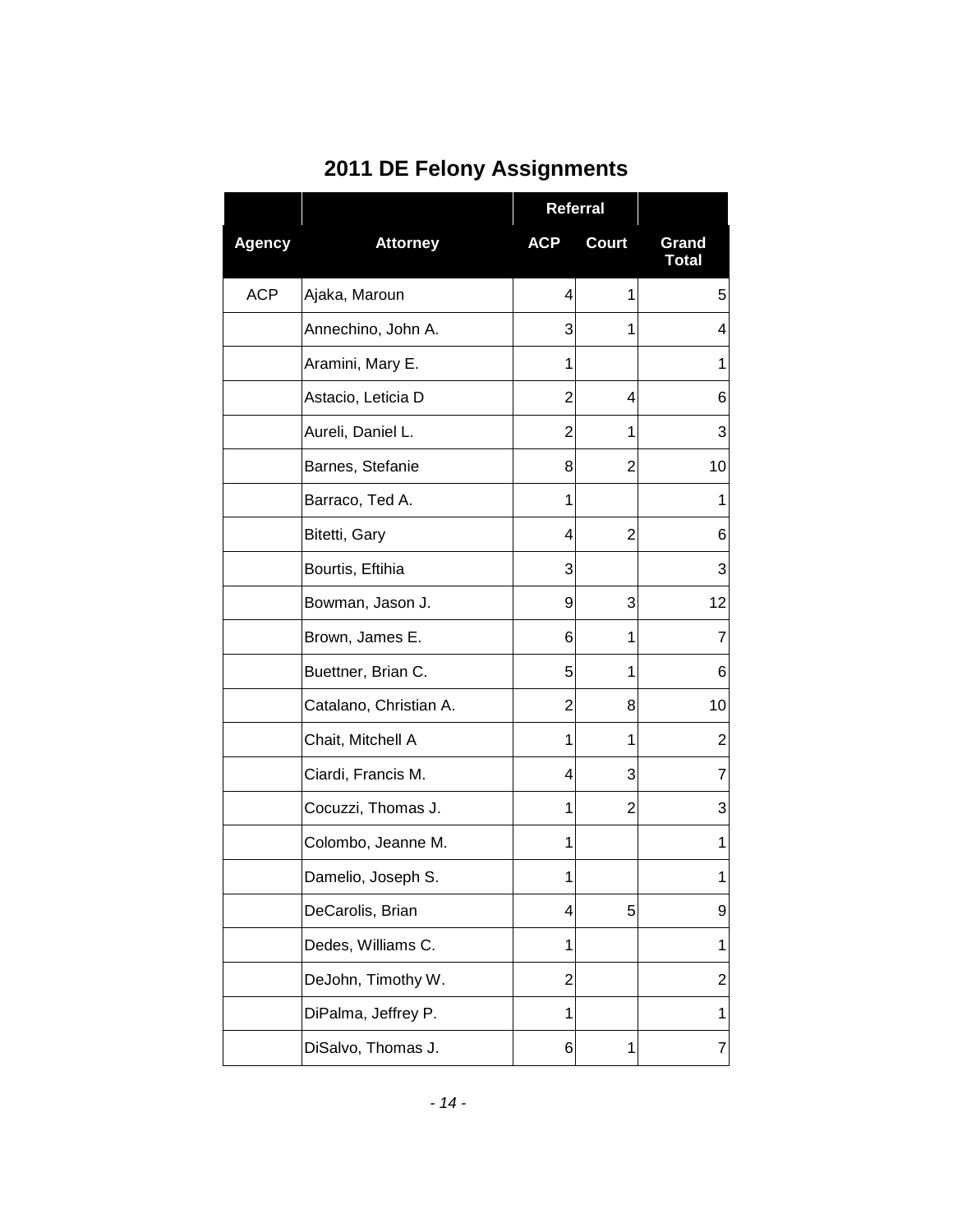|               |                               | <b>Referral</b> |                |                       |
|---------------|-------------------------------|-----------------|----------------|-----------------------|
| <b>Agency</b> | <b>Attorney</b>               | <b>ACP</b>      | <b>Court</b>   | Grand<br><b>Total</b> |
|               | Dolan, Eric                   | $\overline{2}$  |                | $\overline{2}$        |
|               | Duclos, Marc A.               | 1               |                | 1                     |
|               | Easton, William T.            | 2               |                | 2                     |
|               | Egger, Jan P.                 | 3               | 1              | 4                     |
|               | Falk, Jr., Terrance A.        | 1               |                | 1                     |
|               | Farrell-Gallagher, Barbara E. | 5               | 1              | 6                     |
|               | Feindt, Mary E.               | 6               | 4              | 10                    |
|               | Flowerday, Michael D.         | 2               | 1              | 3                     |
|               | Fulmer, Daniel C.             | 1               |                | 1                     |
|               | Funk, Mark D.                 | 3               | 1              | 4                     |
|               | Ganguly, Avik K.              | 5               | 9              | 14                    |
|               | Garretson, Scott A.           | 6               | 4              | 10                    |
|               | Gianforti, Gary J.            | 3               |                | 3                     |
|               | Gross, Richard R.             | 2               | 1              | 3                     |
|               | Guarino, Michael              |                 | 3              | 3                     |
|               | Guerrieri, Paul               | $\overline{2}$  | 15             | 17                    |
|               | Hinman, James S.              | 4               | 3              | $\overline{7}$        |
|               | Holliday, Billie D.           | 4               |                | 4                     |
|               | Housel, Jason M.              | 5               | 1              | 6                     |
|               | Hummel, Chad M.               | 3               | 1              | 4                     |
|               | Hurwitz, Phillip R.           | $\overline{2}$  |                | 2                     |
|               | Hyland, Kenneth               | 2               | 1              | 3                     |
|               | Infantino, Marc               | 3               |                | 3                     |
|               | Johnson, Christopher G.       | 1               | $\overline{2}$ | 3                     |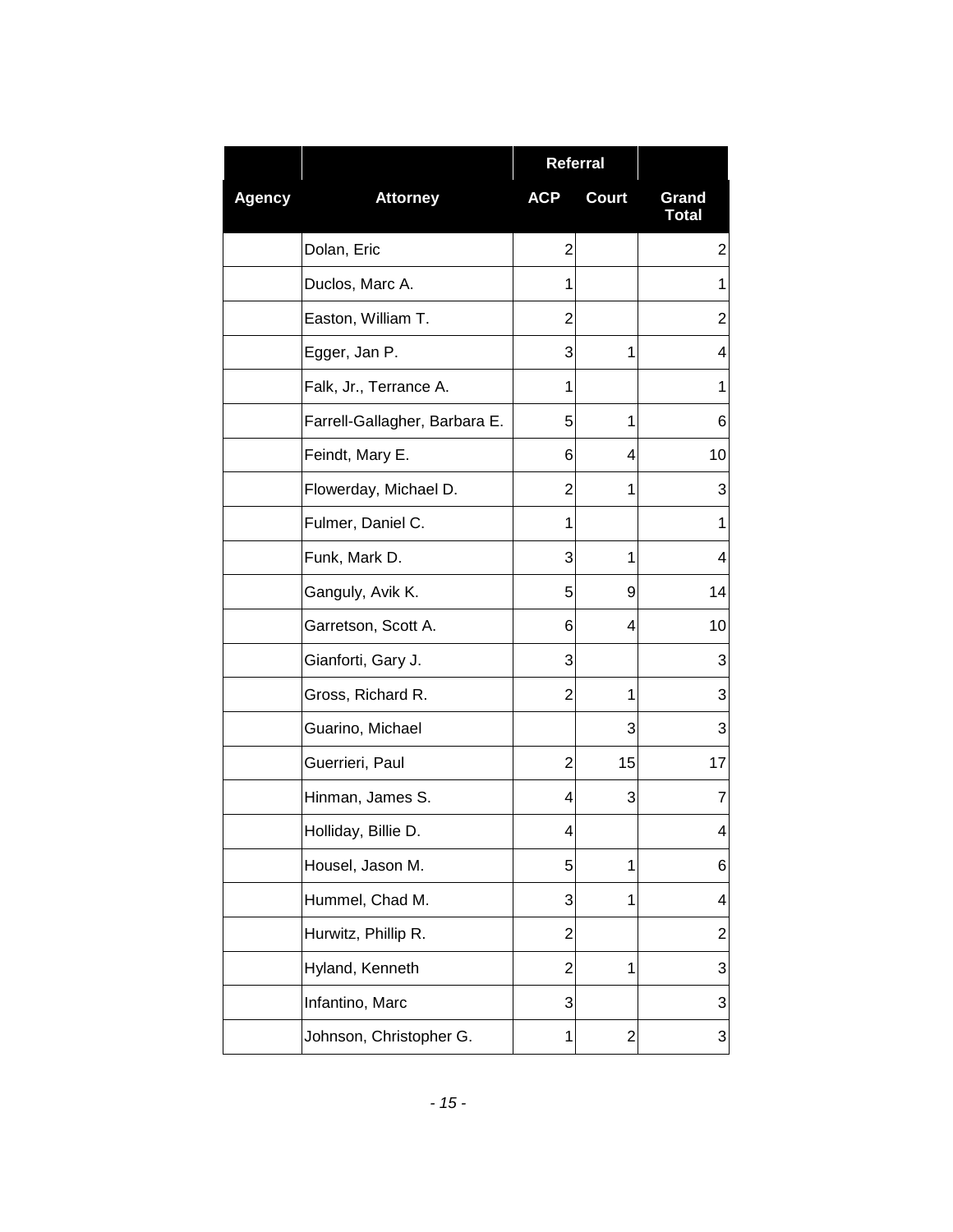|               |                              | <b>Referral</b> |              |                       |
|---------------|------------------------------|-----------------|--------------|-----------------------|
| <b>Agency</b> | <b>Attorney</b>              | <b>ACP</b>      | <b>Court</b> | Grand<br><b>Total</b> |
|               | Jones, Rhian Dudson          | $\overline{2}$  |              | 2                     |
|               | Josh, Sylvia W.              | 5               |              | 5                     |
|               | Kasperek, Lawrence L.        | 2               |              | $\overline{c}$        |
|               | Kennedy, Christian J.        | 4               | 3            | 7                     |
|               | Khuns, Kevin M.              | 3               | 1            | 4                     |
|               | Krane, Joel N.               | 4               |              | 4                     |
|               | Kristal, Peter L.            | 3               |              | 3                     |
|               | Lamb, III, Robert G.         | 2               |              | $\overline{2}$        |
|               | Lamb, Meredith M. B.         | 3               |              | 3                     |
|               | Leegant, Jo Anne             | 4               | 3            | $\overline{7}$        |
|               | Lester, Frederick            | $\overline{7}$  | 1            | 8                     |
|               | MacAulay, Paul D.            | 3               | 1            | 4                     |
|               | Maggio, Frank G.             | 1               |              | 1                     |
|               | Marley, Allison L.           | 1               |              | 1                     |
|               | McCarthy, II, Martin Patrick | 5               |              | 5                     |
|               | McKain, Kevin                | 4               | 1            | 5                     |
|               | Merante, Vincent E.          | 2               | 3            | 5                     |
|               | Meyer, Melissa A.            | 1               |              | 1                     |
|               | Mix, Matthew J.              | 1               | 2            | 3                     |
|               | Monaghan, Lori Robb          | 4               |              | 4                     |
|               | Morabito, David R.           | 1               | 3            | 4                     |
|               | Morabito, Kevin A.           | 1               | 1            | $\overline{c}$        |
|               | Mort, Lawrence D.            | 1               |              | 1                     |
|               | Murante, David A.            | 11              | 5            | 16                    |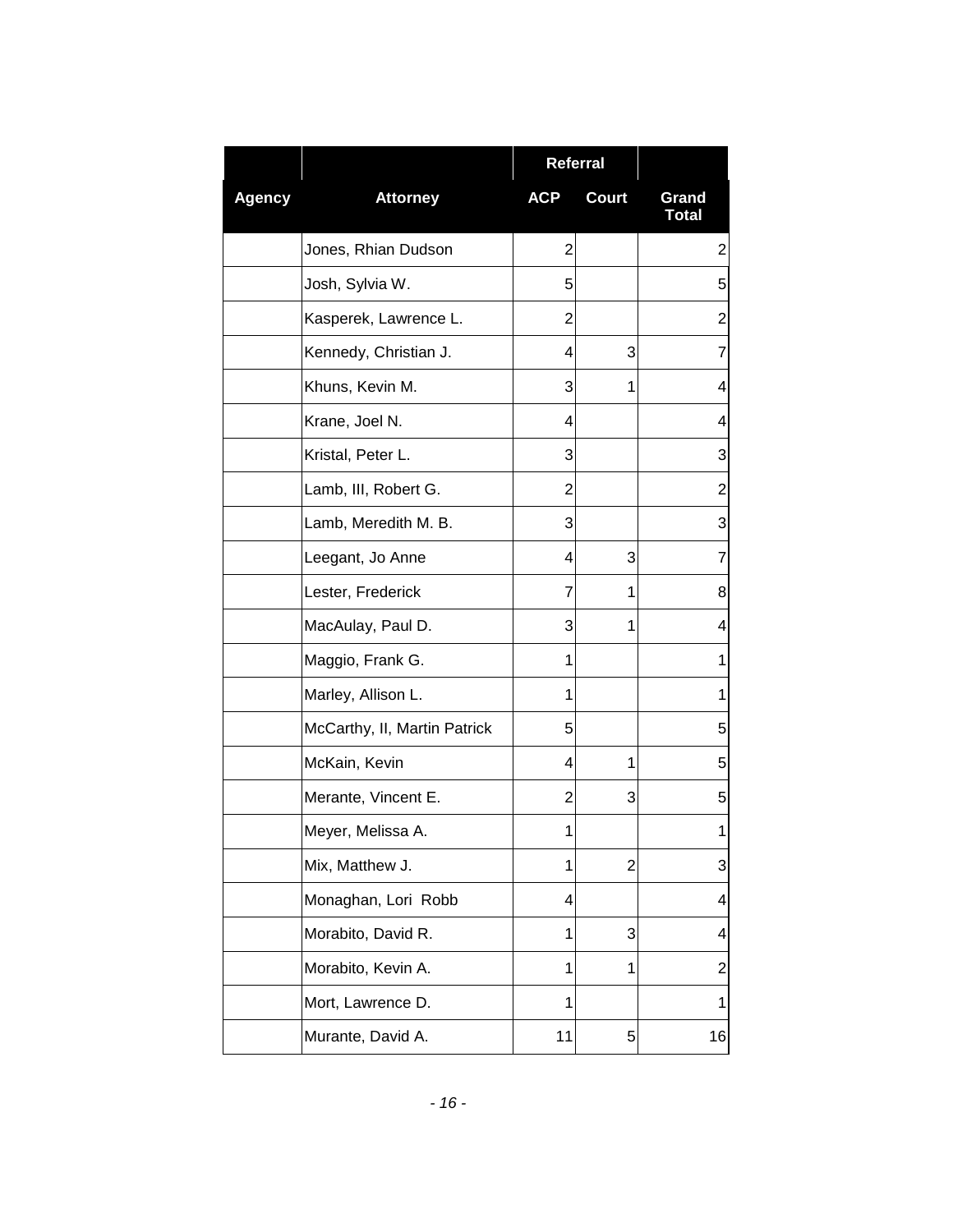|               |                         | <b>Referral</b> |                |                       |
|---------------|-------------------------|-----------------|----------------|-----------------------|
| <b>Agency</b> | <b>Attorney</b>         | <b>ACP</b>      | <b>Court</b>   | Grand<br><b>Total</b> |
|               | Jones, Rhian Dudson     | $\overline{2}$  |                | 2                     |
|               | Murante, David A.       | 11              | 5              | 16                    |
|               | Murante, Kathleen       | 1               |                | 1                     |
|               | Nadler, Christian M.    |                 | 2              | 2                     |
|               | Nafus, Matthew D.       | 3               |                | 3                     |
|               | Napier, James A.        |                 | $\overline{2}$ | 2                     |
|               | Napier, Robert A.       | 1               |                | 1                     |
|               | Napolitano, Lorenzo     | 5               | 8              | 13                    |
|               | Nobles, Jamie Lee       | 2               | 3              | 5                     |
|               | Noce, Charles T.        |                 | 1              | 1                     |
|               | Oathout, Bryan          | 4               | 5              | 9                     |
|               | Owens, David L.         | 3               |                | 3                     |
|               | Palmiere, David M.      | 2               |                | $\overline{2}$        |
|               | Paluch, Stephen James   | 1               |                | 1                     |
|               | Parks, Anthony          | 2               |                | 2                     |
|               | Pennica, Kenneth L.     | 2               |                | $\overline{2}$        |
|               | Perez, Gilbert R.       | 6               | $\overline{2}$ | 8                     |
|               | Pilato, Charles M.      | 1               |                | 1                     |
|               | Pilato, David C.        |                 | 2              | $\overline{2}$        |
|               | Pullano, Peter J.       | $\overline{c}$  |                | $\overline{c}$        |
|               | Ratchford, Beth A.      | 5               | $\overline{c}$ | 7                     |
|               | Riotto, II, James L     | 1               | 3              | 4                     |
|               | Rizzo, James J.         | 3               | 1              | 4                     |
|               | Rodeman, Christopher K. | 3               | 1              | 4                     |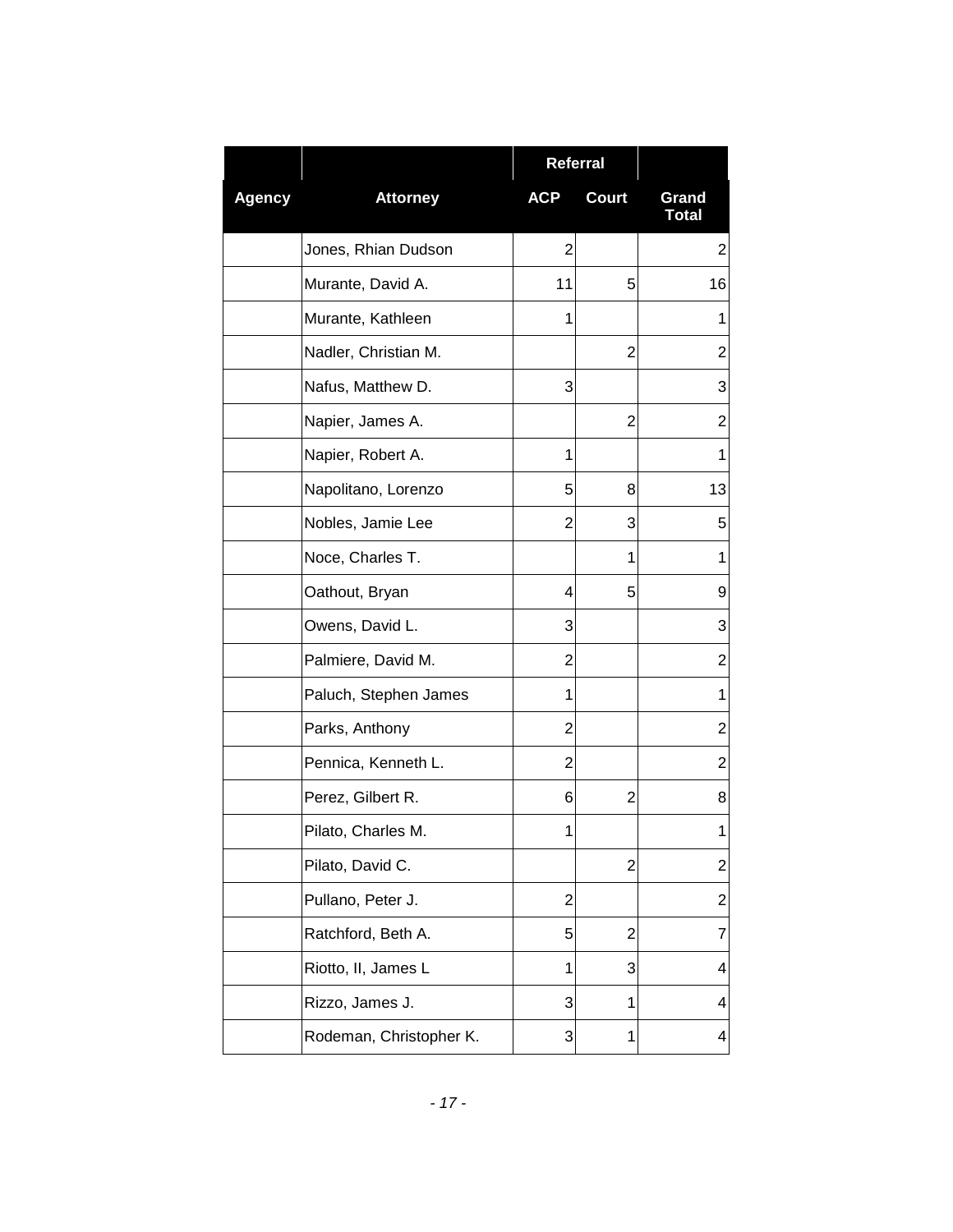|               |                          | Referral       |                |                       |
|---------------|--------------------------|----------------|----------------|-----------------------|
| <b>Agency</b> | <b>Attorney</b>          | <b>ACP</b>     | <b>Court</b>   | Grand<br><b>Total</b> |
|               | Rose, Angelo A.          |                | 1              | 1                     |
|               | Roxin, Richard C.        |                | 2              | 2                     |
|               | Ruby, William S.         | 1              |                | 1                     |
|               | Rumi, Fares A.           | 3              |                | 3                     |
|               | Russell, Dianne C.       | 2              | 1              | 3                     |
|               | Russi, Patrick K.        | 4              | 1              | 5                     |
|               | Ryan, Scott A.           | 2              |                | $\overline{2}$        |
|               | Schiano, Christopher     | 1              |                | 1                     |
|               | Schiano, Jr., Charles A. | 2              | 3              | 5                     |
|               | Schiano, Michael P.      | 2              | 2              | 4                     |
|               | Schiano, Sr., Charles A. | 1              |                | 1                     |
|               | Schmitt, Michael D.      | 1              | $\overline{2}$ | 3                     |
|               | Scibetta, Michael P.     | 6              | 2              | 8                     |
|               | Session, Jerry           | 4              |                | 4                     |
|               | Shepard, Zuleika Z.      | 1              | 4              | 5                     |
|               | Shulman, Brian J.        | 7              |                | 7                     |
|               | Siragusa, Lisa Serio     |                | 1              | 1                     |
|               | Sperano, Aaron J.        | 3              | 1              | 4                     |
|               | Stowe, Eric W.           | 5              | 2              | 7                     |
|               | Thomas-Diaz, Kathleen    | 3              |                | 3                     |
|               | Thompson, Donald M.      | 1              |                | 1                     |
|               | Tuohey, Michael J        | 2              |                | $\overline{2}$        |
|               | Turner, Karen Bailey     | 3              |                | 3                     |
|               | Turner, Robert P.        | $\overline{2}$ |                | $\overline{c}$        |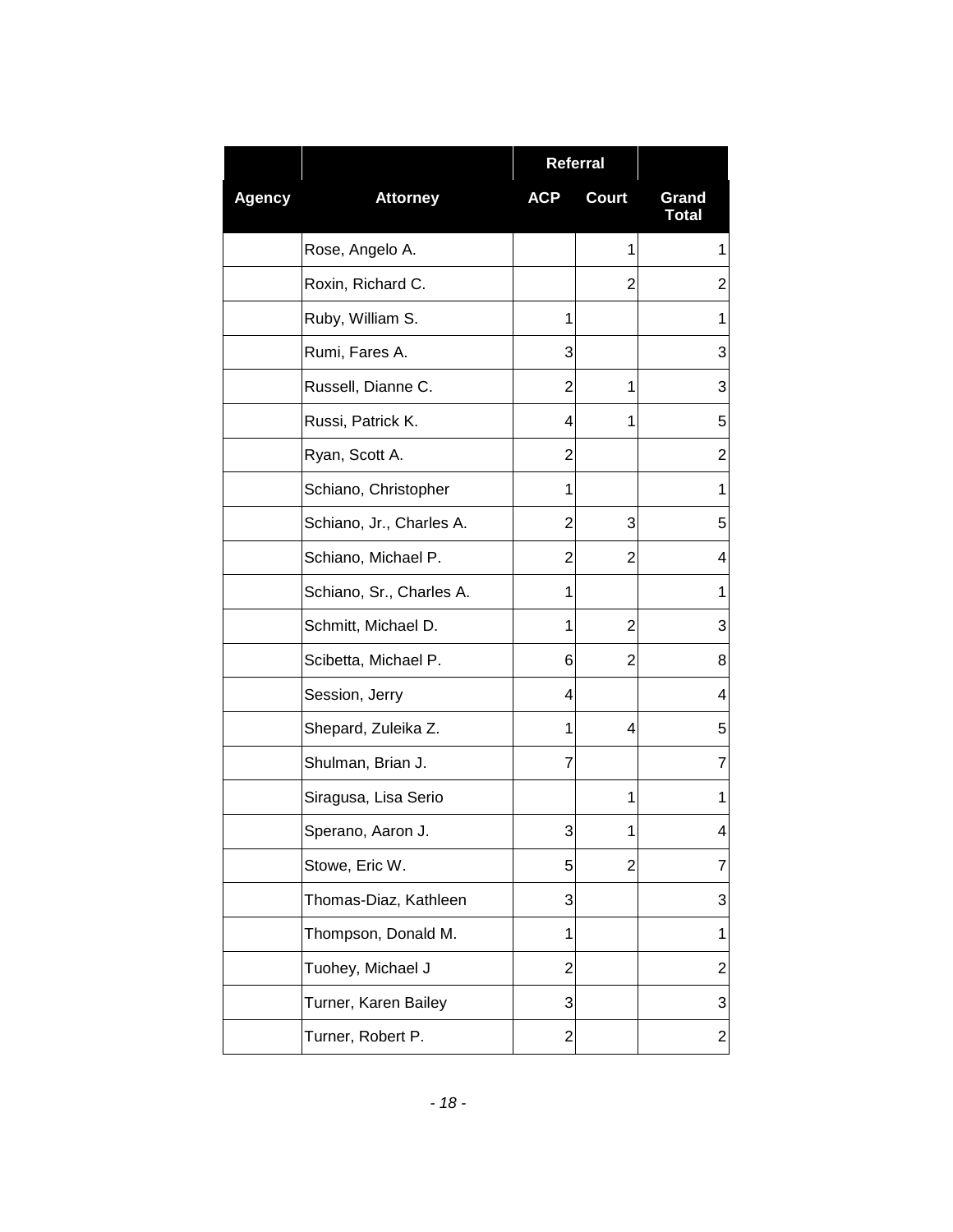|                  |                           | Referral   |              |                       |
|------------------|---------------------------|------------|--------------|-----------------------|
| <b>Agency</b>    | <b>Attorney</b>           | <b>ACP</b> | <b>Court</b> | Grand<br><b>Total</b> |
|                  | Vacca, James P.           | 5          | 1            | 6                     |
|                  | Vacca, Jr., Paul J.       | 4          |              | 4                     |
|                  | Valleriani, Sam L.        | 4          | 14           | 18                    |
|                  | Walsh, Jr., James E.      | 1          | 2            | 3                     |
|                  | Wesley, Sarah             | 2          | 1            | 3                     |
|                  | Wisner, Todd J.W.         | 1          |              | 1                     |
|                  | Wood, Robert W.           | 4          |              | 4                     |
|                  | Young, D. Scott           | 3          |              | 3                     |
|                  | Young, Mark A.            | 2          | 5            | 7                     |
|                  | Zimberlin, John F.        | 5          |              | 5                     |
|                  | Zimmermann, Jr., Clark J. | 3          |              | 3                     |
| <b>ACP Total</b> |                           | 352        | 185          | 537                   |
| <b>CDO Total</b> |                           | 0          | 0            | 0                     |
|                  | <b>Grand Total</b>        | 352        | 185          | 537                   |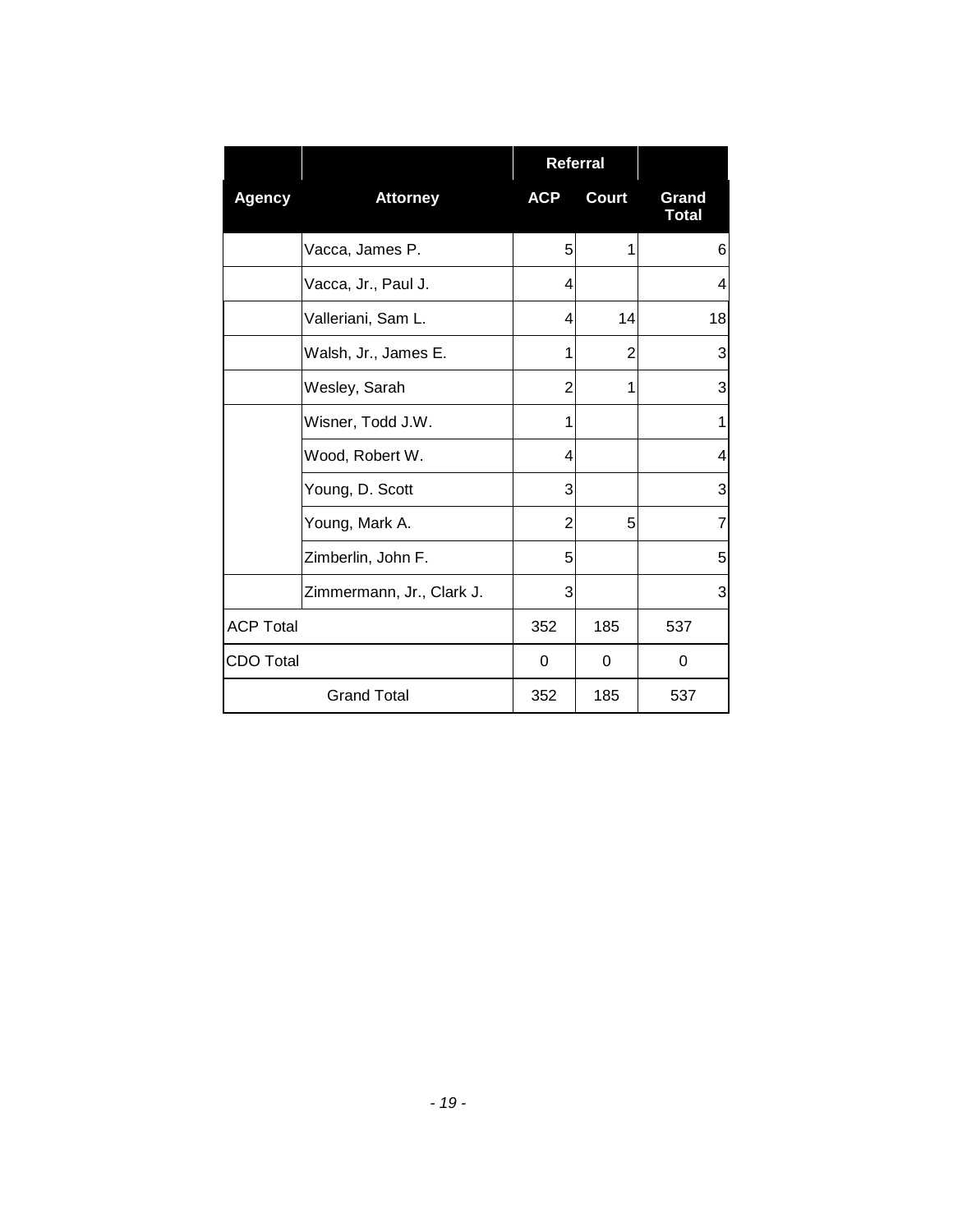|               |                          | <b>Referral</b> |              |                    |
|---------------|--------------------------|-----------------|--------------|--------------------|
| <b>Agency</b> | <b>Attorney</b>          | <b>ACP</b>      | <b>Court</b> | <b>Grand Total</b> |
| <b>ACP</b>    | Ajaka, Maroun            | 10              | 6            | 16                 |
|               | Annechino, John A.       | 8               | 2            | 10                 |
|               | Aramini, Mary E.         | 3               |              | 3                  |
|               | Asamoah-Wade, Yolanda A. | 7               |              | $\overline{7}$     |
|               | Astacio, Leticia D.      | 8               | 1            | 9                  |
|               | Aureli, Daniel L.        | 3               | 7            | 10                 |
|               | Barnes, Stefanie         | 12              | 3            | 15                 |
|               | Barraco, Ted A.          | 6               |              | 6                  |
|               | Beretta, Frank           |                 | 2            | $\overline{2}$     |
|               | Bitetti, Gary            | 7               | 7            | 14                 |
|               | Bourne, Leah K.          |                 | 3            | 3                  |
|               | Bourtis, Eftihia         | 4               | 1            | 5                  |
|               | Bowman, Jason J.         | 21              | 3            | 24                 |
|               | Brooker, James G.        | $\overline{c}$  |              | $\overline{2}$     |
|               | Brown, James E.          | 9               |              | 9                  |
|               | Buettner, Brian C.       | 9               | 1            | 10                 |
|               | Byrnes, James M.         | 9               |              | 9                  |
|               | Catalano, Christian A.   | 2               | 14           | 16                 |
|               | Chait, Mitchell A.       | 8               |              | 8 <sup>1</sup>     |
|               | Cianca, Mark F.          | 2               | 4            | 6                  |
|               | Ciardi, Francis M.       | 18              | 7            | 25                 |
|               | Cocuzzi, Thomas J.       | $\overline{c}$  | 5            | 7                  |
|               | Colombo, Jeanne M.       | 1               |              | 1                  |
|               | Connor, Ann Elizabeth    |                 | 1            | $\mathbf{1}$       |

## **2011 Misdemeanor Assignments**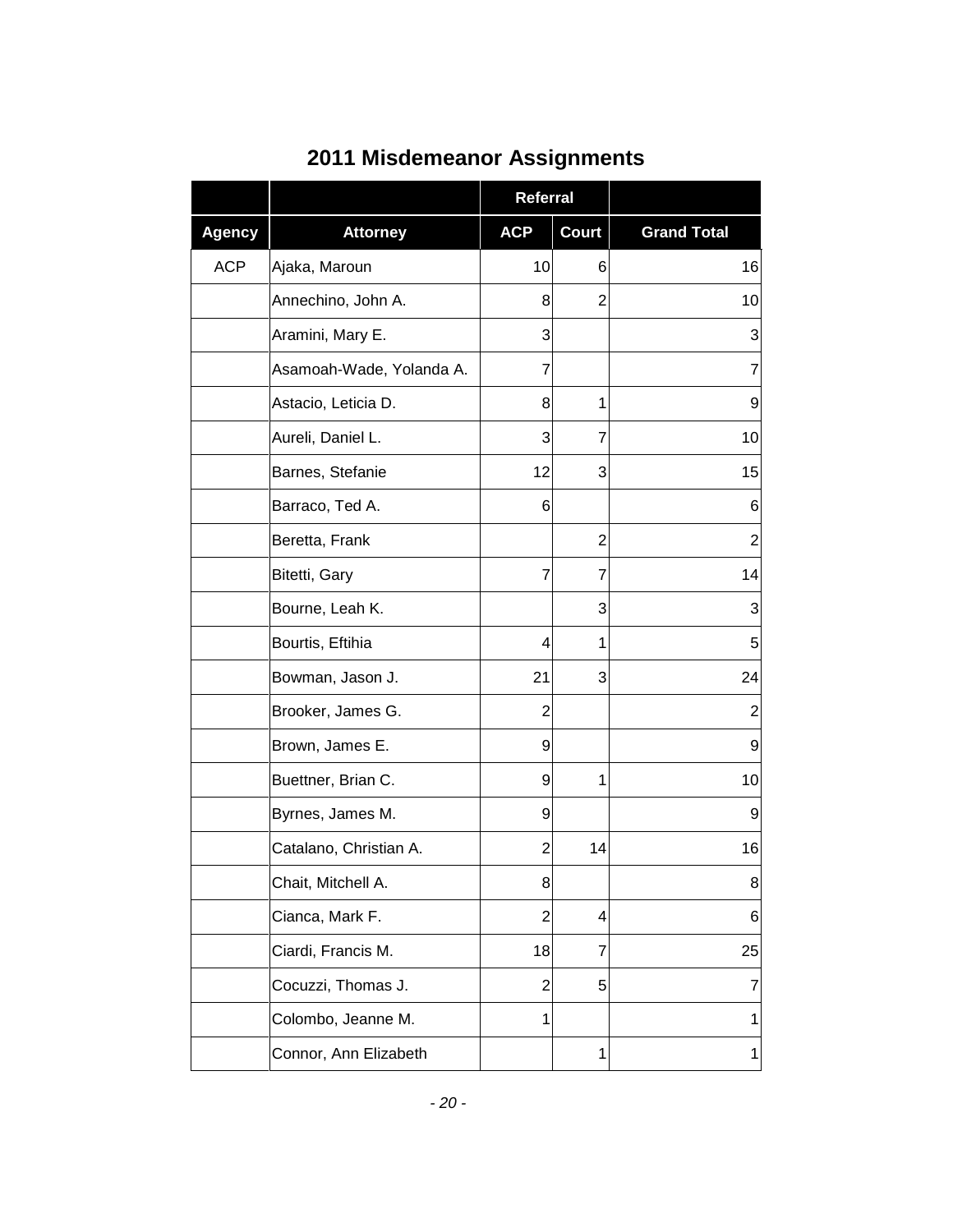|               |                               | <b>Referral</b>  |              |                         |
|---------------|-------------------------------|------------------|--------------|-------------------------|
| <b>Agency</b> | <b>Attorney</b>               | <b>ACP</b>       | <b>Court</b> | <b>Grand Total</b>      |
|               | D'Arpino, John Joseph         | 4                | 2            | 6                       |
|               | DeCarolis, Brian              | 6                | 5            | 11                      |
|               | Dedes, William C.             | $\overline{2}$   | 1            | 3                       |
|               | DeJohn, Timothy W.            | 5                |              | 5                       |
|               | Demo-Vazquez, Kristine M.     | 4                | 4            | 8                       |
|               | Dever, Richard W              |                  | 1            | 1                       |
|               | DiPalma, Jeffrey P.           | $\overline{2}$   |              | $\overline{\mathbf{c}}$ |
|               | DiPalma, Michael T.           |                  | 1            | 1                       |
|               | DiSalvo, Thomas J.            | 6                | 1            | 7                       |
|               | Dolan, Eric                   | 6                |              | 6                       |
|               | Dollinger, Alison             | 5                | 7            | 12                      |
|               | Duclos, Marc A.               | $\overline{2}$   | 6            | 8                       |
|               | Egger, Jan P.                 | 1                | 1            | $\overline{c}$          |
|               | Falk, Jr., Terrance A.        | 4                |              | 4                       |
|               | Farrell-Gallagher, Barbara E. | 10               | 8            | 18                      |
|               | Feindt, Mary E.               | 6                | 3            | 9                       |
|               | Ferlicca, John J.             |                  | 1            | 1                       |
|               | Flowerday, Michael D.         | 2                |              | $\overline{c}$          |
|               | Fulmer, Daniel C.             | 5                | 15           | 20                      |
|               | Funk, Mark D.                 | 8                | $\mathbf{2}$ | 10                      |
|               | Ganguly, Anjan K.             | 1                |              | 1                       |
|               | Ganguly, Avik K.              | 13               | 10           | 23                      |
|               | Garretson, Scott A.           | 9                | 5            | 14                      |
|               | Getz, Jon P.                  |                  | 1            | 1                       |
|               | Gianforti, Gary J.            | $\boldsymbol{2}$ |              | $\overline{c}$          |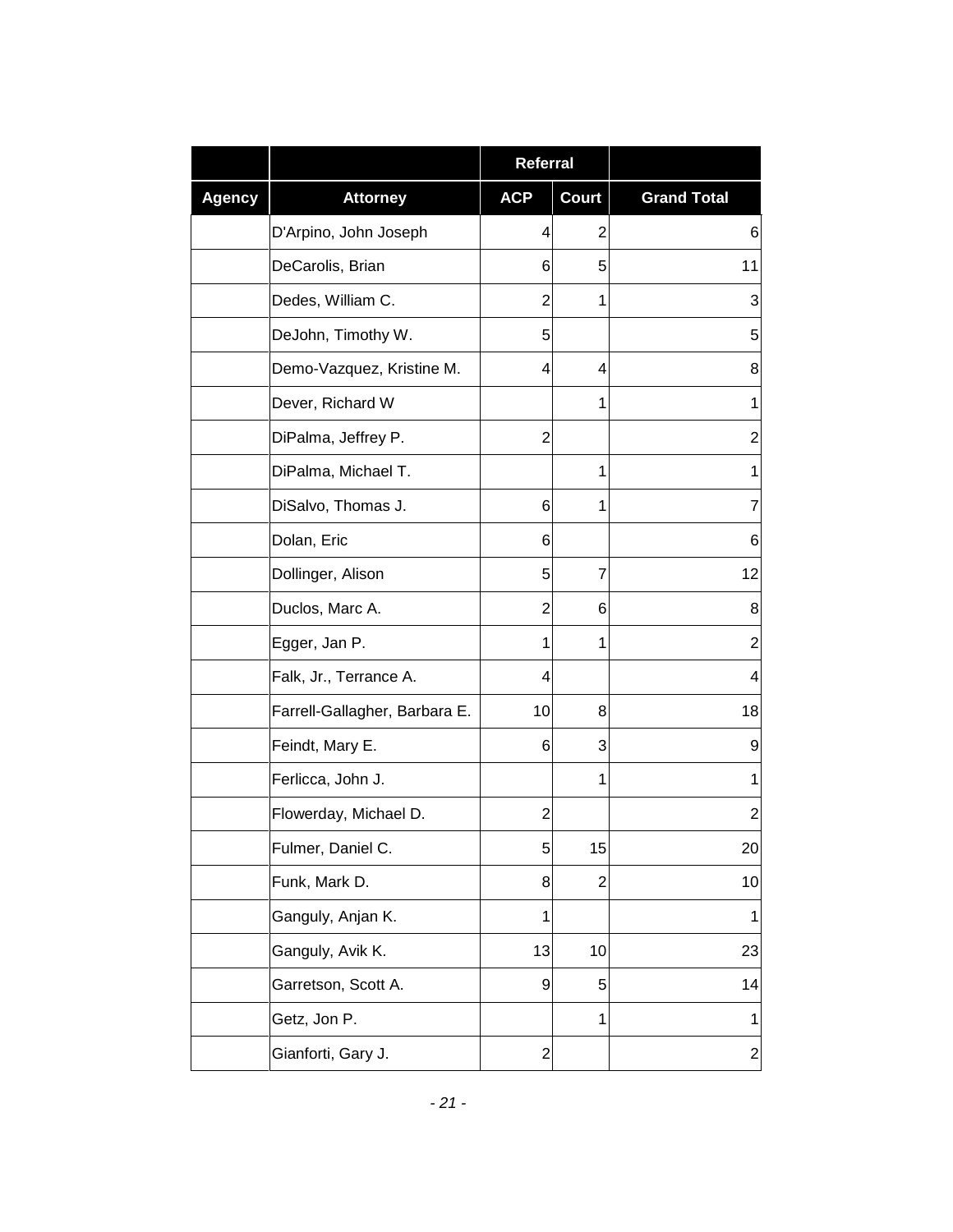|               |                         | Referral       |                |                    |
|---------------|-------------------------|----------------|----------------|--------------------|
| <b>Agency</b> | <b>Attorney</b>         | <b>ACP</b>     | <b>Court</b>   | <b>Grand Total</b> |
|               | Gibbons, Patricia Ann   | 1              | 1              | $\overline{2}$     |
|               | Gladstone, Katherine    | 9              |                | 9                  |
|               | Goldman, Ronald S.      | 2              |                | $\overline{2}$     |
|               | Gravelle, Jeffrey D.    | $\overline{2}$ |                | $\overline{2}$     |
|               | Gross, Richard R.       | 9              | 7              | 16                 |
|               | Guarino, Michael        | 1              | $\overline{2}$ | 3                  |
|               | Guerrieri, Paul         | 12             | 24             | 36                 |
|               | Handelman, Eric D.      | $\overline{2}$ |                | $\overline{2}$     |
|               | Hardies, Robert M.      | 4              | $\overline{2}$ | 6                  |
|               | Harris, John T.         |                | 3              | 3                  |
|               | Hartt, James D.         | 4              |                | $\overline{4}$     |
|               | Hinkley, Kim A.         | $\overline{2}$ |                | $\boldsymbol{2}$   |
|               | Hinman, James S.        | 11             | 2              | 13                 |
|               | Holliday, Billie D.     | 10             | 3              | 13                 |
|               | Housel, Jason M.        | 12             | 4              | 16                 |
|               | Hummel, Chad M.         | 5              | 1              | 6                  |
|               | Hurwitz, Phillip R.     | 1              | 3              | 4                  |
|               | Hyland, Kenneth         | $\overline{2}$ | 3              | 5                  |
|               | Infantino, Marc         | 9              |                | 9                  |
|               | Ingersoll, Timothy E.   |                | 1              | $\mathbf 1$        |
|               | Jain, Rekha             | 11             |                | 11                 |
|               | Johnson, Christopher G. | 6              | 3              | 9                  |
|               | Jones, Rhian Dudson     | 5              |                | 5                  |
|               | Josh, Sylvia W.         | 10             | 1              | 11                 |
|               | Karatas, Nigos          |                | 1              | 1                  |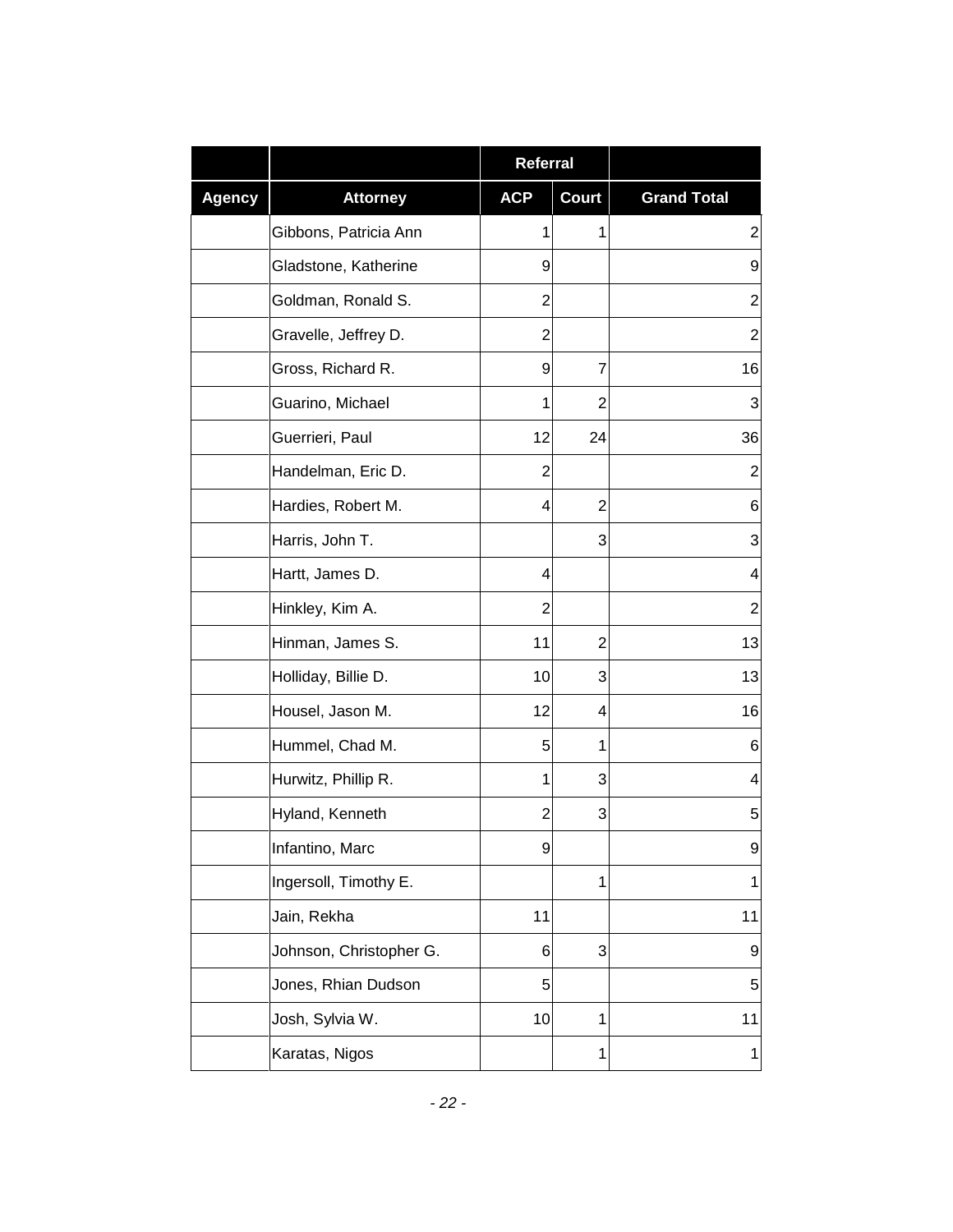|               |                              | <b>Referral</b> |       |                    |
|---------------|------------------------------|-----------------|-------|--------------------|
| <b>Agency</b> | <b>Attorney</b>              | <b>ACP</b>      | Court | <b>Grand Total</b> |
|               | Kennedy, Christian J.        | 7               | 1     | 8                  |
|               | Khuns, Kevin M.              | 20              | 9     | 29                 |
|               | King, Jr., William H.        | 1               | 1     | $\overline{c}$     |
|               | Kovalsky, Shaina             | $\overline{2}$  |       | $\overline{2}$     |
|               | Krane, Joel N.               | 3               | 3     | 6                  |
|               | Kristal, Peter L.            | 8               | 1     | 9                  |
|               | LaBue, Eugene P.             | 5               |       | 5                  |
|               | LaDuca, John J.              | 4               |       | 4                  |
|               | Lahman, Janice Allen         | $\overline{2}$  |       | $\overline{2}$     |
|               | Lamb, III, Robert G.         | 1               | 3     | 4                  |
|               | Lamb, Meredith M. B.         | $\overline{7}$  | 1     | 8                  |
|               | Leegant, Jo Anne             | 1               | 1     | $\overline{c}$     |
|               | Lester, Frederick            | 13              | 1     | 14                 |
|               | MacAulay, Paul D.            | 1               |       | 1                  |
|               | Maggio, Frank G.             | 11              | 3     | 14                 |
|               | Marcera, Jr., Salvatore J.   | 4               |       | 4                  |
|               | Marley, Allison L.           | 3               |       | 3                  |
|               | Mastrella, Daniel J.         |                 | 1     | 1                  |
|               | McCarthy, II, Martin Patrick | 6               |       | 6                  |
|               | McCarty, Terence             | 4               |       | 4                  |
|               | McClenathan, Edward W.       | $\overline{c}$  | 5     | $\overline{7}$     |
|               | McKain, Kevin                | 12              | 1     | 13                 |
|               | Merante, Vincent E.          | $\overline{c}$  | 9     | 11                 |
|               | Meyer, Melissa A.            | $\overline{c}$  | 1     | 3                  |
|               | Mix, Matthew J.              | 5               | 1     | $\,$ 6 $\,$        |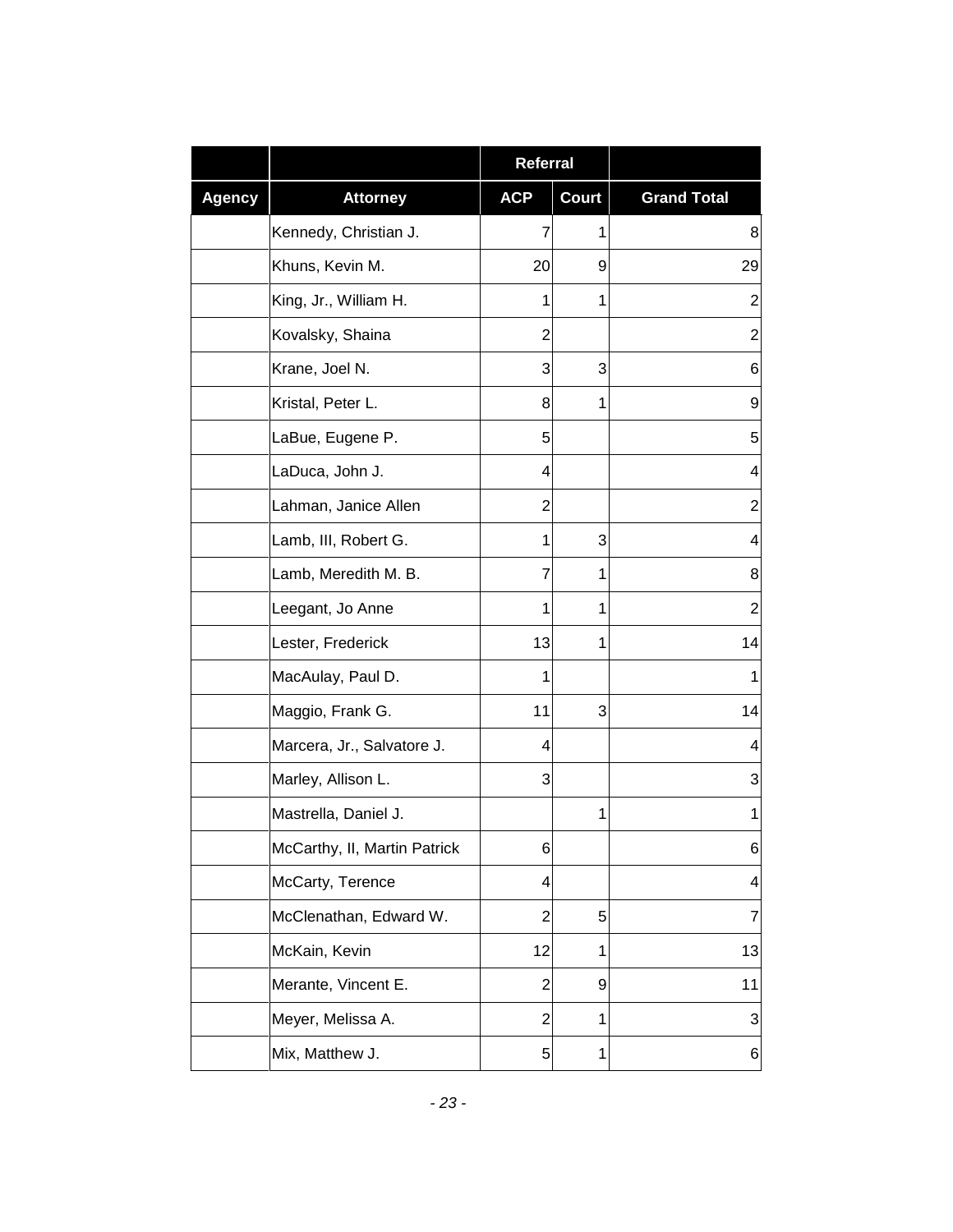|               |                          | Referral       |                |                    |
|---------------|--------------------------|----------------|----------------|--------------------|
| <b>Agency</b> | <b>Attorney</b>          | <b>ACP</b>     | <b>Court</b>   | <b>Grand Total</b> |
|               | Monaghan, Lori Robb      | 5              | 2              | 7                  |
|               | Morabito, David R.       | 1              | 3              | 4                  |
|               | Morabito, Kevin A.       | 1              |                | 1                  |
|               | Mort, Lawrence D.        | 1              |                | 1                  |
|               | Murante, David A.        | 31             | $\overline{2}$ | 33                 |
|               | Murante, Kathleen        | 6              | 5              | 11                 |
|               | Nadler, Christian M.     | 6              | 4              | 10                 |
|               | Nafus, Matthew D.        | 1              |                | 1                  |
|               | Napier, James A.         | 3              |                | 3                  |
|               | Napolitano, Lorenzo      | 6              | 3              | 9                  |
|               | Nobles, Jamie Lee        | 1              | 1              | $\overline{2}$     |
|               | Noce, Charles T.         | 2              |                | $\mathbf{2}$       |
|               | Oathout, Bryan           | 11             | 5              | 16                 |
|               | O'Neill, Jr., Raymond B. | $\overline{2}$ |                | $\overline{2}$     |
|               | O'Toole, Keith           | 2              | 5              | 7                  |
|               | Owens, David L.          | 9              | 2              | 11                 |
|               | Palmiere, David M.       |                | 1              | 1                  |
|               | Paluch, Stephen James    | 2              |                | $\mathbf{2}$       |
|               | Parks, Anthony           | 7              |                | 7                  |
|               | Paulino, James M.        | $\overline{c}$ |                | $\boldsymbol{2}$   |
|               | Pennica, Kenneth L.      | 4              |                | 4                  |
|               | Perez, Gilbert R.        | 9              | 4              | 13                 |
|               | Pilato, Charles M.       | 1              | 1              | $\overline{c}$     |
|               | Pilato, David C.         | 4              | $\overline{2}$ | 6                  |
|               | Pullano, Peter J.        | 1              | 1              | $\overline{c}$     |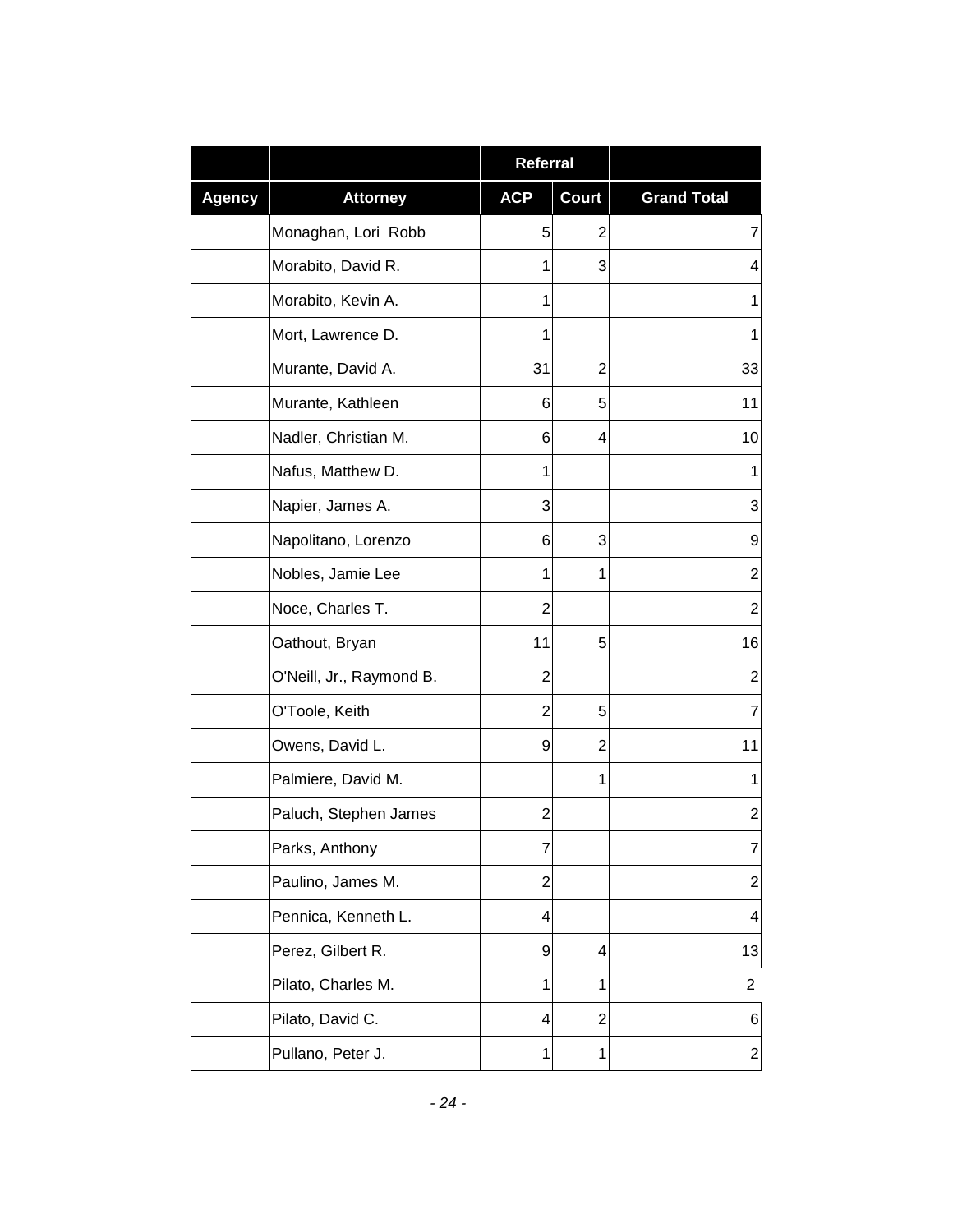|               |                          | <b>Referral</b>         |                         |                    |
|---------------|--------------------------|-------------------------|-------------------------|--------------------|
| <b>Agency</b> | <b>Attorney</b>          | <b>ACP</b>              | Court                   | <b>Grand Total</b> |
|               | Randall, Mary W.         |                         | 1                       | 1                  |
|               | Ratchford, Beth A.       | 13                      | 5                       | 18                 |
|               | Reardon, Kathleen P.     | 4                       |                         | 4                  |
|               | Redmond, Gregg H.        | 9                       | 1                       | 10                 |
|               | Riotto, II, James L.     | 8                       | 8                       | 16                 |
|               | Rizzo, James J.          | 7                       | 2                       | 9                  |
|               | Rodeman, Christopher K.  | 5                       | 1                       | 6                  |
|               | Rogoff, Stephen D.       |                         | 1                       | 1                  |
|               | Rosner, Leonard A.       |                         | 4                       | 4                  |
|               | Ruby, William S.         | $\overline{2}$          |                         | 2                  |
|               | Rumi, Fares A.           | 9                       |                         | 9                  |
|               | Russell, Dianne C.       | 1                       | 1                       | $\overline{2}$     |
|               | Russi, Patrick K.        | 6                       | 16                      | 22                 |
|               | Ryan, Scott A.           | 4                       |                         | 4                  |
|               | Schiano, Christopher     | 1                       | 4                       | 5                  |
|               | Schiano, Jr., Charles A. |                         | 1                       | 1                  |
|               | Schiano, Michael P.      | 1                       | 1                       | $\overline{2}$     |
|               | Schiano, Sr., Charles A. | 1                       | 1                       | $\overline{2}$     |
|               | Schmitt, Michael D.      | $\,6$                   | $\overline{\mathbf{c}}$ | 8                  |
|               | Scibetta, Michael P.     | 6                       | $\overline{2}$          | 8                  |
|               | Sekharan, Raja N.        | $\overline{\mathbf{4}}$ |                         | 4                  |
|               | Sercu, Stephen           | 1                       | $\overline{2}$          | 3                  |
|               | Session, Jerry           | $\overline{\mathbf{4}}$ | $\overline{2}$          | 6                  |
|               | Shepard, Zuleika Z.      | $\overline{2}$          |                         | $\overline{2}$     |
|               | Shramek, William J.      | $\overline{\mathbf{4}}$ |                         | 4                  |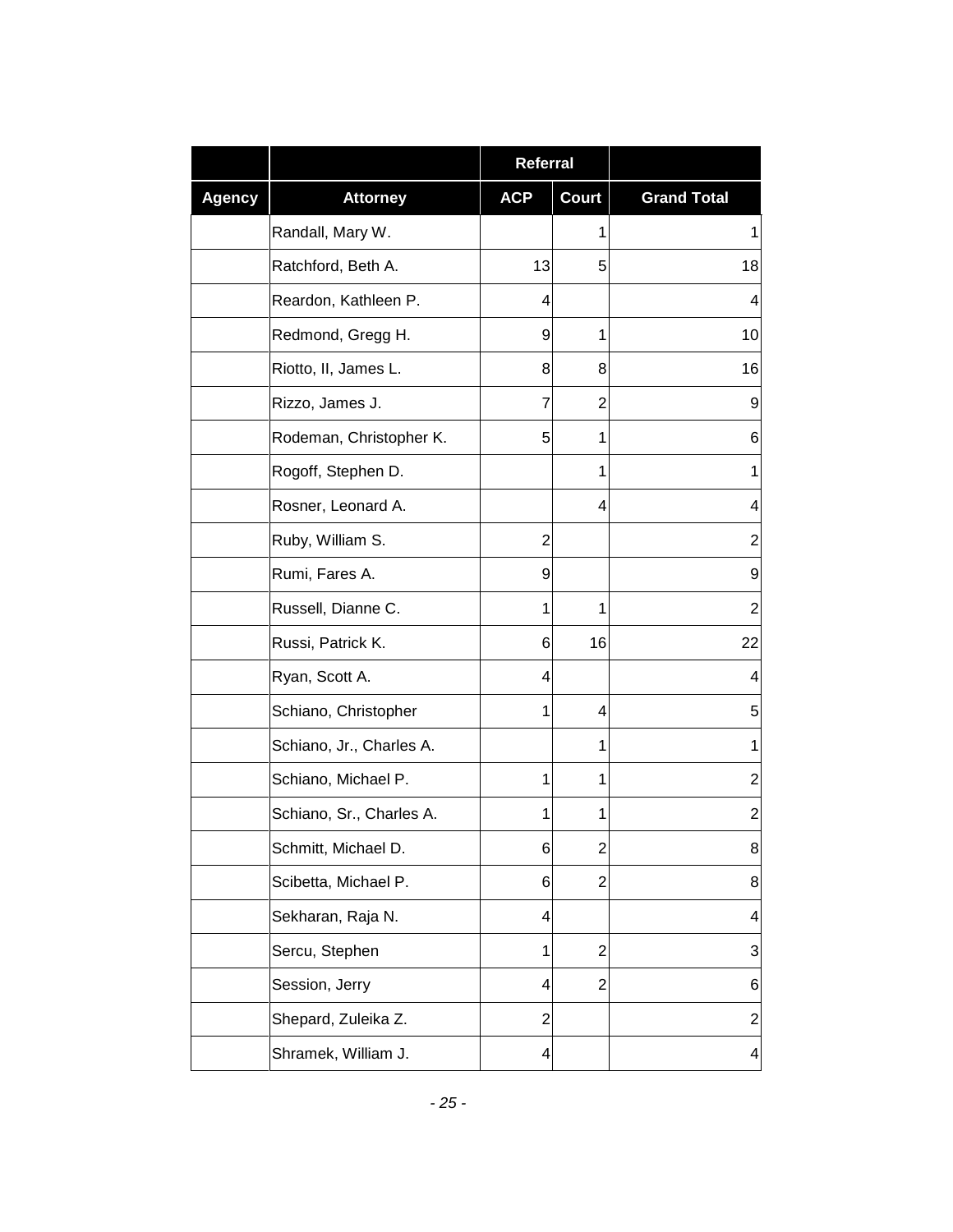|                  |                           | <b>Referral</b> |              |                    |
|------------------|---------------------------|-----------------|--------------|--------------------|
| <b>Agency</b>    | <b>Attorney</b>           | <b>ACP</b>      | <b>Court</b> | <b>Grand Total</b> |
|                  | Shulman, Brian J.         | 9               | 20           | 29                 |
|                  | Siragusa, Lisa Serio      |                 | 3            | 3                  |
|                  | Sperano, Aaron J.         | 9               | 1            | 10                 |
|                  | Stern, Jon M.             | 6               |              | 6                  |
|                  | Stowe, Eric W.            | 20              | 5            | 25                 |
|                  | Thomas-Diaz, Kathleen     | 13              | 3            | 16                 |
|                  | Thompson, Donald M.       |                 | 1            | 1                  |
|                  | Tuohey, Michael J.        | 5               | 3            | 8                  |
|                  | Turner, Robert P.         | $\overline{2}$  |              | $\overline{2}$     |
|                  | Vacca, James P.           | 10              | 3            | 13                 |
|                  | Vacca, Jr., Paul J.       | 3               | 1            | 4                  |
|                  | Valleriani, Sam L.        | 7               | 19           | 26                 |
|                  | Walsh, Jr., James E.      |                 | 4            | 4                  |
|                  | Welch, Jamie              | 5               |              | 5                  |
|                  | Wesley, Sarah             | 3               | 1            | 4                  |
|                  | Wisner, Todd J.W.         | 1               | 1            | $\overline{c}$     |
|                  | Wood, Robert W.           | 2               | 1            | 3                  |
|                  | Young, D. Scott           | 4               | 5            | 9                  |
|                  | Young, Mark A.            | 4               | 3            | 7                  |
|                  | Zimberlin, John F.        | 8               |              | 8                  |
|                  | Zimmermann, Jr., Clark J. |                 | 1            | $\mathbf{1}$       |
| <b>ACP Total</b> |                           | 837             | 415          | 1252               |
| CDO              | Crimi, Joseph P.          |                 |              | 506                |
|                  | Milliken, David           |                 |              | 459                |
|                  | Solomon, R. Adrian        |                 |              | 542                |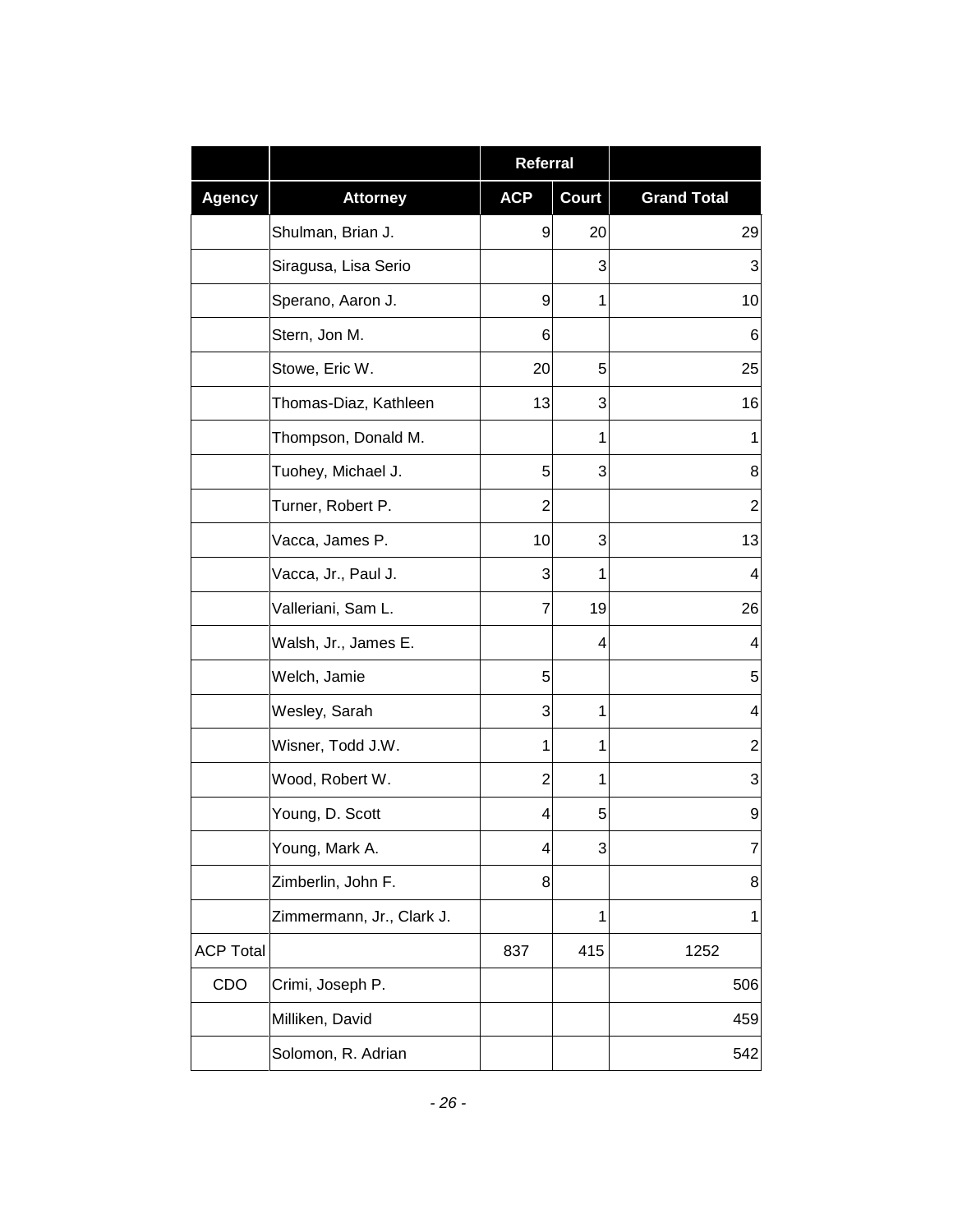|               |                    | <b>Referral</b> |       |                    |
|---------------|--------------------|-----------------|-------|--------------------|
| <b>Agency</b> | <b>Attorney</b>    | <b>ACP</b>      | Court | <b>Grand Total</b> |
| CDO Total     |                    |                 |       | 1507               |
|               | <b>Grand Total</b> | 837             | 415   | 2759               |

# **2011 Family Court Assignments**

|               |                         | <b>Referral</b> |                |                       |
|---------------|-------------------------|-----------------|----------------|-----------------------|
| <b>Agency</b> | <b>Attorney</b>         | <b>ACP</b>      | <b>Court</b>   | Grand<br><b>Total</b> |
| <b>ACP</b>    | Ajaka, Maroun           | $\overline{2}$  | 13             | 15                    |
|               | Annechino, John A.      |                 | $\overline{2}$ | 2                     |
|               | Aramini, Mary E.        |                 | 2              | 2                     |
|               | Asamoah-Wade, Yolanda A | 4               | 10             | 14                    |
|               | Astacio, Leticia D      | 3               | 1              | 4                     |
|               | Badain, Lara R.         |                 | 1              | 1                     |
|               | Barnes, Stefanie        | $\overline{2}$  | 8              | 10                    |
|               | Bitetti, Gary           |                 | 1              | 1                     |
|               | Bourne, Leah K.         | 10              | 10             | 20                    |
|               | Bourtis, Efthia         |                 | 4              | 4                     |
|               | Bowman, Jason J.        | 7               | 10             | 17                    |
|               | Brown, James E.         |                 | 4              | 4                     |
|               | Budd, Alexander M.      | 1               |                | 1                     |
|               | Buettner, Brian C.      | 1               | 1              | 2                     |
|               | Byrnes, James M.        | 1               |                | 1                     |
|               | Callanan, Karen Smith   | 1               | 13             | 14                    |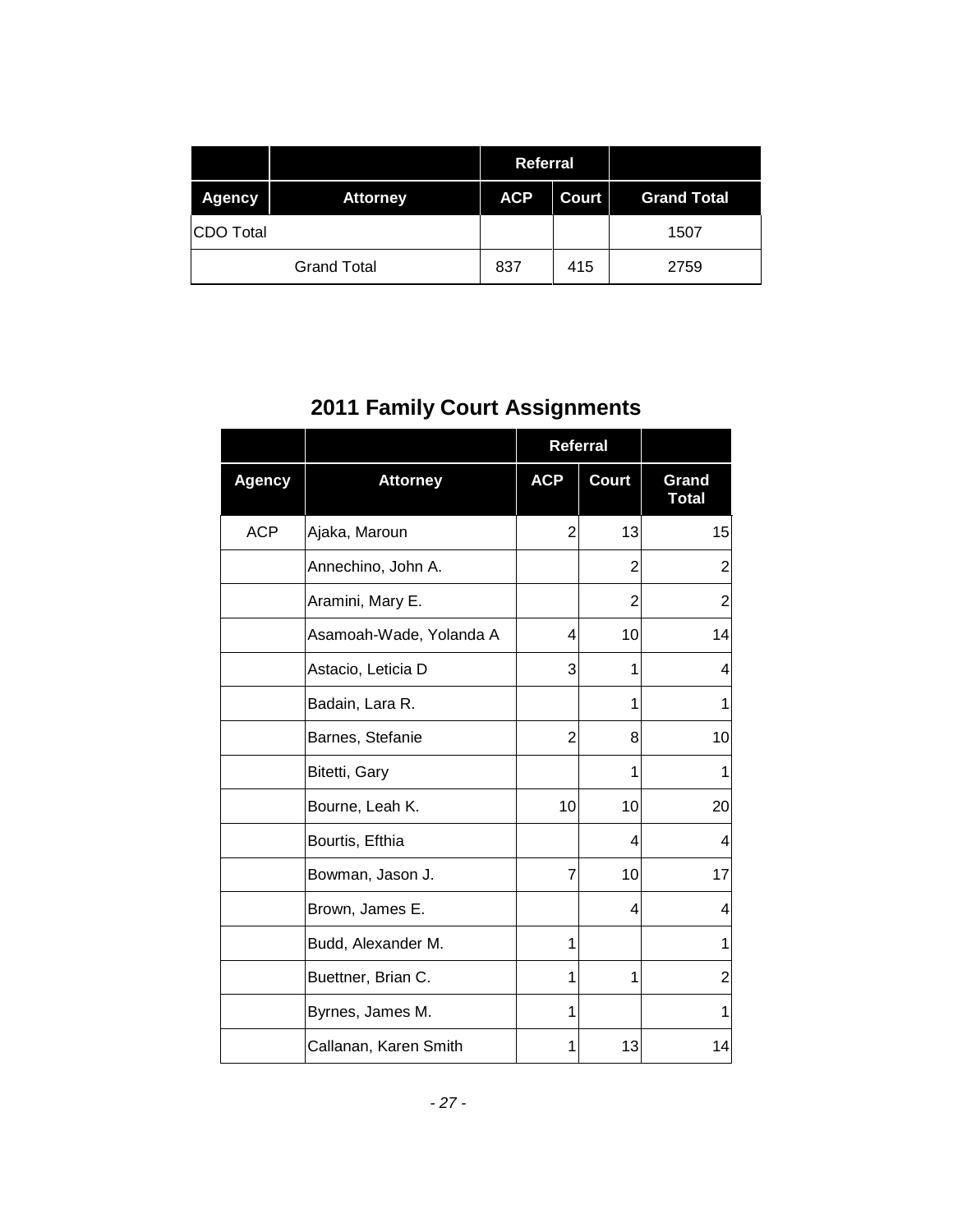|               |                               | <b>Referral</b> |                |                       |
|---------------|-------------------------------|-----------------|----------------|-----------------------|
| <b>Agency</b> | <b>Attorney</b>               | <b>ACP</b>      | Court          | Grand<br><b>Total</b> |
|               | Chait, Mitchell A.            | 1               | 6              | $\overline{7}$        |
|               | Chase, Carolyn L.             |                 | 14             | 14                    |
|               | Ciardi, Francis M.            | 4               | 2              | 6                     |
|               | Cimino, Michelle Y.           | 1               | 1              | 2                     |
|               | Costello, Paul Keely          | 1               |                | 1                     |
|               | Crowder, Debra A.             |                 | 1              | 1                     |
|               | D'Arpino, John Joseph         | 1               |                | 1                     |
|               | Davison, Mary P.              | 1               |                | 1                     |
|               | DeCarolis, Brian              |                 | 1              | 1                     |
|               | DeJohn, Timothy W.            | 2               | 1              | 3                     |
|               | Demo-Vazquez, Kristine M.     | 2               | 4              | 6                     |
|               | DiSalvo, Thomas J.            | 1               | 1              | $\overline{c}$        |
|               | Dollinger, Alison             | 2               | 21             | 23                    |
|               | Duclos, Marc A.               | 1               |                | 1                     |
|               | Elsner, Erin M.               | 3               |                | 3                     |
|               | Falk, Jr., Terrance A.        | 1               |                | 1                     |
|               | Farr, William H.              |                 | $\overline{2}$ | $\overline{2}$        |
|               | Farrell-Gallagher, Barbara E. | 3               | 6              | 9                     |
|               | Feinberg, Heidi W.            | 1               |                | 1                     |
|               | Feindt, Mary E.               | 3               | 37             | 40                    |
|               | Fero, Matthew John            |                 | 3              | 3                     |
|               | Flowerday, Michael D.         |                 | 1              | 1                     |
|               | Forsyth, George K.            |                 | 1              | 1                     |
|               | Funk, Mark D.                 | 1               | 5              | 6                     |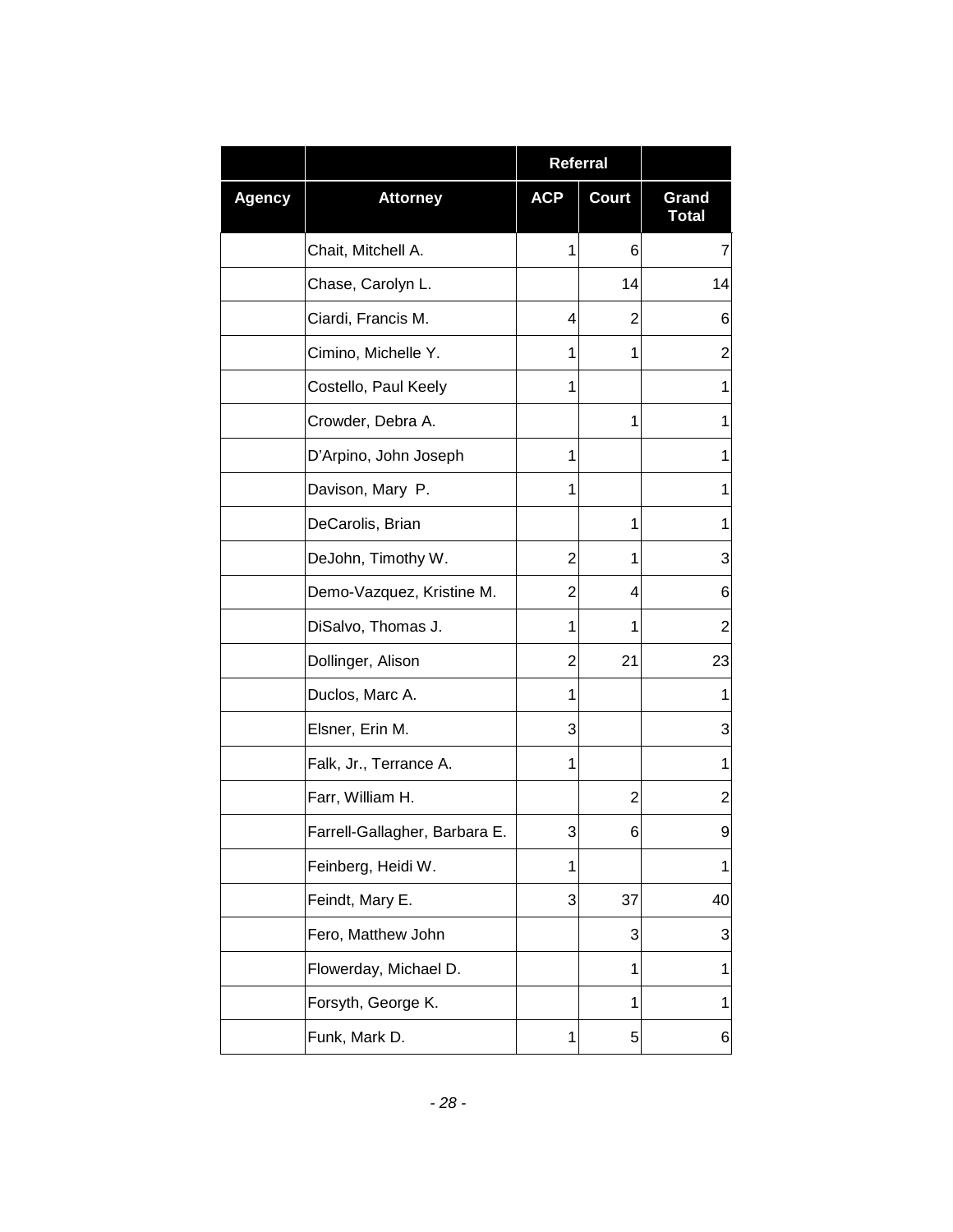|               |                          | Referral       |              |                       |
|---------------|--------------------------|----------------|--------------|-----------------------|
| <b>Agency</b> | <b>Attorney</b>          | <b>ACP</b>     | <b>Court</b> | Grand<br><b>Total</b> |
|               | Gibbons, Patricia Ann    | 1              | 10           | 11                    |
|               | Gladstone, Katherine     | 3              | 8            | 11                    |
|               | Gravelle, Jeffrey D.     | 1              |              | 1                     |
|               | Gross, Richard R.        | 1              | 7            | 8                     |
|               | Guarino, Michael         | 1              | 2            | 3                     |
|               | Guerrieri, Paul          | $\overline{c}$ |              | $\overline{c}$        |
|               | Handelman, Eric D.       |                | 15           | 15                    |
|               | Hartzell, Jr., Thomas C. |                | 2            | 2                     |
|               | Hinman, James S.         | 1              | 11           | 12                    |
|               | Holliday, Billie D.      | 1              | 4            | 5                     |
|               | Hummel, Chad M.          | 1              |              | 1                     |
|               | Indivino, Deborah A.     |                | 1            | 1                     |
|               | Infantino, Marc          | 3              |              | 3                     |
|               | Jain, Rekha              | 7              | 1            | 8                     |
|               | Johnson, Christopher G.  |                | 1            | 1                     |
|               | Jones, Rhian Dudson      | 6              | 23           | 29                    |
|               | Josh, Sylvia W.          | 3              | 1            | 4                     |
|               | Kaplan, David M.         | 1              | 1            | 2                     |
|               | Karatas, Nigos           |                | 1            | 1                     |
|               | Kennedy, Christian J.    | 1              | 1            | $\overline{2}$        |
|               | Khuns, Kevin M.          | 7              | 7            | 14                    |
|               | King, Jr., William H.    | 1              | 14           | 15                    |
|               | Kovalsky, Shaina         | $\mathbf{2}$   |              | $\overline{c}$        |
|               | Krane, Joel N.           |                | 4            | 4                     |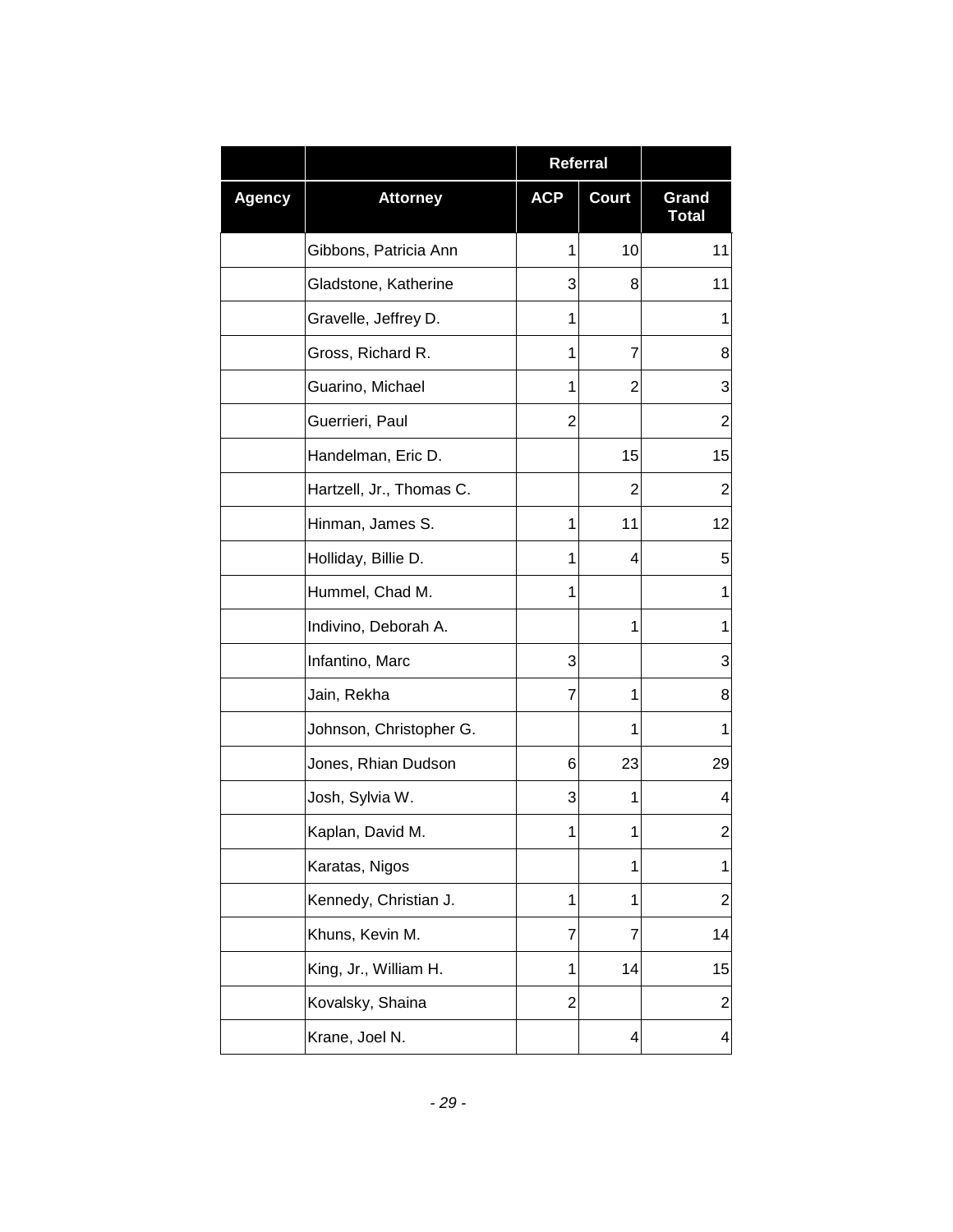|               |                        | Referral   |                |                       |
|---------------|------------------------|------------|----------------|-----------------------|
| <b>Agency</b> | <b>Attorney</b>        | <b>ACP</b> | Court          | Grand<br><b>Total</b> |
|               | Kristal, Peter L.      | 4          |                | 4                     |
|               | Lahman, Janice Allen   |            | $\overline{2}$ | $\overline{2}$        |
|               | Lamb, Meredith M. B.   | 1          | 6              | 7                     |
|               | Laragy, Susan          |            | 9              | 9                     |
|               | Leavy, Anthony         |            | 10             | 10                    |
|               | Leegant, Jo Anne       |            | 1              | 1                     |
|               | Lester, Frederick      | 5          | 5              | 10                    |
|               | Martin, Thomas N.      |            | 12             | 12                    |
|               | Maslow, Lisa J.        |            | 32             | 32                    |
|               | McCarty, Terence       | 2          |                | 2                     |
|               | McClenathan, Edward W. | 3          | 1              | 4                     |
|               | McKain, Kevin          | 5          |                | 5                     |
|               | McMullen, Margaret     | 1          | 13             | 14                    |
|               | Menard, John           | 3          | 4              | 7                     |
|               | Merante, RoseMaria     |            | 20             | 20                    |
|               | Monaghan, Lori Robb    | 1          | 6              | 7                     |
|               | Morabito, David R.     |            | 1              | 1                     |
|               | Muldoon, Gary          |            | 1              | 1                     |
|               | Nafus, Matthew D.      |            | 7              | 7                     |
|               | Napolitano, Lorenzo    |            | 6              | 6                     |
|               | Nevarez, Juan A.       |            | 4              | 4                     |
|               | Oathout, Bryan         | 1          | 31             | 32                    |
|               | Owens, David L.        | 1          |                | 1                     |
|               | Paluch, Stephen James  |            | 1              | 1                     |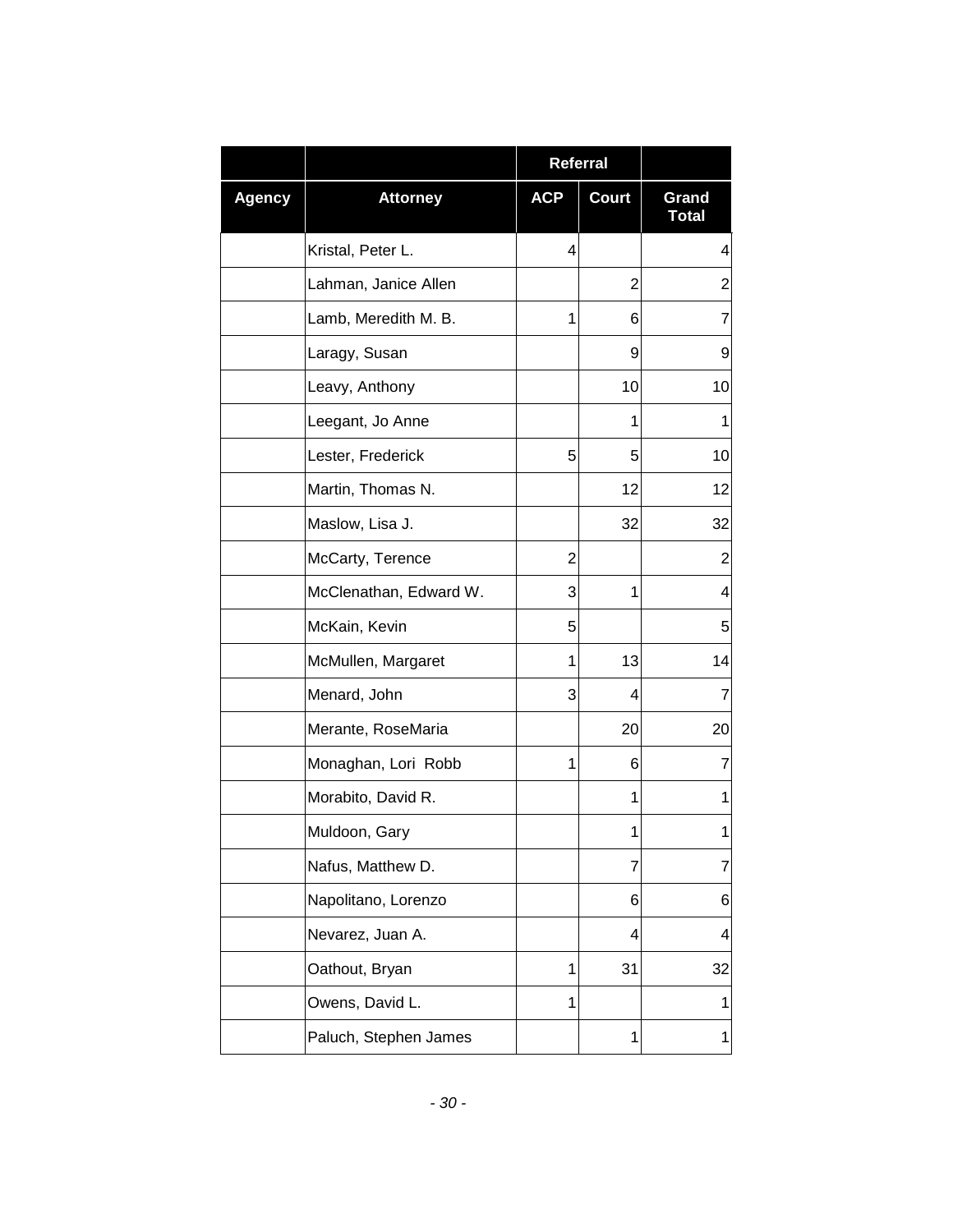|               |                      | Referral   |              |                       |
|---------------|----------------------|------------|--------------|-----------------------|
| <b>Agency</b> | <b>Attorney</b>      | <b>ACP</b> | <b>Court</b> | Grand<br><b>Total</b> |
|               | Pappalardo, Fauna M. |            | 6            | 6                     |
|               | Perez, Gilbert R.    | 4          | 38           | 42                    |
|               | Pilaroscia, Marla J. |            | 1            | 1                     |
|               | Ratchford, Beth A.   | 4          | 16           | 20                    |
|               | Reinstein, Natalia   |            | 3            | 3                     |
|               | Riotto, II, James L. | 1          |              | 1                     |
|               | Rizzo, Seema Ali     |            | 1            | 1                     |
|               | Rogoff, Stephen D.   |            | 2            | 2                     |
|               | Rosner, Leonard A.   |            | 1            | 1                     |
|               | Rumi, Fares A.       | 4          | 1            | 5                     |
|               | Russi, Patrick K.    | 1          | 11           | 12                    |
|               | Ryan, Scott A.       |            | 1            | 1                     |
|               | Sadinsky, Lisa A.    | 1          |              | 1                     |
|               | Schmitt, Michael D.  | 2          | 4            | 6                     |
|               | Scibetta, Michael P. |            | 2            | 2                     |
|               | Sekharan, Raja N.    | 1          |              | 1                     |
|               | Session, Jerry       |            | 4            | 4                     |
|               | Shulman, Brian J.    | 3          | 42           | 45                    |
|               | Siragusa, Lisa Serio |            | 1            | 1                     |
|               | Sperano, Aaron J.    | 1          | 1            | $\overline{2}$        |
|               | Stacy, Michael P.    | 1          |              | 1                     |
|               | Stern, Jon M.        | 1          | 27           | 28                    |
|               | Stowe, Eric W.       | 4          |              | 4                     |
|               | Taylor, Laura J.     |            | 1            | 1                     |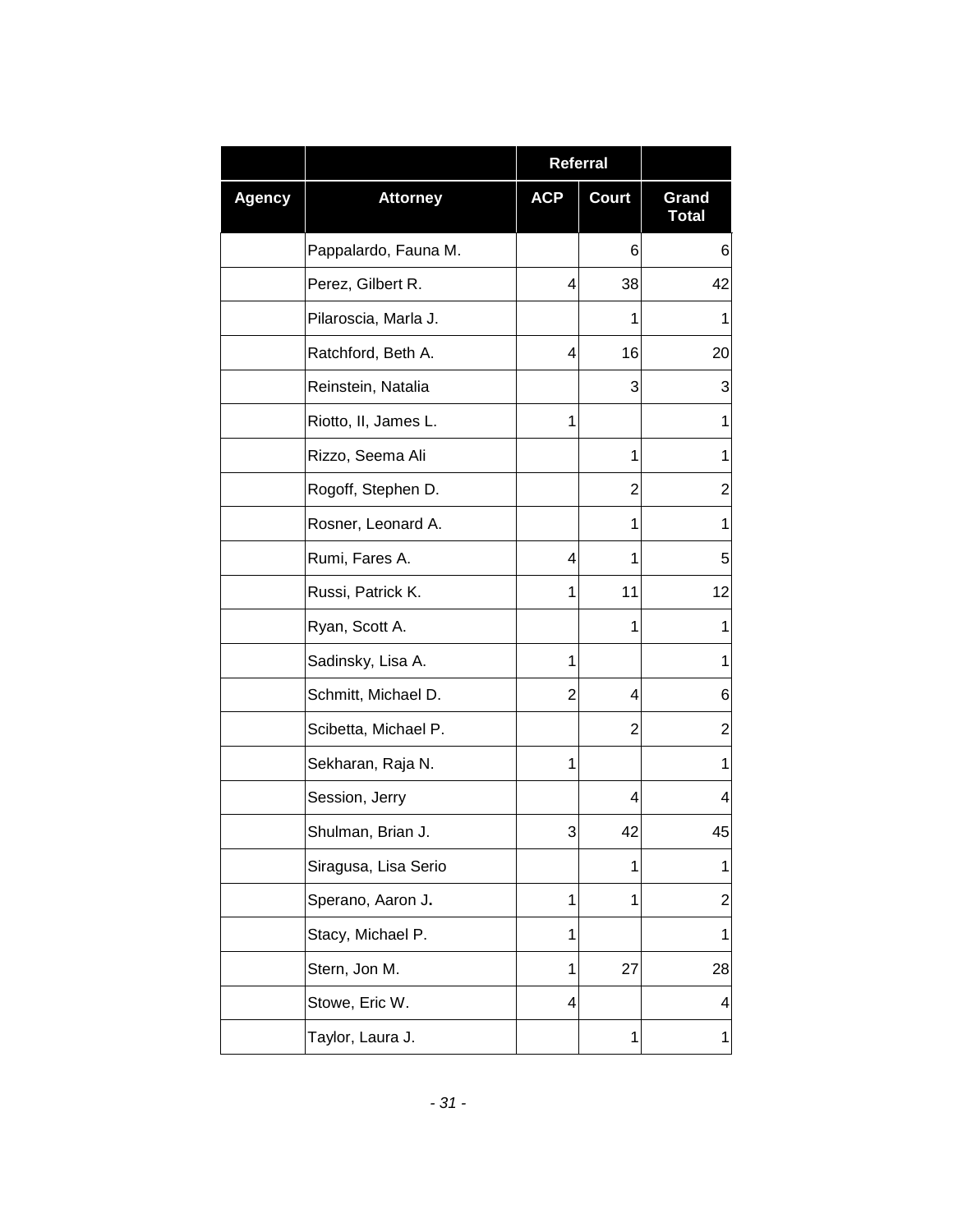|                    |                          | <b>Referral</b> |              |                       |
|--------------------|--------------------------|-----------------|--------------|-----------------------|
| <b>Agency</b>      | <b>Attorney</b>          | <b>ACP</b>      | <b>Court</b> | Grand<br><b>Total</b> |
|                    | Thomas-Diaz, Kathleen    | 3               |              | 3                     |
|                    | Turner, Robert P.        | 3               | 45           | 48                    |
|                    | Vacca, James P.          | 7               | 4            | 11                    |
|                    | Van Loon, Nathan Allen   |                 | 7            | 7                     |
|                    | Walsh, Jr., James E.     |                 | 3            | 3                     |
|                    | Watkins, Paul B.         | 1               |              | 1                     |
|                    | Weisbeck, Kimberly W.    |                 | 3            | 3                     |
|                    | Young, D. Scott          |                 | 4            | 4                     |
|                    | Young, Mark A.           |                 | 3            | 3                     |
|                    | Zunno, Harriet L.        |                 | 1            | 1                     |
| <b>ACP Total</b>   |                          | 173             | 706          | 879                   |
|                    | Asamoah-Wade, Yolanda A. |                 |              | 363                   |
|                    | Edwards, Tynise Y.       |                 |              | 384                   |
|                    | Khuns, Kevin             |                 |              | 35                    |
|                    | Leonardo, Stephanie N.   |                 |              | 412                   |
|                    | Palmisano, Chelsea       |                 |              | 417                   |
|                    | Thomson, Derek A.        |                 |              | 377                   |
| <b>CDO Total</b>   |                          |                 |              | 1988                  |
| <b>Grand Total</b> |                          | 173             | 706          | 2867                  |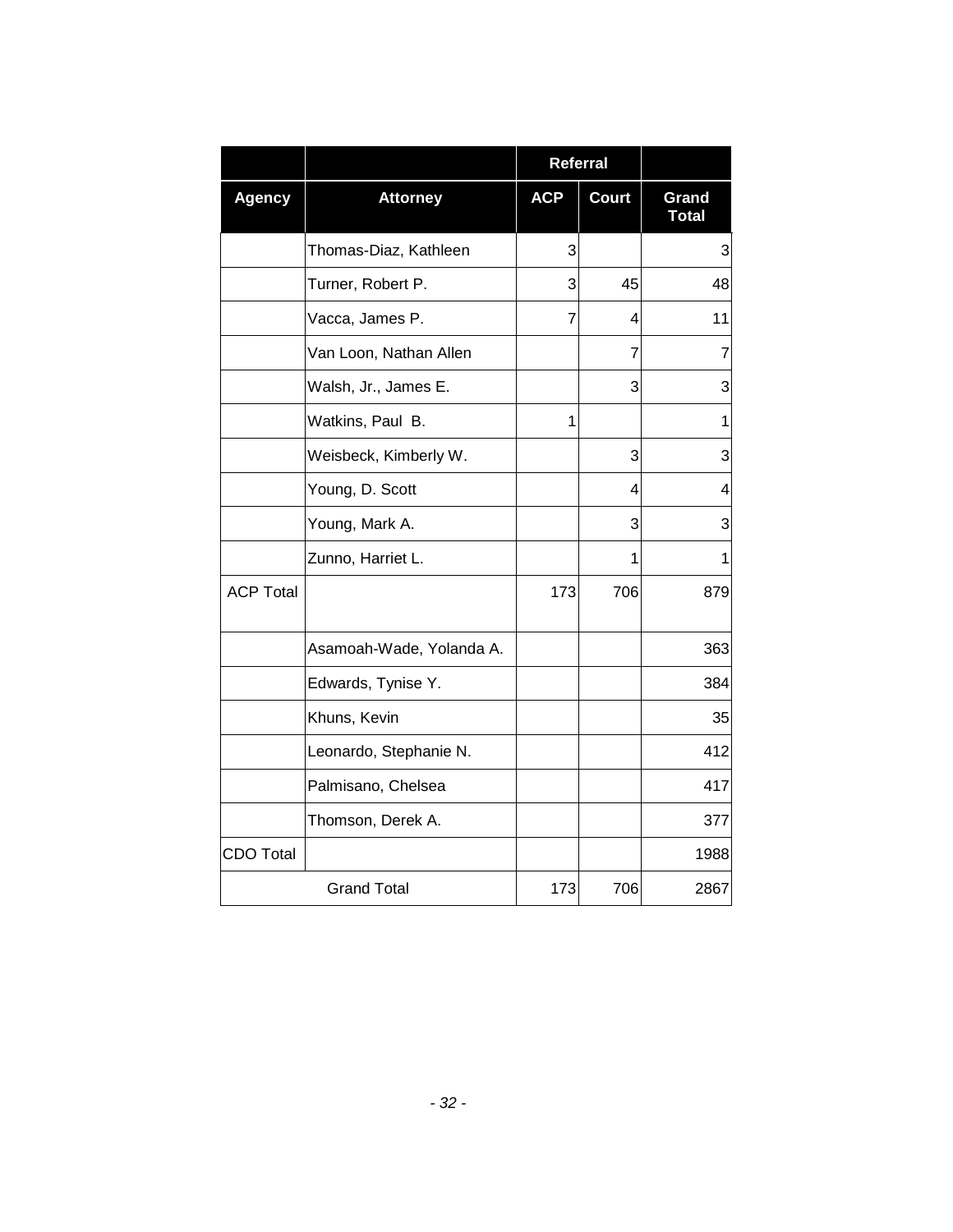|               |                              |            | Referral     |                       |
|---------------|------------------------------|------------|--------------|-----------------------|
| <b>Agency</b> | <b>Attorney</b>              | <b>ACP</b> | <b>Court</b> | Grand<br><b>Total</b> |
| <b>ACP</b>    | Bird, Stephen J.             |            | 1            |                       |
|               | Bourne, Leah K.              |            | 1            |                       |
|               | Davison, Mary P.             |            | 1            |                       |
|               | Gorman, Shirley A.           | 1          |              |                       |
|               | Kaplan, David M.             |            | 1            |                       |
|               | McCarthy, II, Martin Patrick | 1          |              |                       |
|               | Nafus, Matthew D.            | 1          |              |                       |
|               | Napolitano, Lorenzo          |            | 1            |                       |
|               | Reardon, Kathleen P.         | 1          |              | 1                     |
| CDO           | Czapranski, Kimberly J.      | 18         |              | 18                    |
|               | Provo, Kelley                | 12         | 1            | 13                    |
|               | Splain, Kristin F.           | 5          |              | 5                     |

### **2011 Appellate Assignments**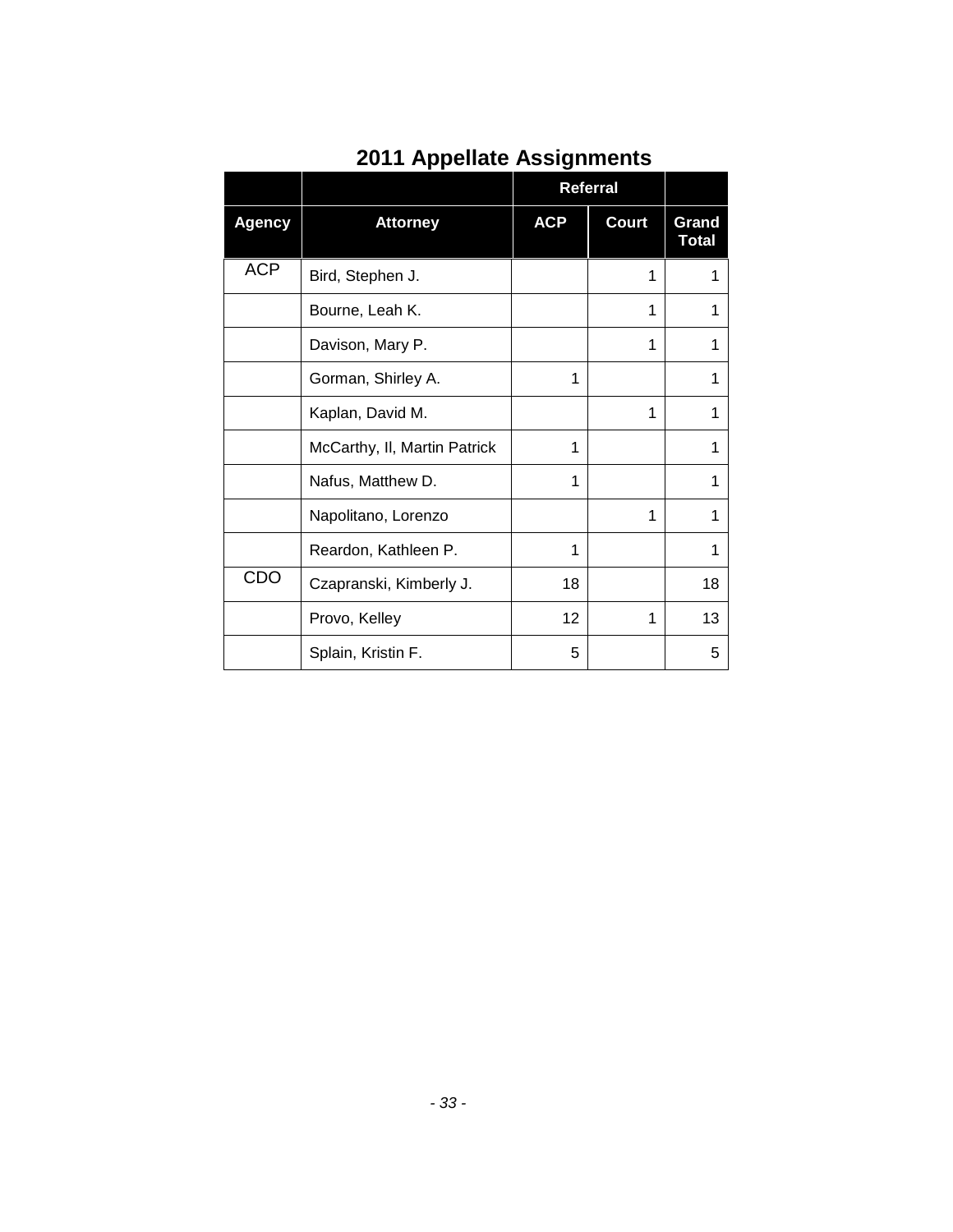# **2011 Costs by Panel[4](#page-35-0)**

| <b>PANEL</b>           | <b>AMOUNT</b>    |
|------------------------|------------------|
| Homicide               | \$<br>144,310.69 |
| All other ABC Felonies | \$<br>965,739.31 |
| <b>DE Felonies</b>     | \$<br>608,269.48 |
| Misdemeanor            | \$<br>510,351.03 |
| <b>Family Court</b>    | \$<br>738,966.17 |
| Appellate              | \$<br>129,202.43 |
| Parole/Probation       | \$<br>90,039.28  |
| Other                  | \$<br>42,621.82  |
| <b>Grand Total</b>     | \$3,229,500.21   |

<span id="page-35-0"></span><sup>4</sup> Includes cases closed and paid in 2011 even if assigned in a prior year. Excludes administrative costs.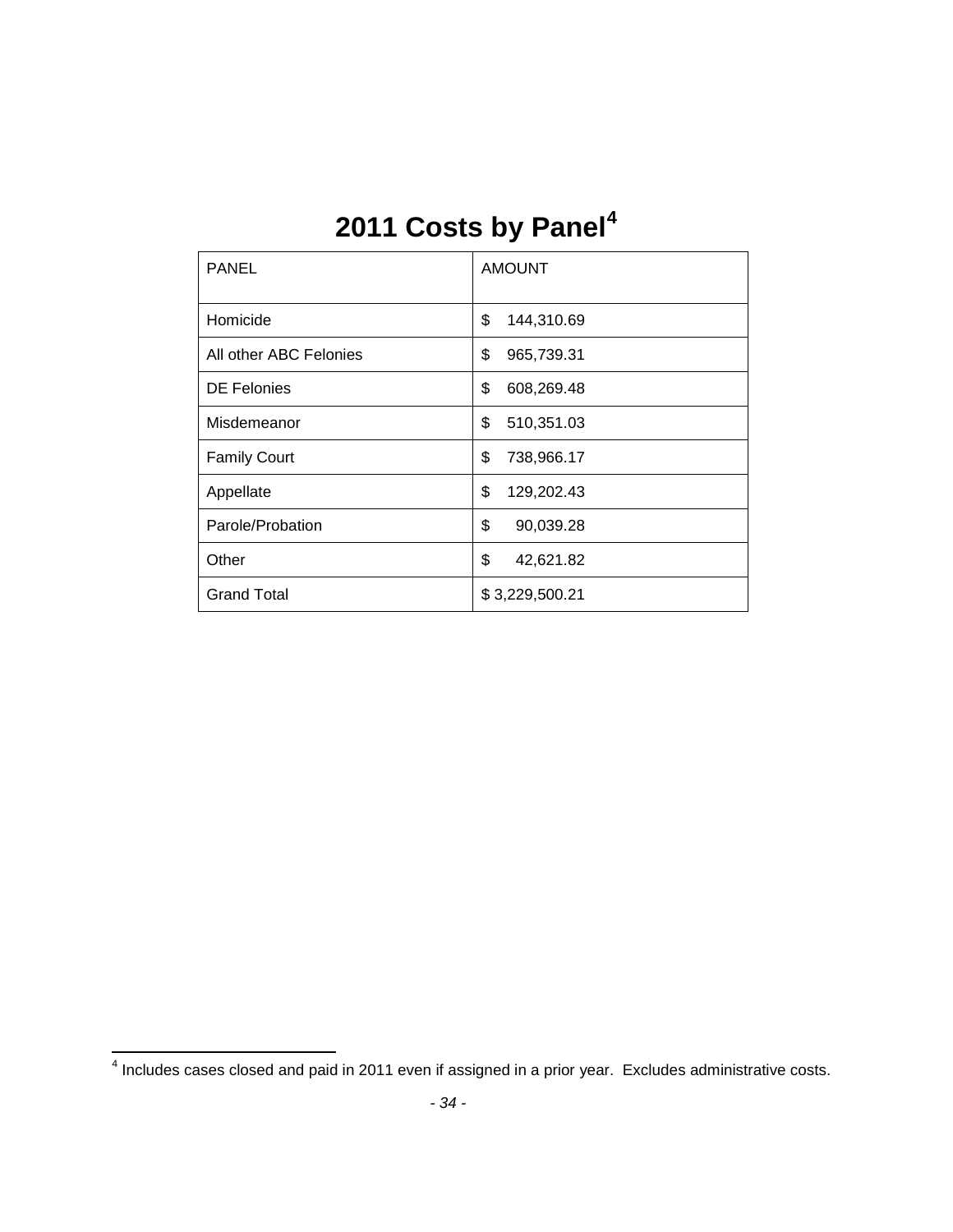## **2011 Costs by Attorney**

| <b>Attorney Full Name</b> | <b>Cost</b> |
|---------------------------|-------------|
| Ajaka, Maroun             | \$19,680.00 |
| Annechino, John A.        | \$12,135.00 |
| Aramini, Mary E.          | \$20,832.49 |
| Asamoah-Wade, Yolanda A   | \$5,256.00  |
| Astacio, Leticia D        | \$12,781.41 |
| Aureli, Daniel L.         | \$17,353.50 |
| Badain, Lara R.           | \$959.79    |
| Barnes, Stefanie          | \$27,095.87 |
| Barr, Culver K.           | \$712.50    |
| Bernacki, Jr., John E.    | \$420.00    |
| Bitetti, Gary             | \$14,287.50 |
| Bourne, Leah K.           | \$11,461.97 |
| Bourtis, Efthia           | \$18,637.50 |
| Bowman, Jason J.          | \$39,686.27 |
| Brown, James E.           | \$60,462.38 |
| Buettner, Brian C.        | \$11,549.54 |
| Byrnes, James M.          | \$2,382.00  |
| Callanan, Karen Smith     | \$3,862.50  |
| Capanna, Paloma A.        | \$13,349.23 |
| Castellano, June          | \$517.50    |
| Catalano, Christian A.    | \$36,732.00 |
| Chait, Mitchell A.        | \$4,517.25  |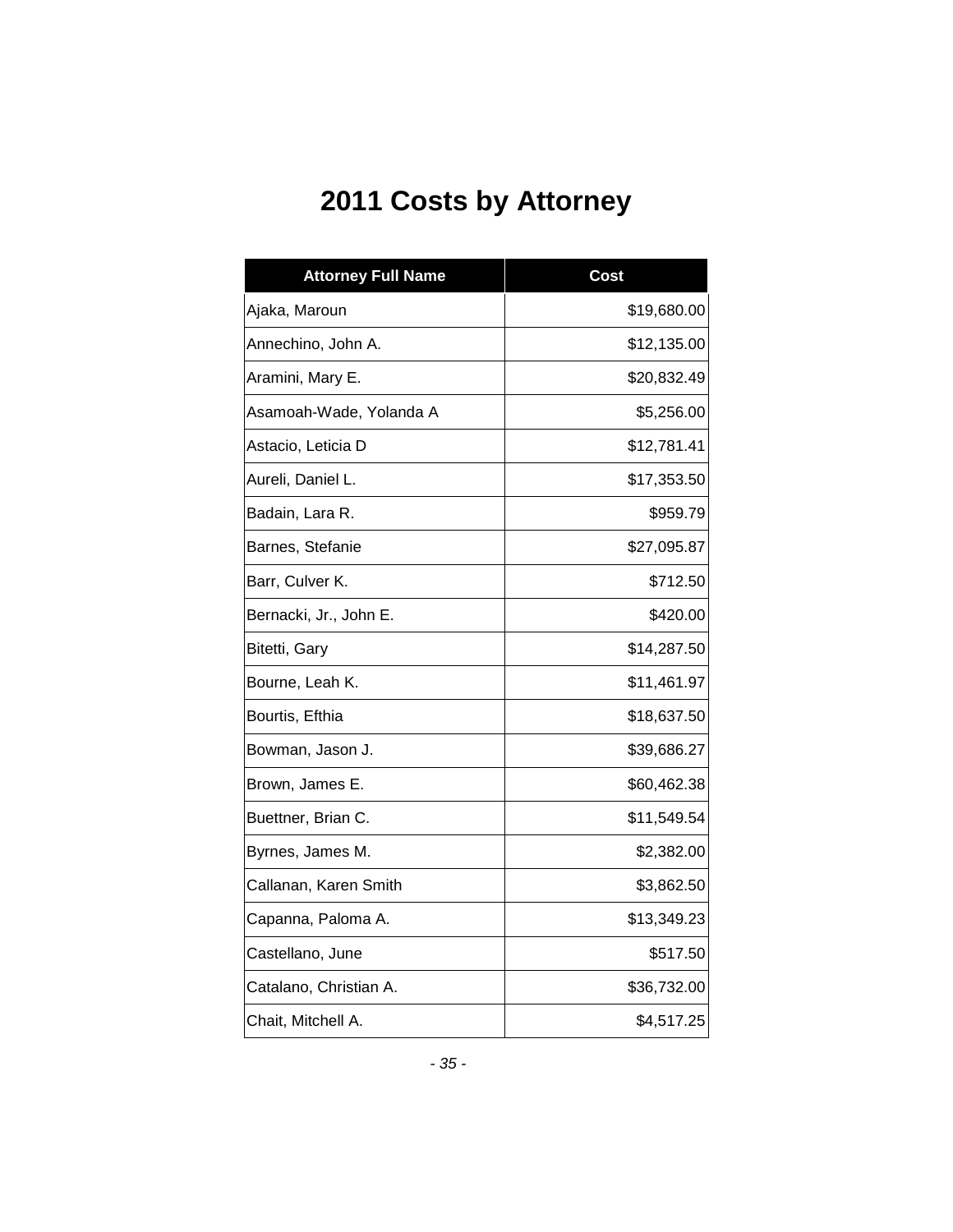| <b>Attorney Full Name</b> | <b>Cost</b> |
|---------------------------|-------------|
| Chamblee, J.M.            | \$911.25    |
| Chase, Carolyn L.         | \$6,390.00  |
| Cianca, Mark F.           | \$1,266.00  |
| Ciardi, Francis M.        | \$32,835.98 |
| Cirando, John A.          | \$342.75    |
| Cocuzzi, Thomas J.        | 20,057.00   |
| Colombo, Jeanne M.        | \$345.00    |
| Connor, Ann E.            | \$765.00    |
| Crowder, Debra A.         | \$562.50    |
| Damelio, Joseph S.        | \$18,007.50 |
| D'Arpino, John Joseph     | \$660.00    |
| Davison, Mary P.          | \$8,902.22  |
| DeCarolis, Brian          | \$37,146.00 |
| Dedes, William C.         | 1,410.00    |
| DeJohn, Timothy W.        | \$17,482.50 |
| Demo-Vazquez, Kristine M. | \$3,609.39  |
| DiPalma, Jeffrey P.       | \$2,728.20  |
| DiPrima, Michael T.       | \$3,532.50  |
| DiSalvo, Thomas J.        | \$6,483.00  |
| Dolan, Eric               | \$1,308.00  |
| Dollinger, Alison         | \$17,576.45 |
| Duclos, Marc A.           | \$5,089.50  |
| Easton, William T.        | \$8,617.50  |
| Egger, Jan P.             | 22,499.25   |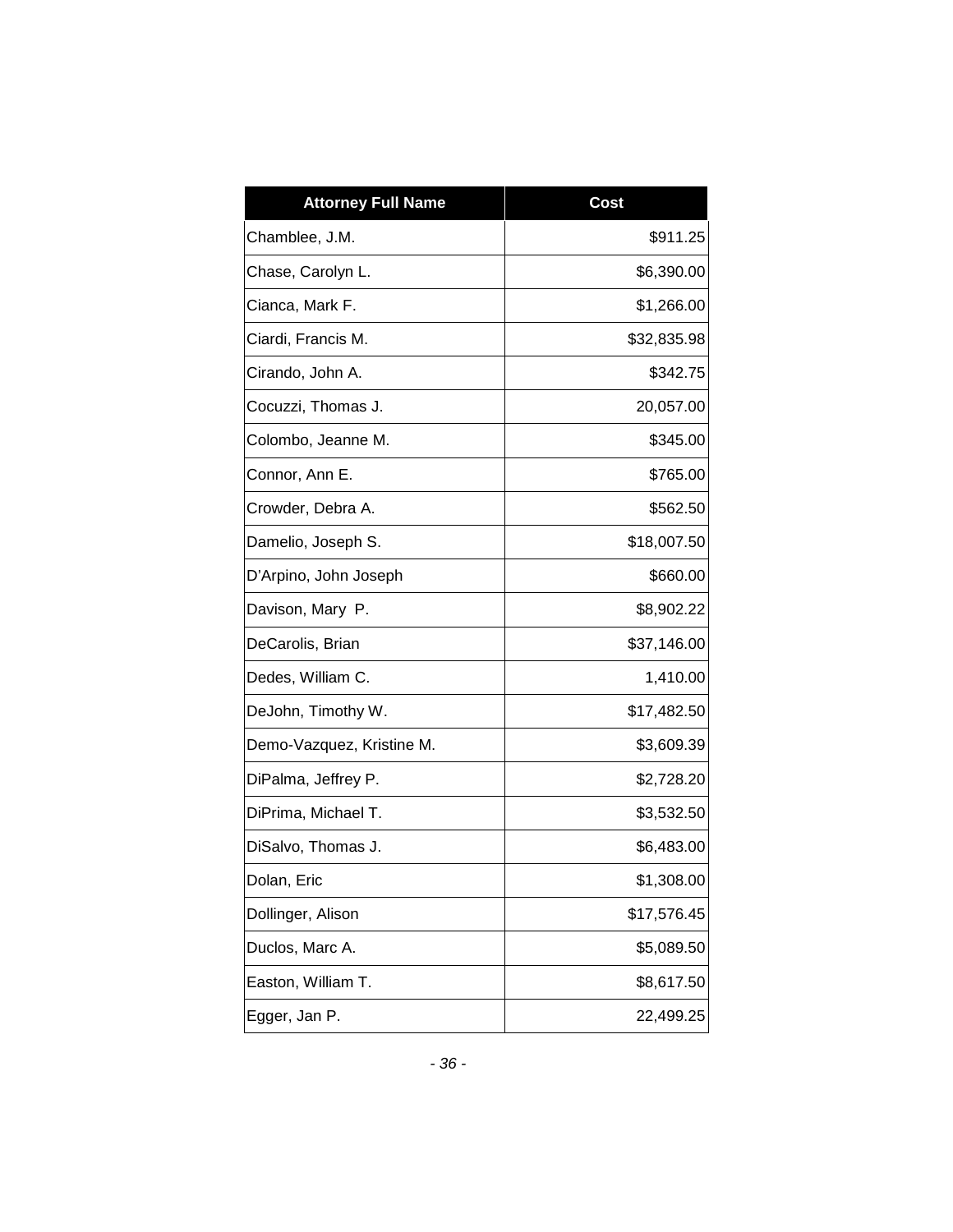| <b>Attorney Full Name</b>     | Cost        |
|-------------------------------|-------------|
| Elsner, Erin M.               | \$2,272.50  |
| Falk, Jr., Terrance A.        | \$8,075.07  |
| Farr, William H.              | \$165.00    |
| Farrell-Gallagher, Barbara E. | \$33,190.73 |
| Feindt, Mary E.               | \$58,344.00 |
| Felicca, John J.              | \$2,818.12  |
| Fero, Matthew John            | \$8,342.86  |
| Forsyth, George K.            | \$382.50    |
| Fulmer, Daniel C.             | \$8,052.00  |
| Funk, Mark D.                 | \$35,675.00 |
| Gangarosa, Edward C.          | \$240.00    |
| Ganguly, Anjan K.             | \$4,681.14  |
| Ganguly, Avik K.              | \$49,238.58 |
| Garretson, Scott A.           | \$87,774.95 |
| Getz, Jon P.                  | \$24.00     |
| Gianforti, Gary J.            | \$1,081.50  |
| Gibbons, Patricia Ann         | \$7,298.25  |
| Gladstone, Katherine          | \$35,402.01 |
| Goldman, Ronald S.            | \$126.44    |
| Gorman, Shirley A.            | \$7,352.91  |
| Gross, Richard R.             | \$27,961.50 |
| Guarino, Michael              | \$10,360.50 |
| Handelman, Eric D.            | \$4,016.25  |
| Hardies, Robert M.            | \$1,260.00  |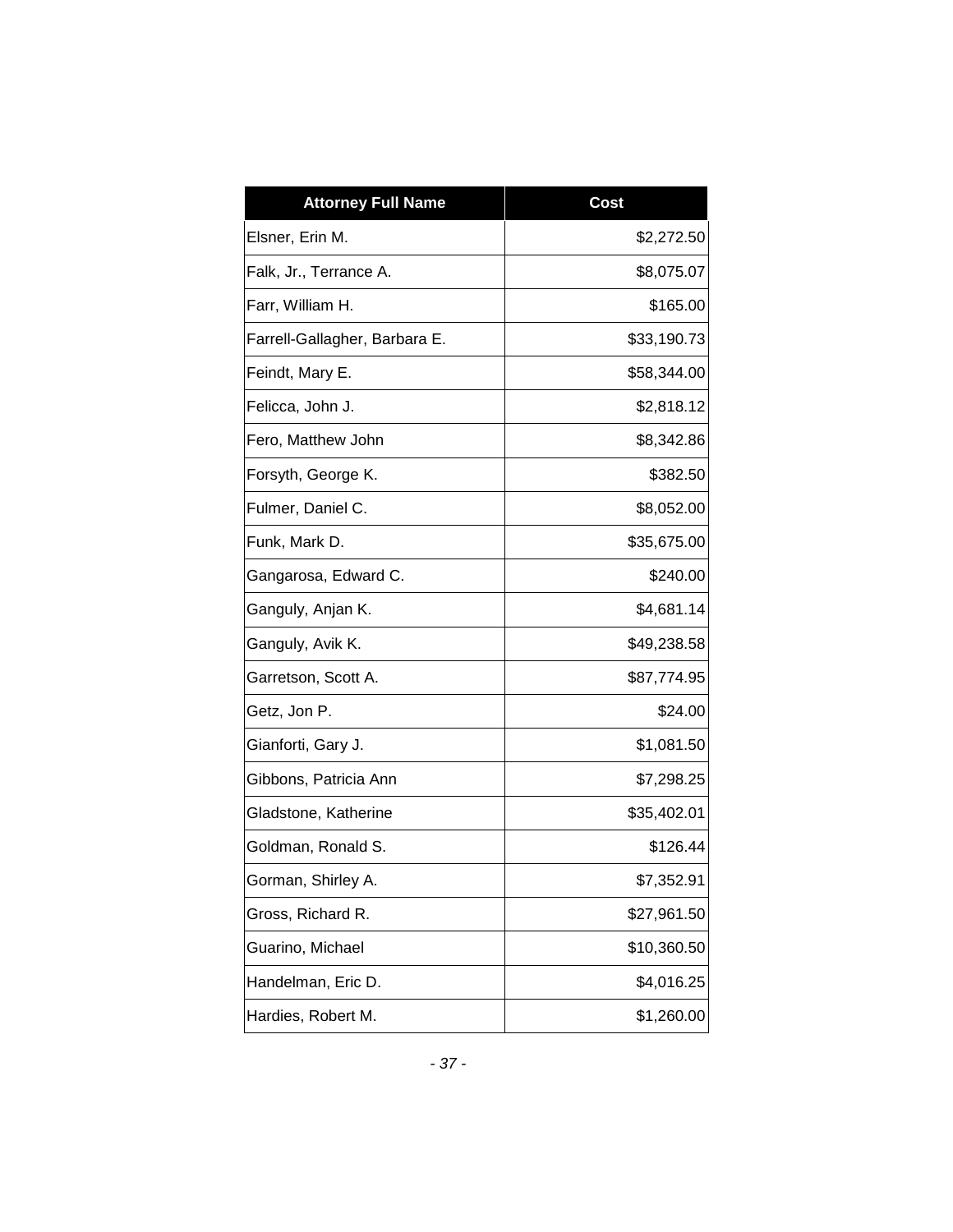| <b>Attorney Full Name</b> | <b>Cost</b> |
|---------------------------|-------------|
| Hartt, James D.           | 4,974.00    |
| Hinkley, Kim A.           | 84.00       |
| Hinman, James S.          | \$36,670.80 |
| Holliday, Billie D.       | \$21,503.25 |
| Houde, Ardeth L.          | \$3,933.50  |
| Housel, Jason M.          | \$45,943.50 |
| Hummel, Chad M.           | \$9,885.00  |
| Hurwitz, Phillip R.       | \$32,059.21 |
| Hyland, Kenneth           | \$28,572.44 |
| Indivino, Deborah A.      | \$273.59    |
| Infantino, Marc           | \$12,826.50 |
| Ingersoll, Timothy E.     | \$576.00    |
| Jain, Rekha               | \$9,917.06  |
| Johnson, Christopher G.   | \$9,663.00  |
| Jones, Rhian Dudson       | \$42,475.50 |
| Josh, Sylvia W.           | \$6,613.35  |
| Kaplan, David M.          | \$1,106.25  |
| Karatas, Nigos            | \$9,155.56  |
| Kasperek, Lawrence L.     | \$40,951.58 |
| Kaul, Richard A.          | \$330.00    |
| Kennedy, Christian J.     | \$48,508.12 |
| Khuns, Kevin M.           | \$64,356.48 |
| King, Jr., William H.     | \$7,147.50  |
| Kovalsky, Shaina          | \$3,034.56  |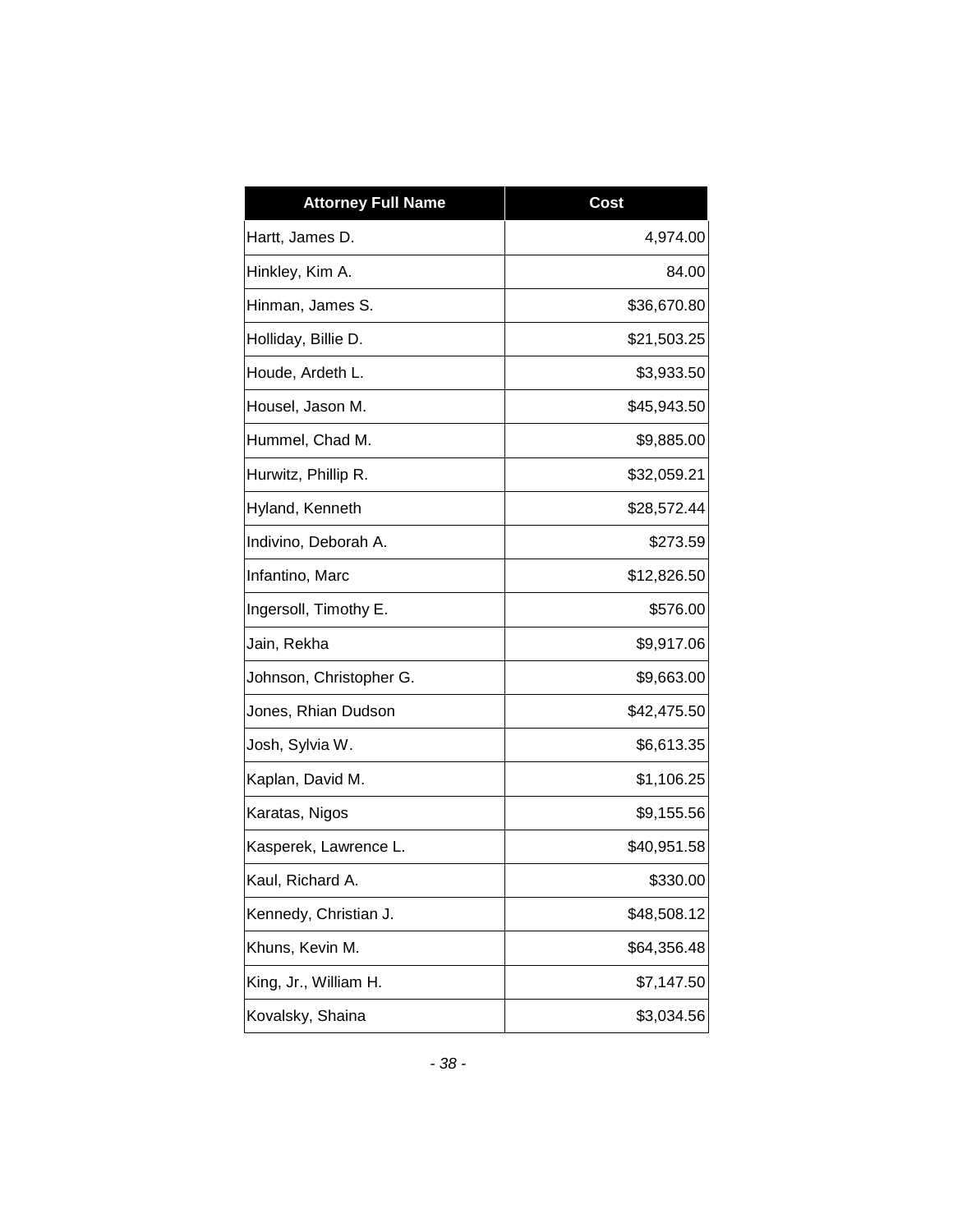| <b>Attorney Full Name</b>  | <b>Cost</b> |
|----------------------------|-------------|
| Krane, Joel N.             | \$39,417.00 |
| Kristal, Peter L.          | \$9,468.50  |
| LaBue, Eugene P.           | \$1,320.00  |
| LaDuca, John L.            | \$1,443.00  |
| Lahman, Janice Allen       | \$4,827.69  |
| Lamb, III, Robert G.       | \$18,169.94 |
| Lamb, Meredith M. B.       | \$11,726.25 |
| Laragy, Susan              | \$9,396.60  |
| Leavy, Anthony             | \$39,747.50 |
| Leegant, Jo Anne           | \$21,250.80 |
| Lester, Frederick          | \$37,311.00 |
| MacAulay, Paul D.          | \$37,339.69 |
| Maggio, Frank G.           | \$9,081.00  |
| Marcera, Jr., Salvatore J. | \$2,250.00  |
| Marley, Allison L.         | \$543.00    |
| Martin, Thomas N.          | \$3,827.25  |
| Maslow, Lisa J.            | \$13,401.35 |
| Mastrella, Daniel J.       | \$1,680.00  |
| McCarthy, II, Martin P.    | \$15,514.36 |
| McCarty, Terence           | \$997.50    |
| McClenathan, Edward W.     | \$3,591.98  |
| McKain, Kevin              | \$40,116.00 |
| McKeown, John F.           | \$450.23    |
| McMullen, Margaret         | \$5,767.50  |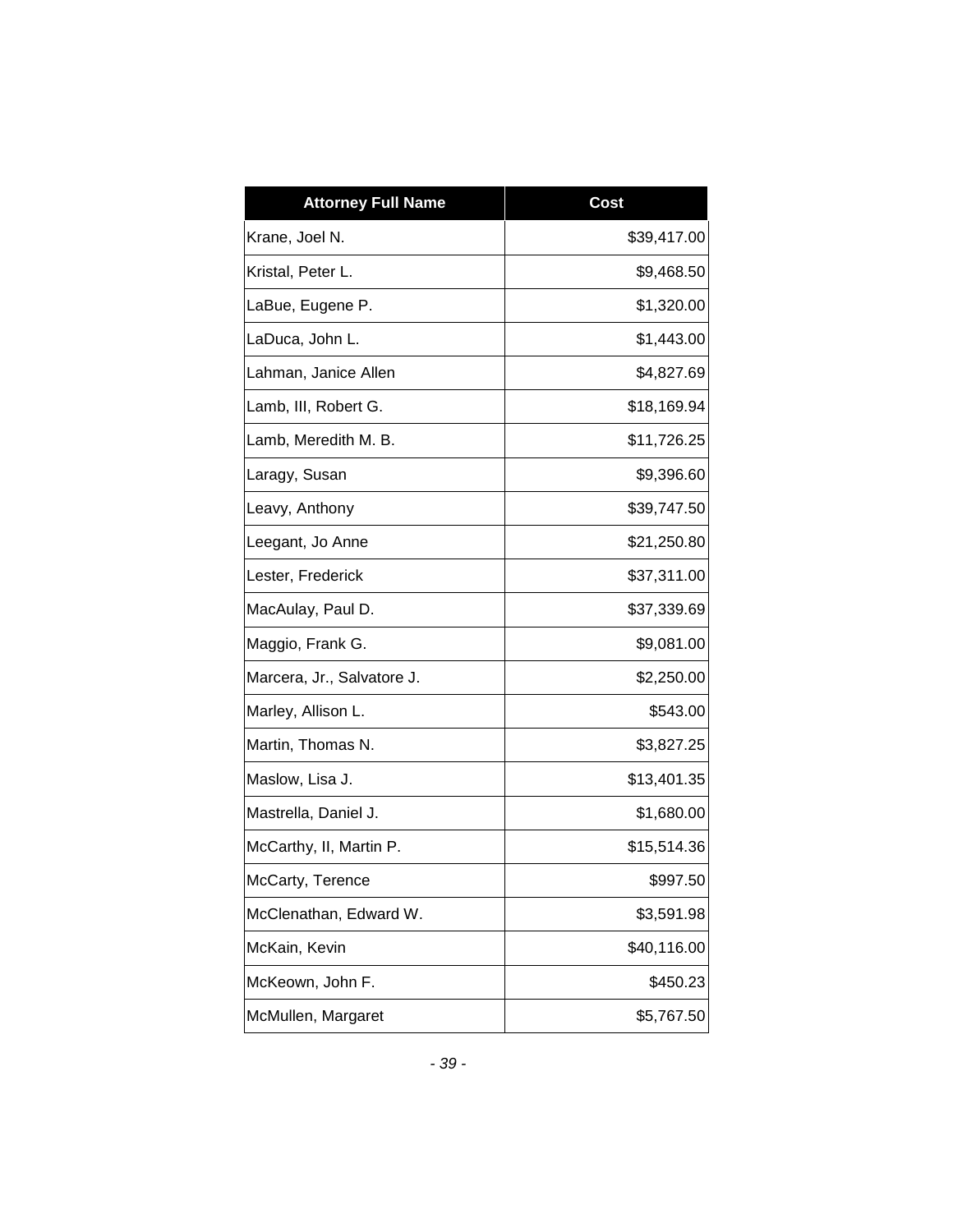| <b>Attorney Full Name</b> | Cost        |
|---------------------------|-------------|
| Menard, John              | \$2,175.00  |
| Merante, RoseMaria        | \$23,340.00 |
| Merante, Vincent E.       | \$18,502.50 |
| Mix, Matthew J.           | \$10,278.38 |
| Monaghan, Lori Robb       | \$21,907.50 |
| Morabito, David R.        | \$26,217.54 |
| Mort, Lawrence D.         | \$150.00    |
| Muldoon, Gary             | \$21,324.62 |
| Murante, David A.         | \$84,354.05 |
| Murante, Kathleen         | \$3,477.73  |
| Nafus, Matthew D.         | \$21,835.50 |
| Napier, James A.          | \$5,208.00  |
| Napier, Robert A.         | \$9,942.80  |
| Napolitano, Lorenzo       | \$33,729.60 |
| Nevarez, Juan A.          | \$1,485.00  |
| Nobles, James L.          | \$14,266.50 |
| Noce, Charles T.          | \$12,495.00 |
| Oathout, Bryan            | \$71,450.25 |
| Offen, Alan L.            | \$585.00    |
| O'Neill, Jr., Raymond B.  | \$825.00    |
| O'Toole, Keith            | \$3,528.00  |
| Owens, David L.           | \$13,787.00 |
| Palmiere, David M.        | \$8,820.00  |
| Paluch, Stephen James     | \$5,303.11  |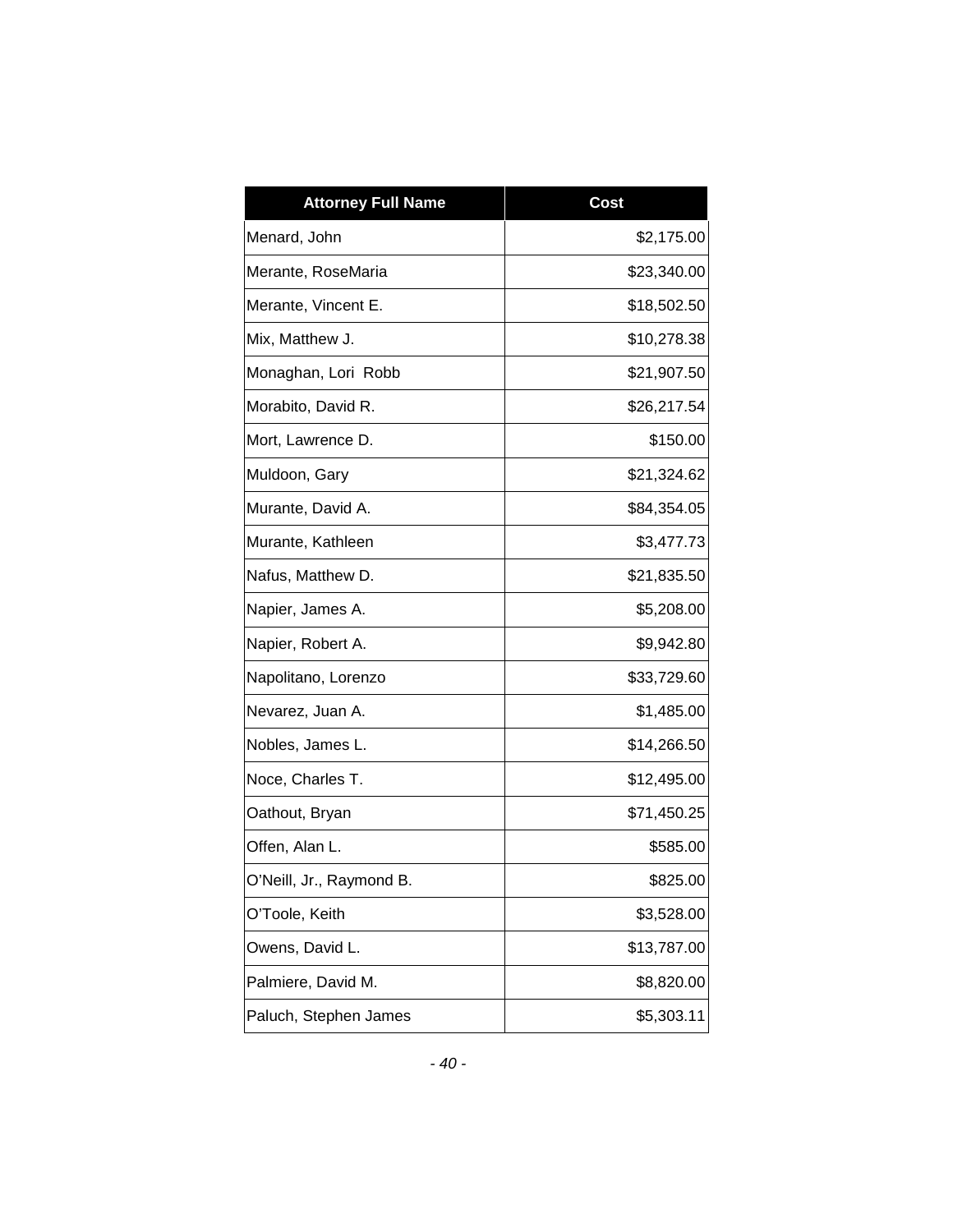| <b>Attorney Full Name</b> | <b>Cost</b>  |
|---------------------------|--------------|
| Parks, Anthony            | \$8,715.45   |
| Parrinello, J.M.          | \$2,565.00   |
| Paulino, James M.         | 186.00       |
| Pennica, Kenneth L.       | \$3,834.00   |
| Perez, Gilbert R.         | \$127,914.00 |
| Pilato, Charles M.        | \$5,415.00   |
| Pilato, David C.          | \$1,591.50   |
| Pixley, William G.        | \$16,927.50  |
| Pullano, Peter J.         | \$31,121.88  |
| Randall, Mary W.          | \$186.00     |
| Ratchford, Beth A.        | \$61,378.14  |
| Rath, Timothy C.          | \$318.00     |
| Reardon, Kathleen P.      | \$16,550.79  |
| Redmond, Gregg H.         | \$7,428.00   |
| Riotto, II, James L.      | \$11,092.50  |
| Rizzo, James J.           | \$16,947.00  |
| Rizzo, Seema Ali          | \$1,882.50   |
| Rodeman, Christopher K.   | \$18,273.75  |
| Romeo, Stacey M.          | \$4.087.50   |
| Rose, Angleo A.           | \$214.80     |
| Rossow, Nicole A.         | \$1,582.50   |
| Roxin, Richard C.         | \$1,908.80   |
| Ruby, William S.          | \$6,318.75   |
| Rumi, Fares A.            | \$30,220.48  |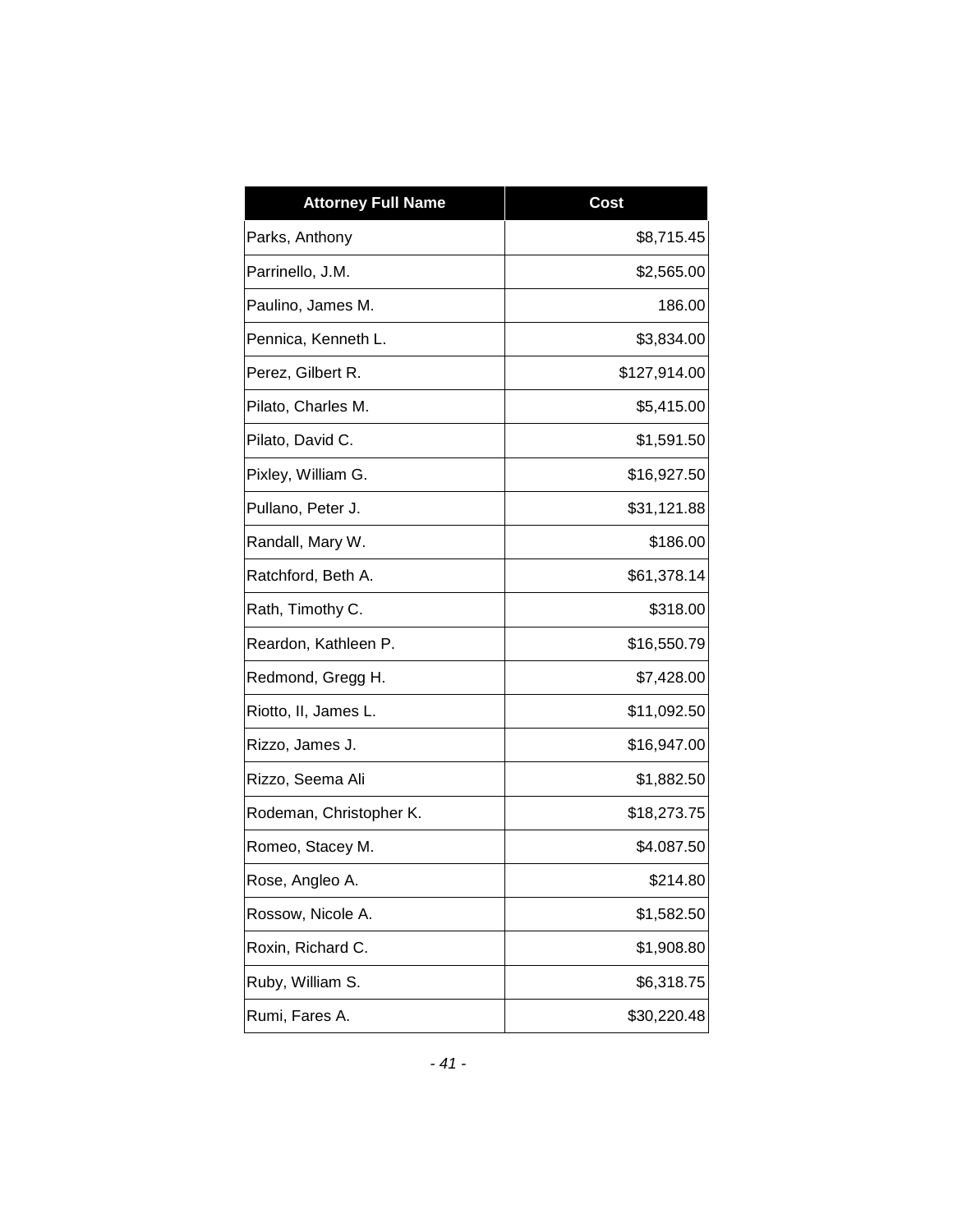| <b>Attorney Full Name</b> | <b>Cost</b> |
|---------------------------|-------------|
| Russell, Dianne C.        | \$16,878.00 |
| Russi, Patrick K.         | \$23,595.00 |
| Ryan, Scott A.            | \$2,365.50  |
| Sadinsky, Lisa A.         | \$1,304.50  |
| Schiano, Christopher      | \$1,533.00  |
| Schiano, Jr., Charles A.  | \$21,862.50 |
| Schiano, Michael P.       | \$11,790.00 |
| Schiano, Sr., Charles A.  | \$11,938.50 |
| Schmitt, Michael D.       | \$17,561.42 |
| Scibetta, Michael P.      | \$18,573.83 |
| Sekharan, Raja N.         | \$3,455.39  |
| Sercu, Stephen            | \$4,681.82  |
| Session, Jerry            | \$7,632.00  |
| Shapiro, Robert A.        | \$6,175.50  |
| Shramek, William J.       | \$1,722.00  |
| Shulman, Brian J.         | \$42,727.15 |
| Siragusa, Lisa Serio      | \$5,584.50  |
| Sperano, Aaron J.         | \$6,423.00  |
| Spoto, David              | \$1,050.00  |
| Stacy, Michael P          | \$894.00    |
| Stern, Jon M.             | \$30,190.32 |
| Stowe, Eric W.            | \$34,573.73 |
| Thomas-Diaz, Kathleen     | \$25,150.50 |
| Thompson, Donald M.       | \$53,826.28 |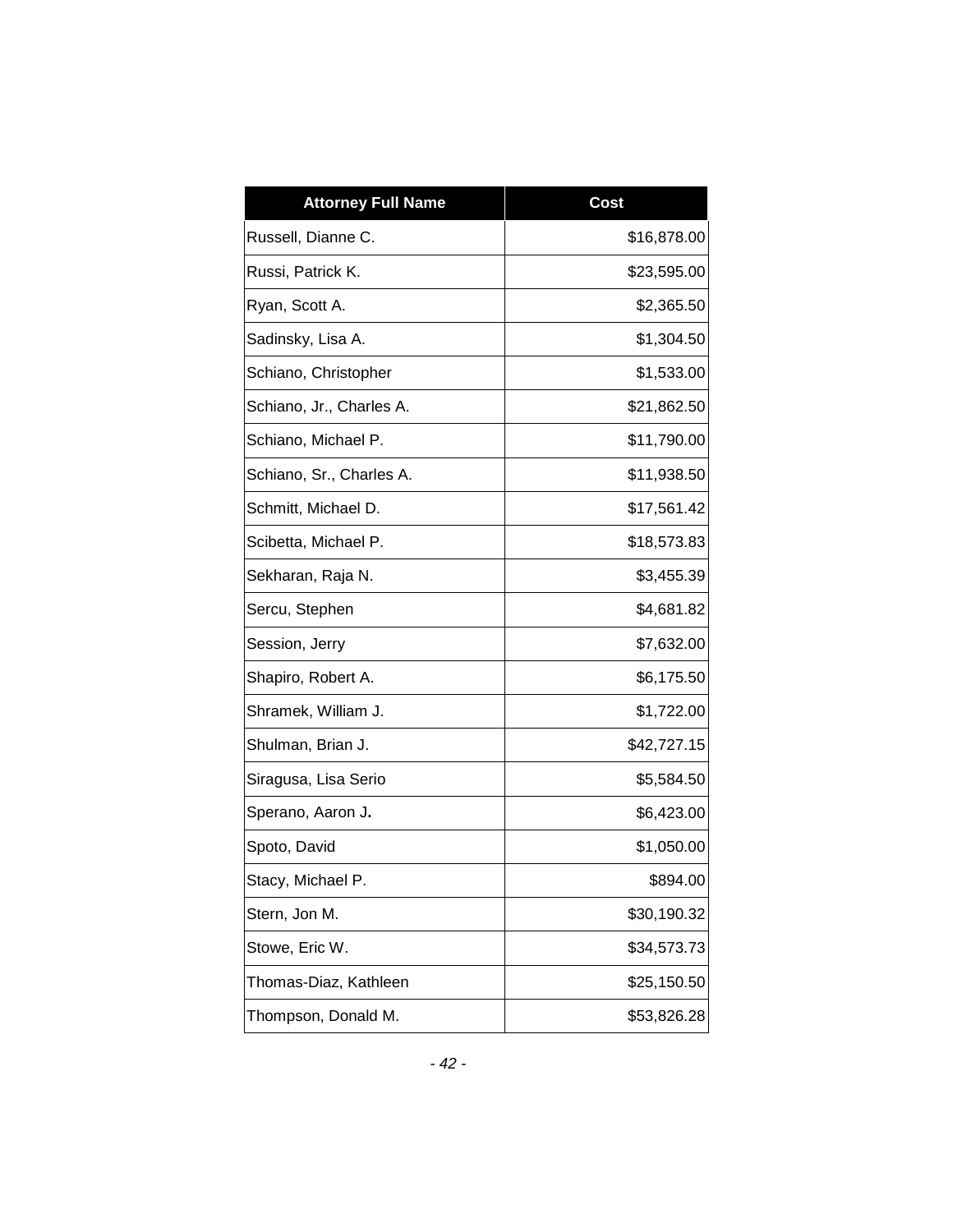| <b>Attorney Full Name</b> | <b>Cost</b>    |
|---------------------------|----------------|
| Tuohey, Michael J.        | \$2,529.39     |
| Turner, Karen B.          | \$62,468.25    |
| Turner, Robert P.         | \$20,245.50    |
| Vacca, James P.           | \$43,251.00    |
| Vacca, Jr., Paul J.       | \$34,623.75    |
| Valleriani, Sam L.        | \$21,464.25    |
| Van Loon, Nathan Allen    | \$24,135.00    |
| Walsh, Jr., James E.      | \$3,723.75     |
| Watkins, Paul B.          | \$1,305.00     |
| Weisbeck, Kimberly W.     | \$5,055.00     |
| Welch, Jamie              | \$4,968.16     |
| Wisner, Todd J.           | \$5,049.00     |
| Wood, Robert W.           | \$18,238.55    |
| Young, D. Scott           | \$33,870.00    |
| Young, Mark A.            | \$35,346.70    |
| Youngman, Richard W.      | \$8,746.03     |
| Zimberlin, John F.        | \$28,363.50    |
| Zimmermann, Jr., Clark J. | \$16,022.88    |
| Zunno, Harriet L.         | \$423.75       |
| <b>Grand Total</b>        | \$3,229,500.21 |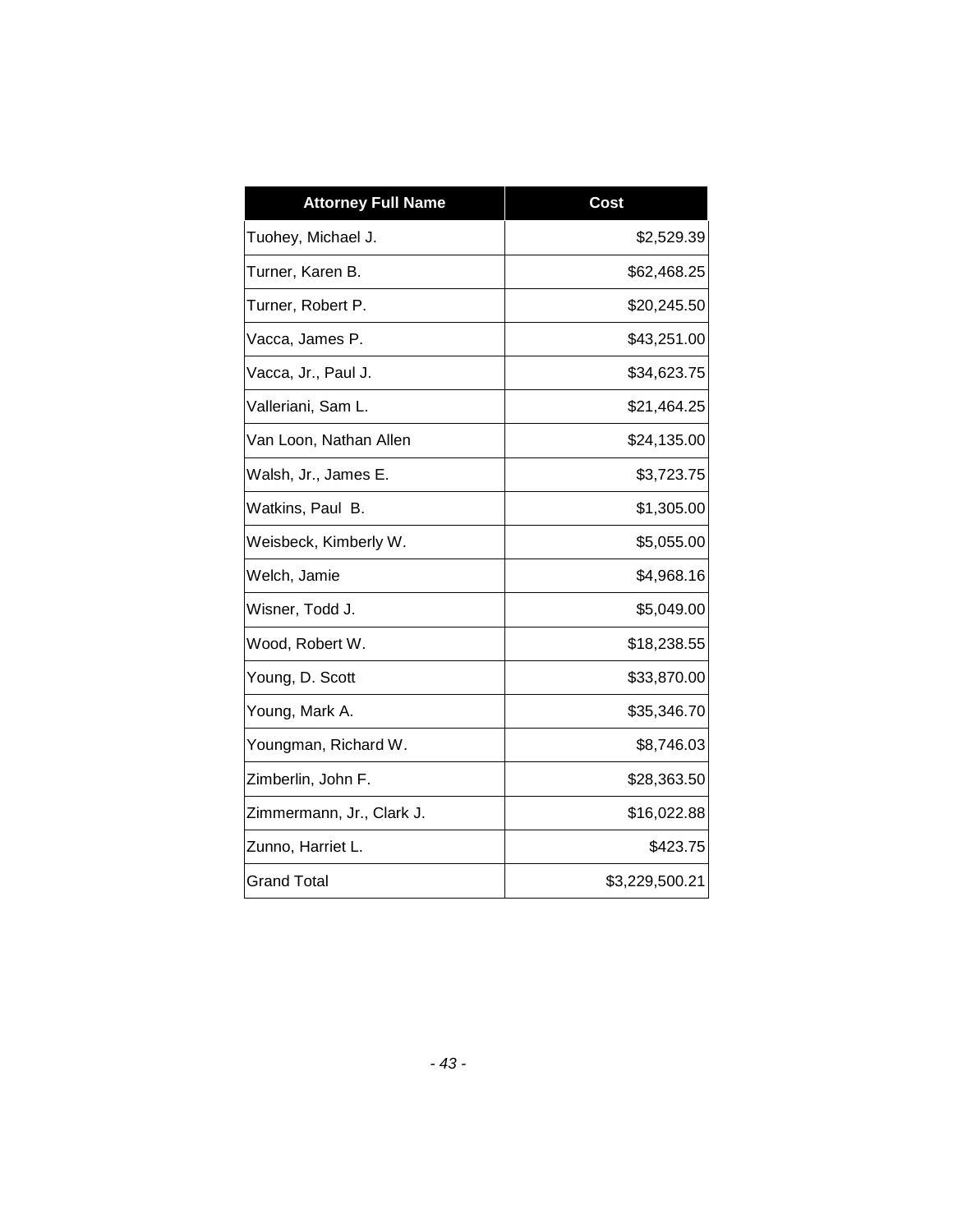## **2011 By Type of Case**

| <b>Crime Description</b>      | <b>COST</b>  |
|-------------------------------|--------------|
| Act Manor Injur Child < 17    | \$1,635.21   |
| Adoption                      | \$480.00     |
| Agg DWI with Child 1st        | \$4,845.00   |
| Agg. Harassment 2             | \$21,851.27  |
| Agg. Unlicensed Operation 1   | \$16,638.96  |
| Agg. Unlicensed Operation 2   | \$10,161.24  |
| Agg. Unlicensed Operation 3   | \$4,566.91   |
| Alcoholic Beverage Control    | \$222.00     |
| Appeal-Criminal Court (Fel.)  | \$94,877.24  |
| Appeal-Criminal Court (Misd.) | \$11,044.10  |
| <b>Appeal-Family Court</b>    | \$23,281.09  |
| Arson 2                       | \$10,394.67  |
| Arson 2, Att.                 | \$3,750.00   |
| Arson 3                       | \$915.00     |
| Arson 4                       | \$2,475.00   |
| Arson 5                       | \$732.74     |
| Article 78 proceeding         | \$6,065.85   |
| Assault 1                     | \$25,560.00  |
| Assault 2                     | \$124,535.28 |
| Assault 2, Att.               | \$1,568.35   |
| Assault 3                     | \$47,220.83  |
| Auto Strip 2                  | \$150.00     |
| <b>Bribing a Witness</b>      | \$843.26     |

*- 44 -*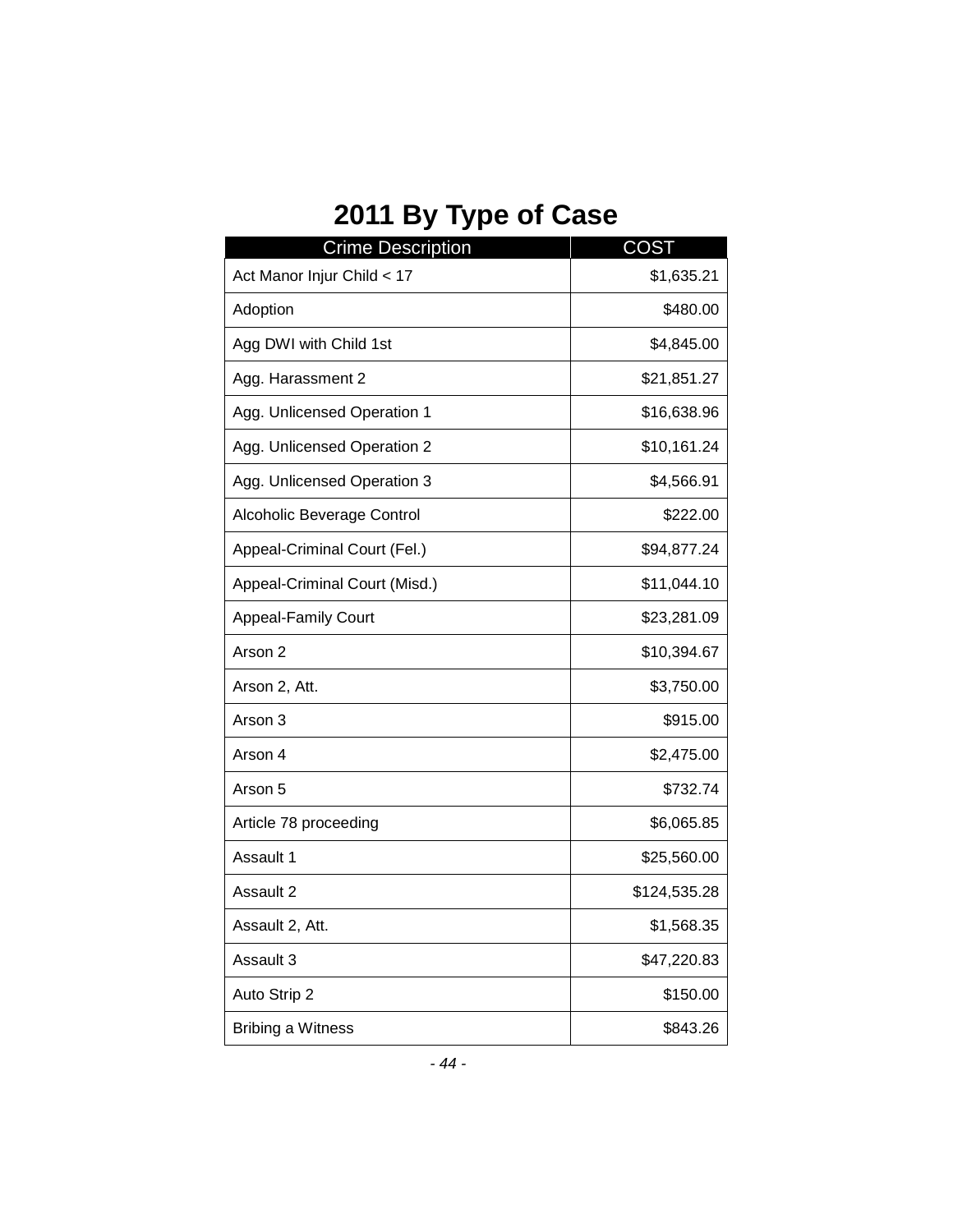| <b>Crime Description</b>           | <b>COST</b>  |
|------------------------------------|--------------|
| Burglary 1                         | \$50,479.13  |
| <b>Burglary 2</b>                  | \$129,955.46 |
| Burglary 2, Att.                   | \$15,887.20  |
| Burglary 3                         | \$58,569.91  |
| Burglary 3, Att.                   | \$6,390.00   |
| <b>Child Protective Proceeding</b> | \$276,969.28 |
| Conspiracy 2                       | \$47,890.85  |
| CPFI <sub>1</sub>                  | \$8,633.68   |
| CPFI <sub>2</sub>                  | \$11,445.88  |
| CPFI 2, Att.                       | \$1,905.00   |
| CPFI <sub>3</sub>                  | \$708.00     |
| Crim. Obstruc Breath or Blood      | \$2,328.00   |
| Crim. Poss. Controlled Substance 2 | \$3,618.75   |
| Crim. Poss. Controlled Substance 3 | \$172,297.43 |
| Crim. Poss. Controlled Substance 4 | \$1,477.50   |
| Crim. Poss. Controlled Substance 5 | \$2,867.80   |
| Crim. Poss. Controlled Substance 7 | \$33,050.30  |
| Crim. Poss. Marihuana 2            | \$4,575.00   |
| Crim. Poss. Marihuana 3            | \$14,753.61  |
| Crim, Poss, Marihuana 4            | \$4,748.40   |
| Crim. Poss. Marihuana 5            | \$10,027.63  |
| Crim. Poss. Stolen Property 2      | \$600.00     |
| Crim. Poss. Stolen Property 3      | \$19,418.24  |
| Crim. Poss. Stolen Property 4      | \$36,495.01  |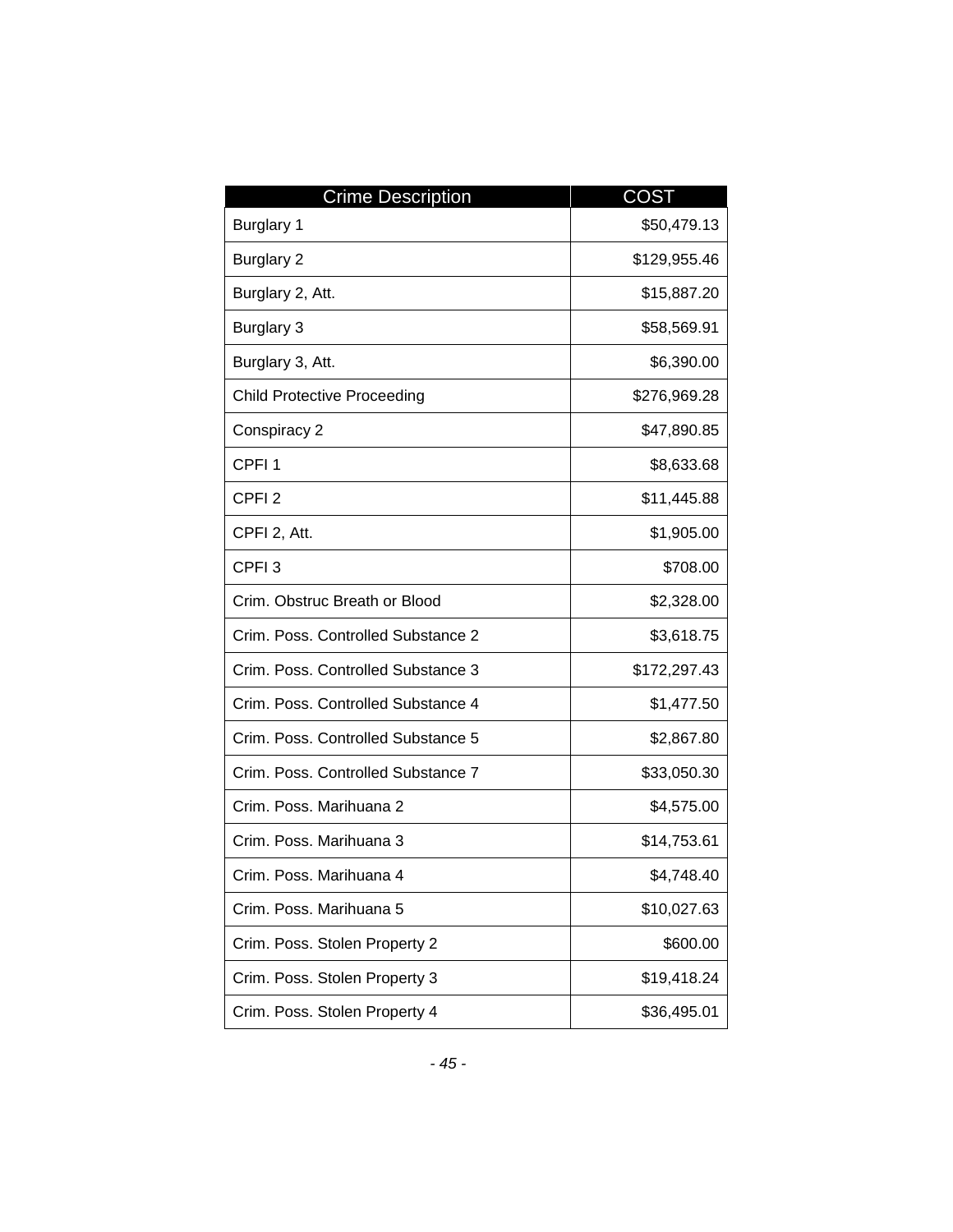| <b>Crime Description</b>                      | <b>COST</b>  |
|-----------------------------------------------|--------------|
| Crim. Poss. Stolen Property 5                 | \$9,633.10   |
| Crim. Poss. Weapon 2                          | \$116,831.15 |
| Crim. Poss. Weapon 3                          | \$12,709.29  |
| Crim. Poss. Weapon 4                          | \$5,393.08   |
| Crim. Sale Marihuana 4                        | \$1,506.00   |
| Crim. Sale Marihuana 5                        | \$1,020.44   |
| Crim. Sale of Controlled Substance 2          | \$4,252.19   |
| Crim. Sale of Controlled Substance 3          | \$26,370.82  |
| Crim. Trespass 2                              | \$5,404.18   |
| Crim. Trespass 3                              | \$1,997.95   |
| Crim. Use Drug Paraphernalia 2                | \$1,092.00   |
| <b>Criminal Contempt 1</b>                    | \$54,727.62  |
| Criminal Contempt 1, Aggravated               | \$15,142.90  |
| <b>Criminal Contempt 2</b>                    | \$30,120.03  |
| <b>Criminal Facilitation 4</b>                | \$690.00     |
| Criminal Impersonation 2                      | \$1,890.59   |
| <b>Criminal Mischief 2</b>                    | \$1,792.50   |
| <b>Criminal Mischief 3</b>                    | \$19,210.90  |
| <b>Criminal Mischief 4</b>                    | \$30,534.98  |
| Criminal Mischief 4, Att.                     | \$606.00     |
| <b>Criminal Nuisance 1</b>                    | \$2,482.50   |
| <b>Criminal Possession of Forgery Devices</b> | \$405.00     |
| <b>Criminal Sexual Act 1</b>                  | \$11,310.33  |
| <b>Criminal Sexual Act 2</b>                  | \$8,062.50   |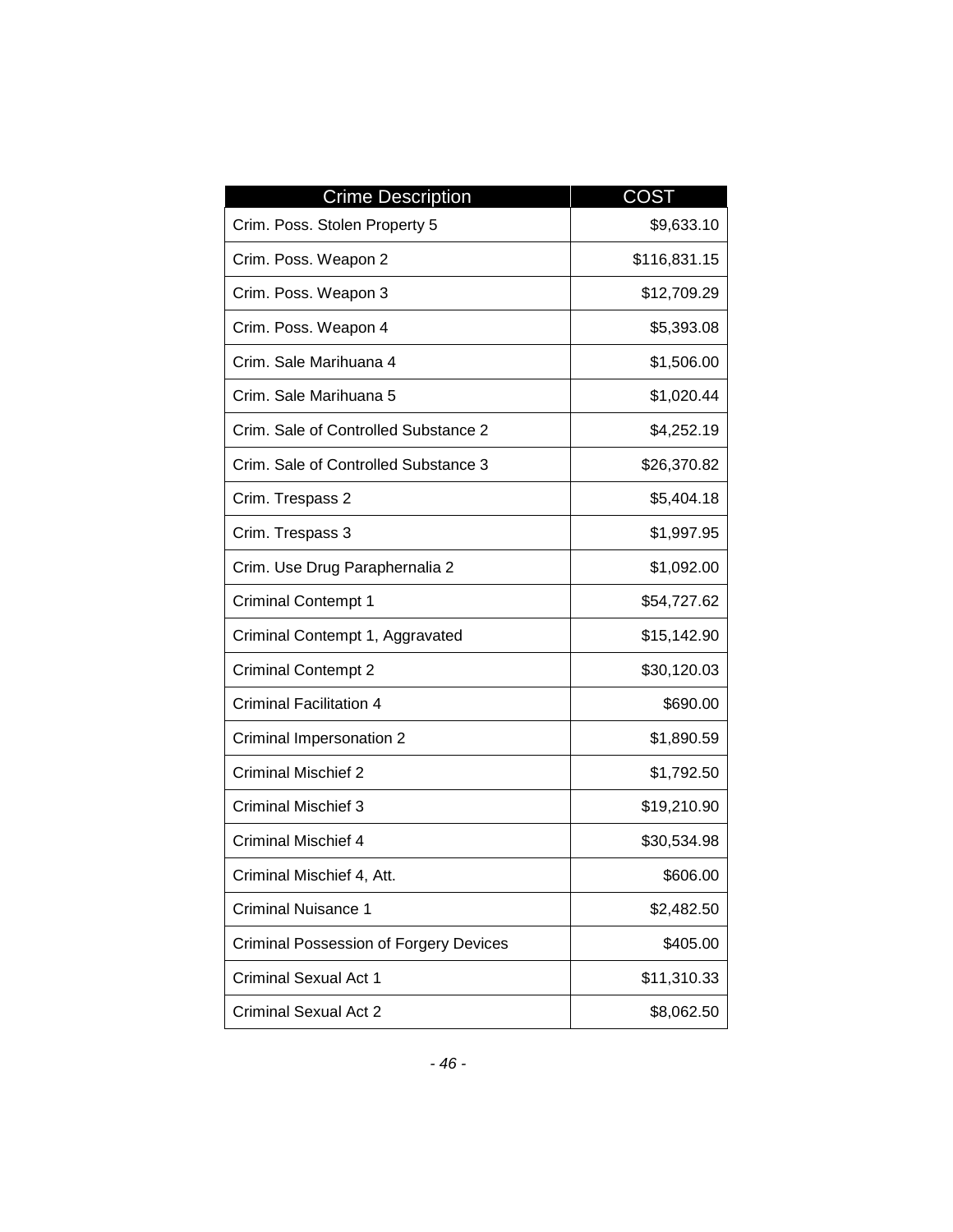| <b>Crime Description</b>            | <b>COST</b>  |
|-------------------------------------|--------------|
| Custody/Visitation                  | \$372,351.65 |
| <b>Disorderly Conduct</b>           | \$11,887.04  |
| Driving While Ability Impaired      | \$324.00     |
| Driving While Intoxicated           | \$11,144.38  |
| Driving While Intoxicated (Fel.)    | \$9,129.44   |
| End. Welfare Child                  | \$9,536.50   |
| Escape 2                            | \$5,940.00   |
| Escape 3                            | \$444.00     |
| <b>Exposure of Person</b>           | \$78.00      |
| Fail to Reg: Sex Off 2nd O          | \$3,703.26   |
| Fail to Reg:Sex Offender            | \$892.50     |
| <b>False Personation</b>            | \$762.00     |
| <b>Falsely Reporting Incident 3</b> | \$1,240.76   |
| <b>Family Offense</b>               | \$50,608.69  |
| <b>File False Written Statement</b> | \$558.00     |
| Forcible Touching                   | \$3,501.00   |
| Forgery 2                           | \$14,077.00  |
| Forgery 3                           | \$258.00     |
| <b>Foster Care</b>                  | \$14,247.28  |
| Fugitive                            | \$399.44     |
| Gang Assault 1                      | \$21,368.69  |
| Gang Assault 1, Att.                | \$1,822.50   |
| Gang Assault 2                      | \$5,034.43   |
| <b>Grand Larceny 1</b>              | \$3,317.50   |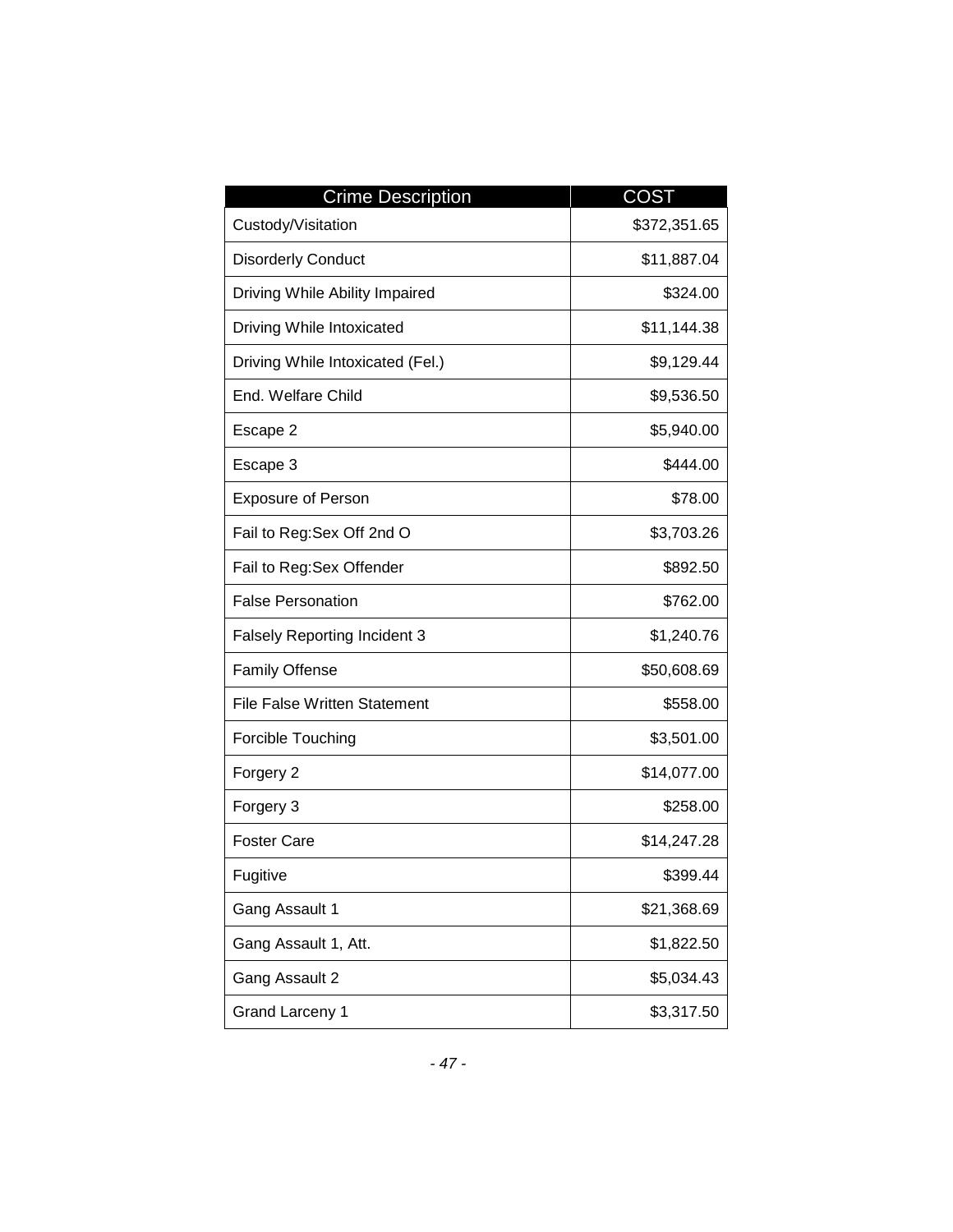| <b>Crime Description</b>                   | <b>COST</b>  |
|--------------------------------------------|--------------|
| Grand Larceny 3                            | \$22,683.24  |
| Grand Larceny 3, Att.                      | \$420.00     |
| Grand Larceny 4                            | \$48,511.24  |
| Grand Larceny 4, Att.                      | \$474.00     |
| Guardianship                               | \$6,223.01   |
| Harassment                                 | \$1,213.04   |
| Harassment 2                               | \$38,965.09  |
| <b>Hindering Prosecution 2</b>             | \$1,987.50   |
| <b>Hindering Prosecution 3</b>             | \$3,900.00   |
| <b>Identity Theft 1</b>                    | \$332.52     |
| <b>Identity Theft 2</b>                    | \$3,495.00   |
| Inciting to Riot                           | \$432.00     |
| Inhalation of Certain Toxic Vapors         | \$660.00     |
| Kidnapping 1                               | \$22,935.00  |
| Kidnapping 2                               | \$3,822.40   |
| Leaving Scene Incident-PI-F                | \$3,220.65   |
| Loitering                                  | \$4,062.44   |
| Loitering 1                                | \$2,526.74   |
| Menacing 2                                 | \$17,398.64  |
| Murder 1, Att.                             | \$18,712.50  |
| Murder <sub>2</sub>                        | \$144,310.69 |
| Murder 2, Att.                             | \$15,896.81  |
| <b>Obstructing Govt'l Administration 2</b> | \$11,224.04  |
| Parole Violation                           | \$18,874.08  |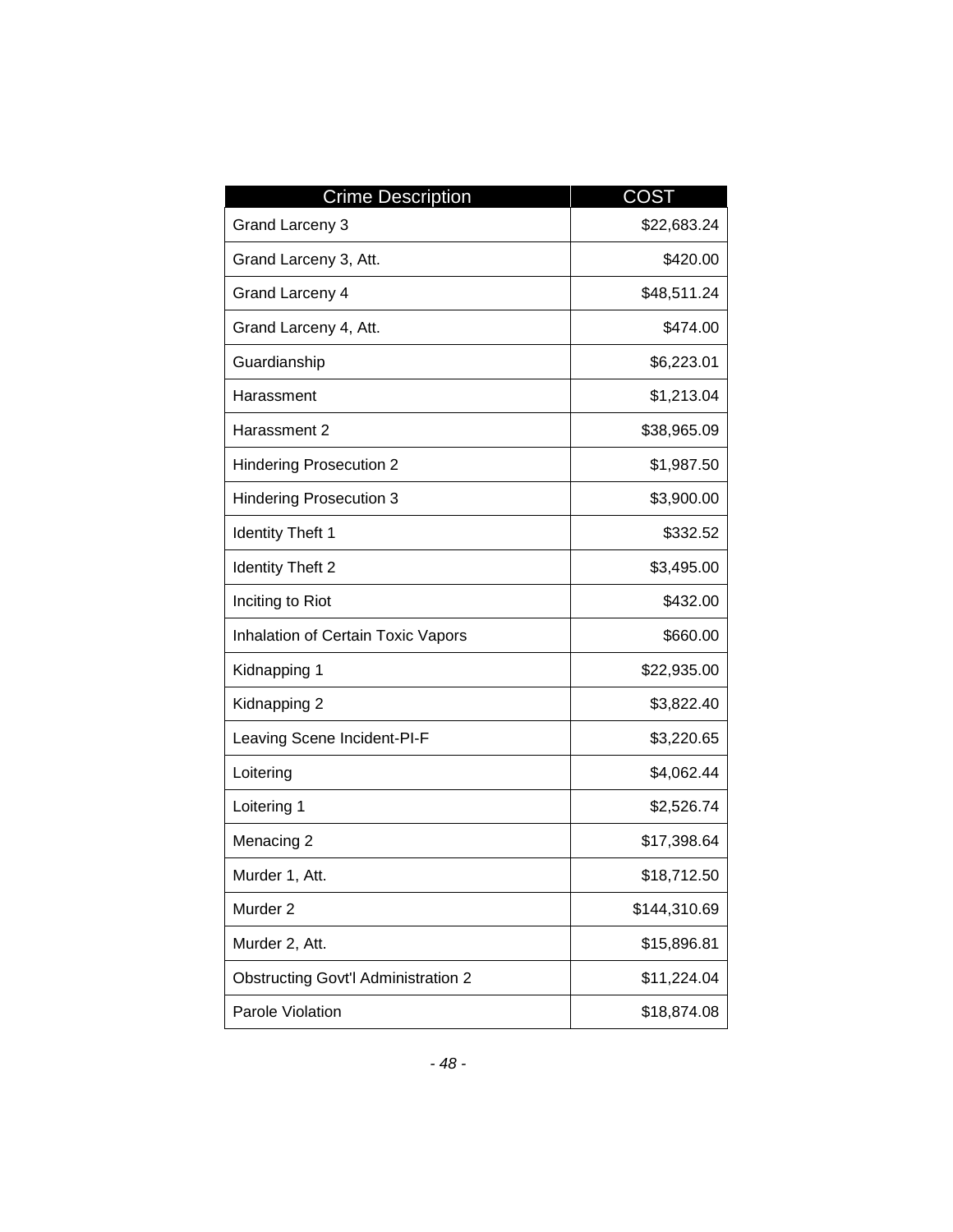| <b>Crime Description</b>             | COST         |
|--------------------------------------|--------------|
| Participate Animal Fight             | \$645.00     |
| Paternity                            | \$6,556.18   |
| Petit Larceny                        | \$114,179.01 |
| Petit Larceny, Att.                  | \$1,426.44   |
| Pins-Intervenor/FC                   | \$2,598.54   |
| Poss. Alcohol By Minor               | \$114.45     |
| Poss. Burglar's Tools                | \$3,678.55   |
| <b>Post-Conviction Motion</b>        | \$20,720.33  |
| <b>Predatory Sexual Assault</b>      | \$12,934.50  |
| Prohibited Use of Weapon             | \$4,560.00   |
| <b>Promoting Prison Contraband 1</b> | \$1,860.00   |
| Promoting Prison Contraband 2        | \$544.50     |
| <b>Promoting Prostitution 3</b>      | \$6,652.50   |
| Prostitution                         | \$1,152.00   |
| <b>Public Health Law</b>             | \$712.50     |
| <b>Public Lewdness</b>               | \$895.48     |
| Rape 1                               | \$9,796.41   |
| Rape 1, Att.                         | \$4,069.03   |
| Rape 2                               | \$6,719.97   |
| <b>Reckless Driving</b>              | \$336.00     |
| <b>Reckless Endangerment 1</b>       | \$14,251.87  |
| Reckless Endangerment 2              | \$214.80     |
| Resentence (F)                       | \$7,387.50   |
| <b>Resisting Arrest</b>              | \$9,853.32   |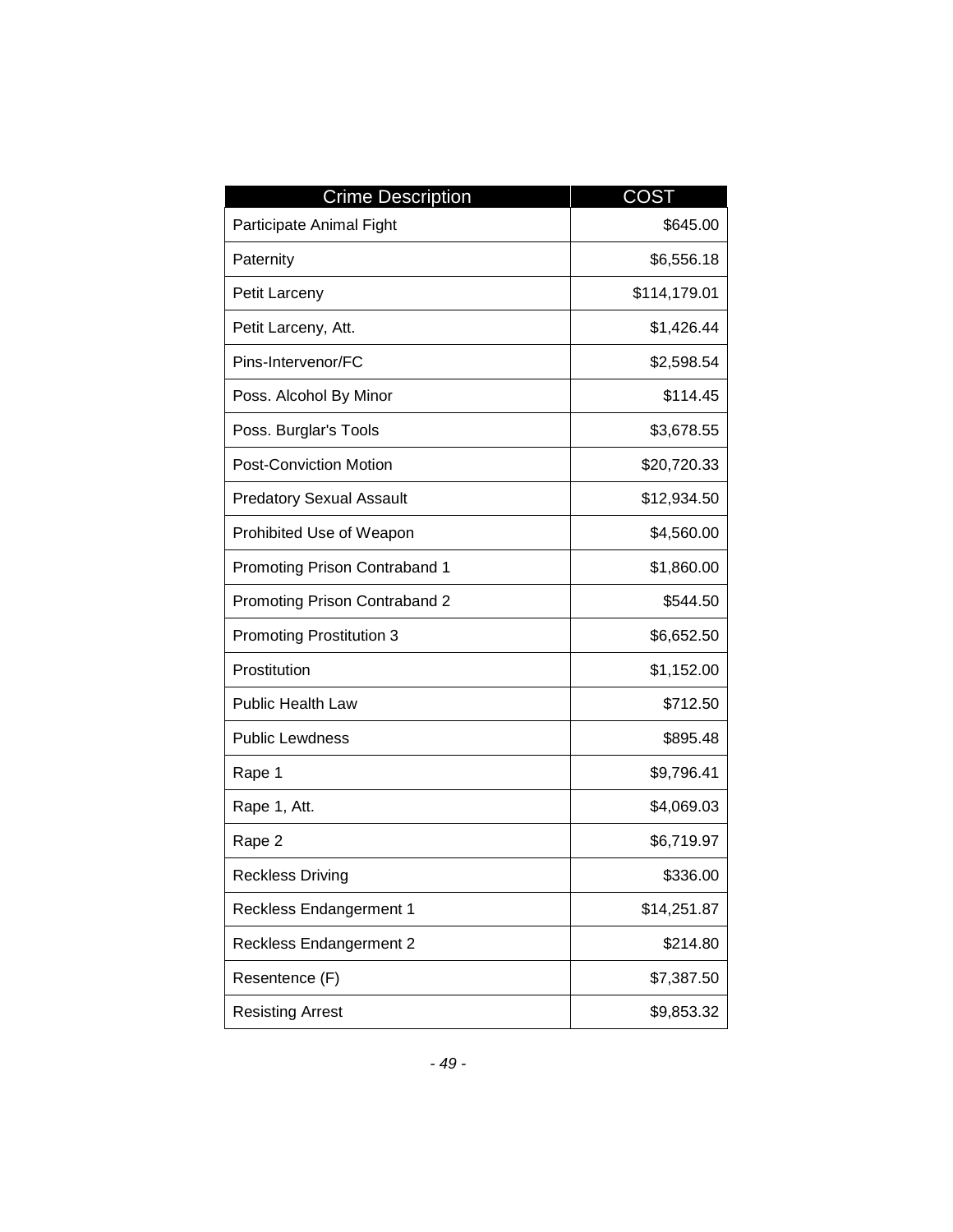| <b>Crime Description</b>           | <b>COST</b>  |
|------------------------------------|--------------|
| Rioting 2                          | \$2,666.40   |
| Robbery 1                          | \$150,509.53 |
| Robbery 1, Att.                    | \$14,227.69  |
| Robbery 2                          | \$67,055.36  |
| Robbery 2, Att.                    | \$2,760.00   |
| Robbery 3                          | \$18,041.25  |
| Robbery 3, Att.                    | \$2,061.08   |
| Sexual Abuse 1                     | \$292.50     |
| Sexual Abuse 3                     | \$1,656.00   |
| <b>SORA</b>                        | \$2,460.00   |
| Stalking 4                         | \$730.31     |
| Support                            | \$8,931.54   |
| <b>Suspended Registration</b>      | \$1,166.99   |
| <b>Tampering Physical Evidence</b> | \$1,800.00   |
| <b>Theft of Services</b>           | \$1,812.00   |
| Torturing & Injuring Animals       | \$866.16     |
| <b>Trespass</b>                    | \$3,724.56   |
| Unauthorized Use Motor Vehicle 2   | \$1,938.75   |
| Unauthorized Use Motor Vehicle 3   | \$9,006.59   |
| Unlawful Poss. Fire Arms MV        | \$625.92     |
| Unlawful Poss. Marihuana           | \$1,742.50   |
| Unlawfully Dealing With Child      | \$636.00     |
| Violation Probation (F)            | \$38,065.61  |
| Violation Probation (M)            | \$33,099.59  |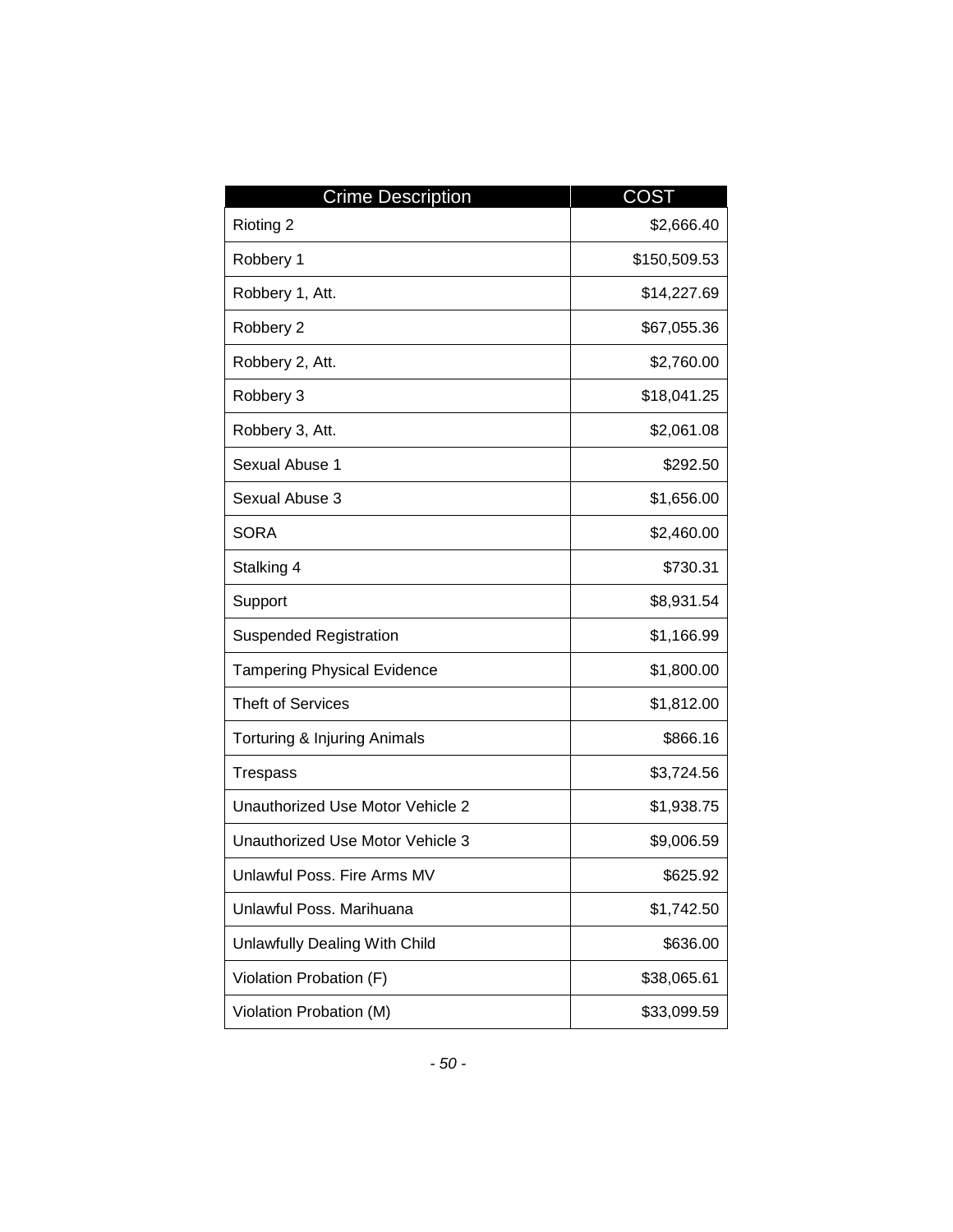| <b>Crime Description</b> | <b>COST</b>    |
|--------------------------|----------------|
| Witness                  | \$4,876.20     |
| <b>Grand Total</b>       | \$3,229,500.21 |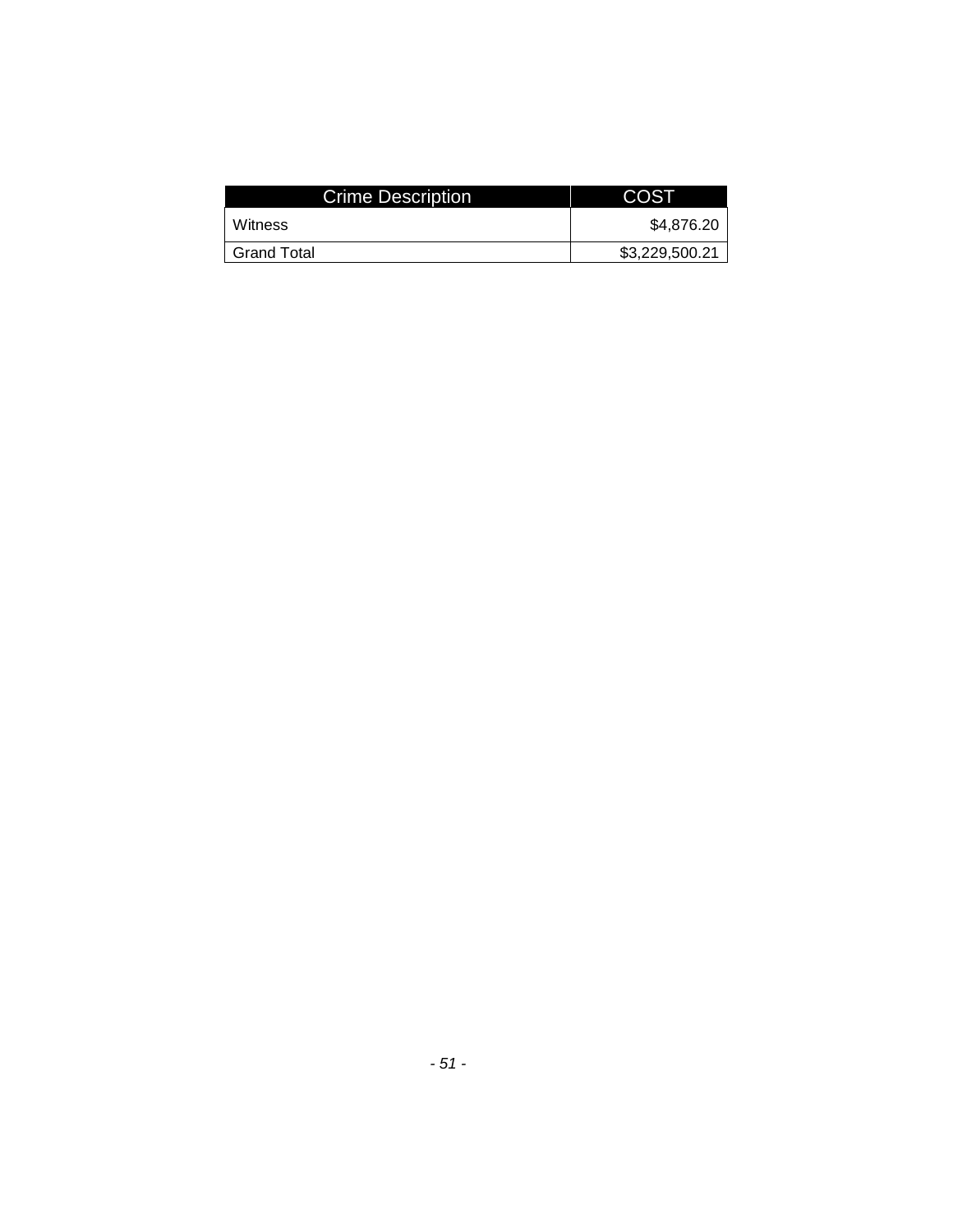#### **2011 Table of Program Use by Judiciary[5](#page-53-0)**

The table below shows the number of assignments for each Judge making at least one assignment during 2011. The statistics, between this chart and the attorney assignments, clearly show that Rochester City Court, which assigns the greatest number of cases in the County, is very high in percentage of cases assigned through the Assigned Counsel Program. These facts directly correlate to the fact that the distribution of cases among the attorneys is greatest for criminal cases. Conversely, the statistics show that Family Court has a very low percentage of cases assigned through the Assigned Counsel Program when removing those cases assigned to the Conflict Defender Office.

| Judge                | <b>ACP</b> | Court          | Total          |
|----------------------|------------|----------------|----------------|
| Affronti, Francis A. | 1          | 14             | 15             |
| Amarosa, Louis       | 1          | 0              | 1              |
| Appellate Division,  | 8          | 45             | 53             |
| Arcarese, Vincent    | 0          | 1              | 1              |
| Argento, Victoria M. | 3          | 49             | 52             |
| Ark, John J.         |            | $\overline{2}$ | 2              |
| Arnold, Jeanne       | 2          |                | $\overline{2}$ |
| Arnold, Michael H.   | 3          | 6              | 9              |
| Aronson, Stephen D.  |            | 1              | 1              |
| Barone, Vincent M.   | 1          | 10             | 11             |
| Beikirch, James F.   |            | 17             | 17             |
| Bellini, Elma A.     |            | 1              | 1              |
| Bernacki, John E.    | 6          |                | 6              |

<span id="page-53-0"></span> $5$  The assignment numbers are higher here because unlike reporting of attorney assignments where only new assignments are reported, all assignments made by the Judges are counted here. These numbers include those cases handled by the Office of the Conflict Defender.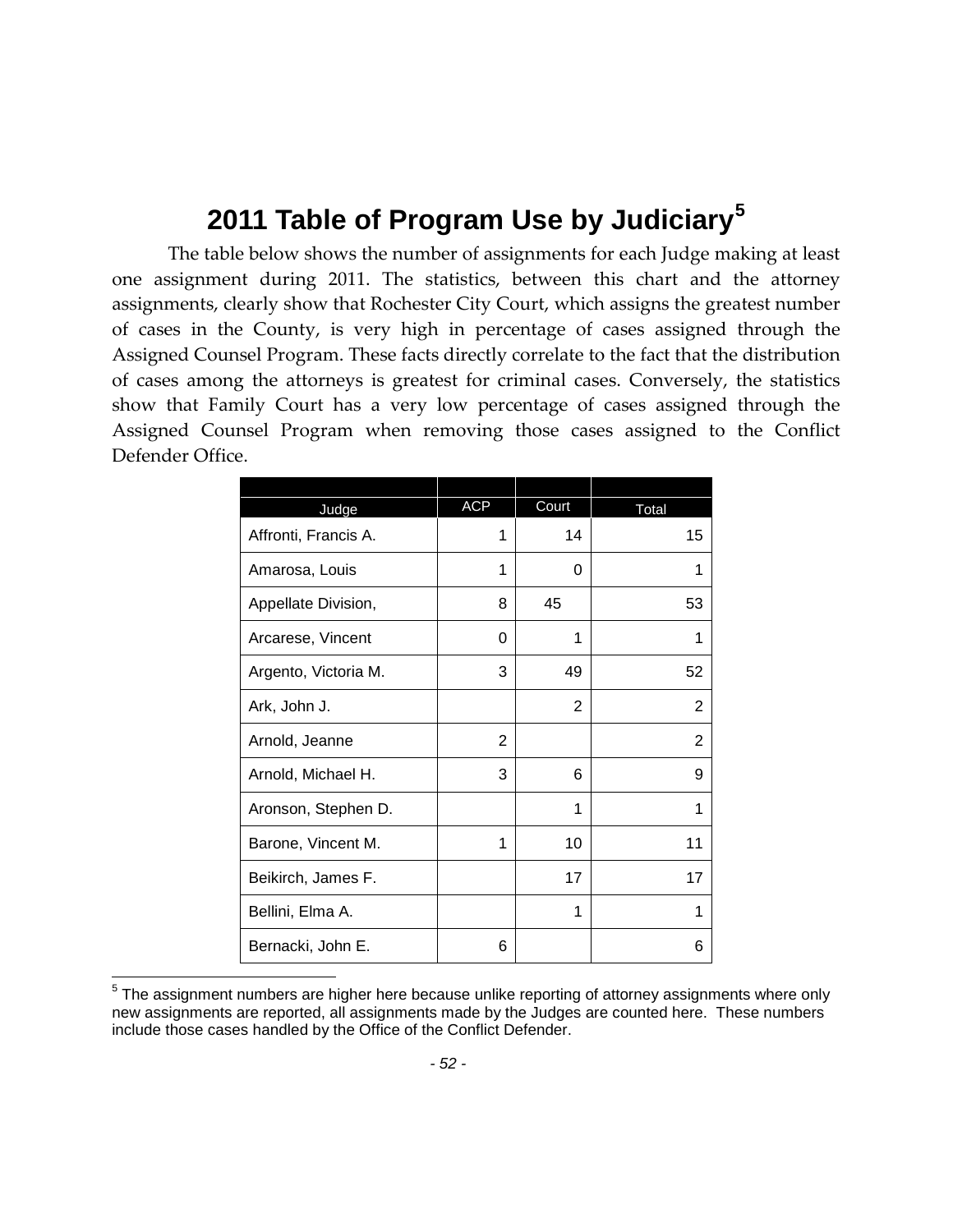| Judge                   | <b>ACP</b>              | Court | Total |
|-------------------------|-------------------------|-------|-------|
| Boldt, Margaret M.      | 8                       |       | 8     |
| Brown-Steiner, Terrence | 7                       | 6     | 13    |
| Campbell, Vincent       | 11                      | 38    | 49    |
| Castro, Melchor E.      | 80                      | 18    | 98    |
| Coapman, Carl A.        | 11                      |       | 11    |
| Connors, Robert P.      | 3                       | 9     | 12    |
| Constantino, Cynthia    | $\overline{2}$          |       | 2     |
| Corretore, David        | 15                      | 1     | 16    |
| Crimi, Jr., Charles F.  | 80                      | 21    | 101   |
| DeMarco, John L.        | 6                       | 28    | 34    |
| Depferd, Mark R.        | 8                       | 1     | 9     |
| Dinolfo, Vincent M.     | 1                       | 32    | 33    |
| DiSalvo, Thomas J.      | 11                      | 9     | 20    |
| Dixon, Maija C.         | 72                      | 39    | 111   |
| Donofrio, Gail          | 1                       | 160   | 161   |
| Donsky, Steven M.       | 1                       | 34    | 35    |
| Doyle, Daniel J.        |                         | 28    | 28    |
| Elliott, John E.        | 110                     | 35    | 145   |
| Falk, John A.           | 7                       |       | 7     |
| Farber, Sidney T.       | 3                       |       | 3     |
| Fletcher, William P.    | 1                       |       | 1     |
| Gallagher, John         | $\overline{\mathbf{4}}$ | 97    | 101   |
| Gallaher, Patricia E.   |                         | 33    | 33    |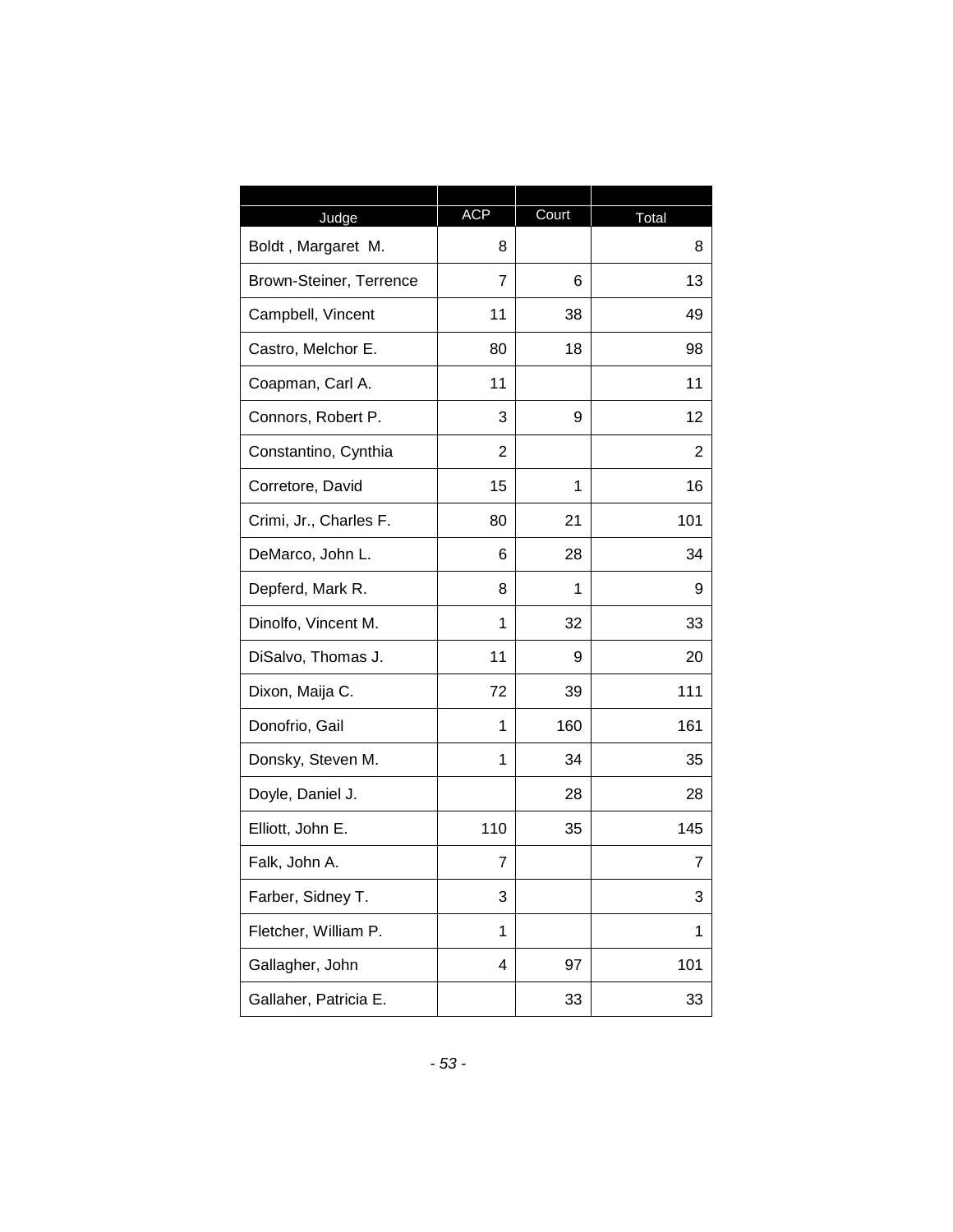| Judge                   | <b>ACP</b> | Court                   | Total |
|-------------------------|------------|-------------------------|-------|
| Genier, Joseph T.       |            | 51                      | 51    |
| Geraci, Jr., Frank P.   | 25         | 18                      | 43    |
| Gordon, Julie Anne      | 42         | 46                      | 88    |
| Hammel, Allyn S.        | 4          | 3                       | 7     |
| Irizarry, Diana M.      | 8          | 1                       | 9     |
| Johnson, Teresa D.      | 147        | 12                      | 159   |
| Jones, Henry            | 13         |                         | 13    |
| Kasperek, Lawrence L.   |            | 1                       | 1     |
| Klonick, Thomas A       |            | 8                       | 8     |
| Kohout, Joan S.         | 6          | 118                     | 124   |
| Litteer, Jr., Harold H. | 2          |                         | 2     |
| Lomenzo, Jr., John P.   | 8          | 3                       | 11    |
| Maley, Jr., James E.    | 4          |                         | 4     |
| Marks, Patricia D.      |            | 2                       | 2     |
| Miller, Stephen T.      | 647        | 217                     | 864   |
| Moffett, Richard W.     | 3          |                         | 3     |
| Morris, Karen           | 19         | 1                       | 20    |
| Morse, Thomas Rainbow   | 139        | 28                      | 167   |
| Mulley, James           | 5          | 3                       | 8     |
| Murante, David A.       |            | $\overline{\mathbf{c}}$ | 2     |
| Nesser, Joseph G.       |            | 37                      | 37    |
| Nitti, Gino M.          | 49         | 8                       | 57    |
| Odorisi, J. Scott       | 8          | 1                       | 9     |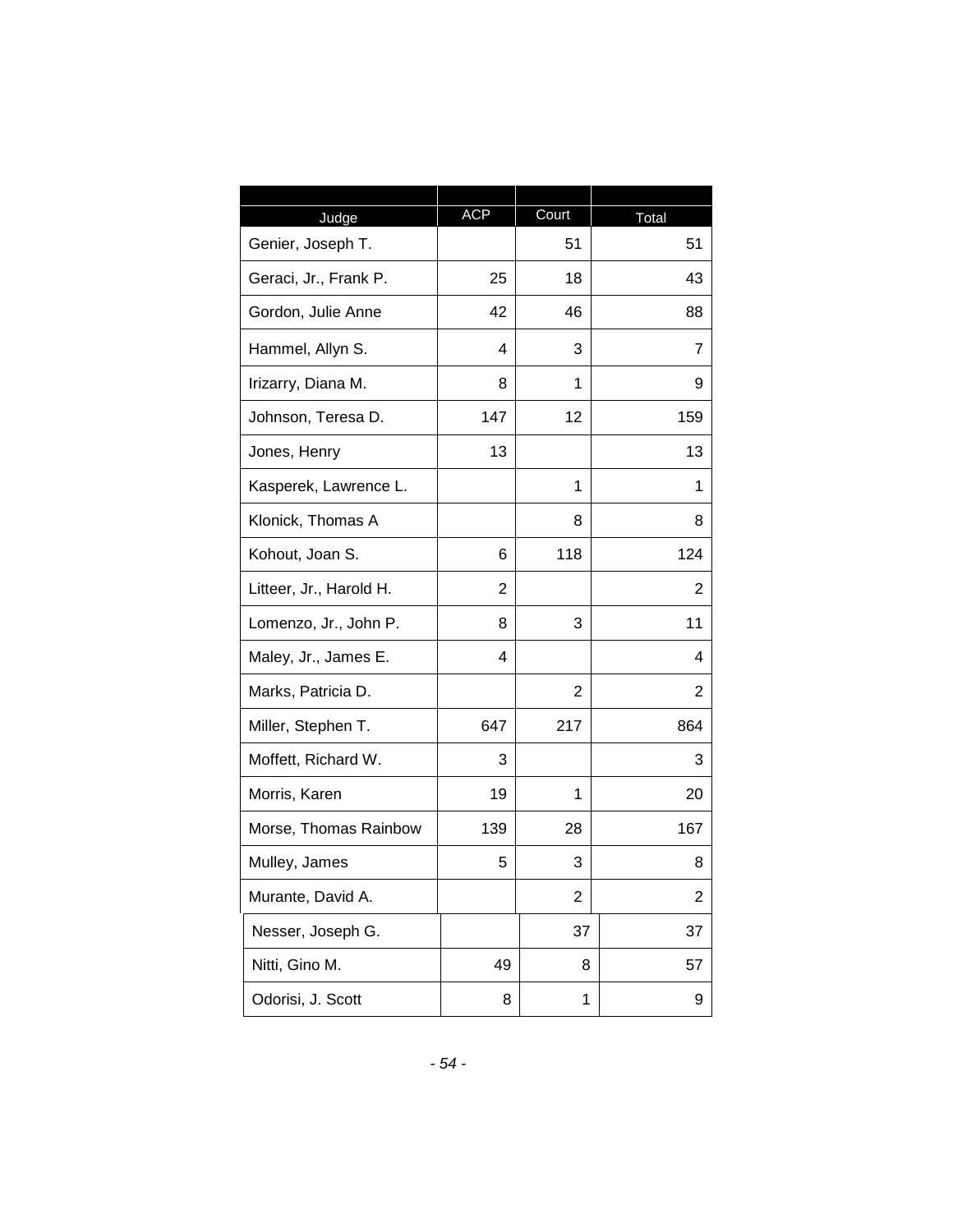| Judge                    | <b>ACP</b> | Court          | Total |
|--------------------------|------------|----------------|-------|
| O'Keefe, Shannon         | 1          | $\overline{2}$ | 3     |
| Olver, Melvin L.         | 5          | 7              | 12    |
| Owlett, Deborah          | 8          | 1              | 9     |
| Pericak, John G.         |            | 33             | 33    |
| Piampiano, James J.      | 24         | 27             | 51    |
| Pietropaoli, Patrick     | 1          | 7              | 8     |
| Pilato, Linda Lohner     | 3          |                | 3     |
| Pisaturo, John J.        | 37         | 8              | 45    |
| Polito, Thomas W.        | 33         | 14             | 47    |
| Proano, Galo             | 3          |                | 3     |
| Pupatelli, Peter P.      | 4          | 31             | 35    |
| Rao, Michael G.          | 10         | 1              | 11    |
| Rath, Paul W.            | 3          |                | 3     |
| Redfield, Christine      | 4          | 1              | 5     |
| Renzi, Alexander         | 11         | 178            | 189   |
| Riordan, Paul M.         | 21         | 11             | 32    |
| Rivoli, John J.          | 2          |                | 2     |
| Romeo, Stacey            | 3          | 2              | 5     |
| Ruhlmann, Dandrea L.     | 1          | 127            | 128   |
| Russi, Patrick           |            | 14             | 14    |
| Schiano, Jr., Charles A. | 35         | 41             | 76    |
| Schiano, Michael Patrick |            | 3              | 3     |
| Schwartz, John R.        | 6          | 8              | 14    |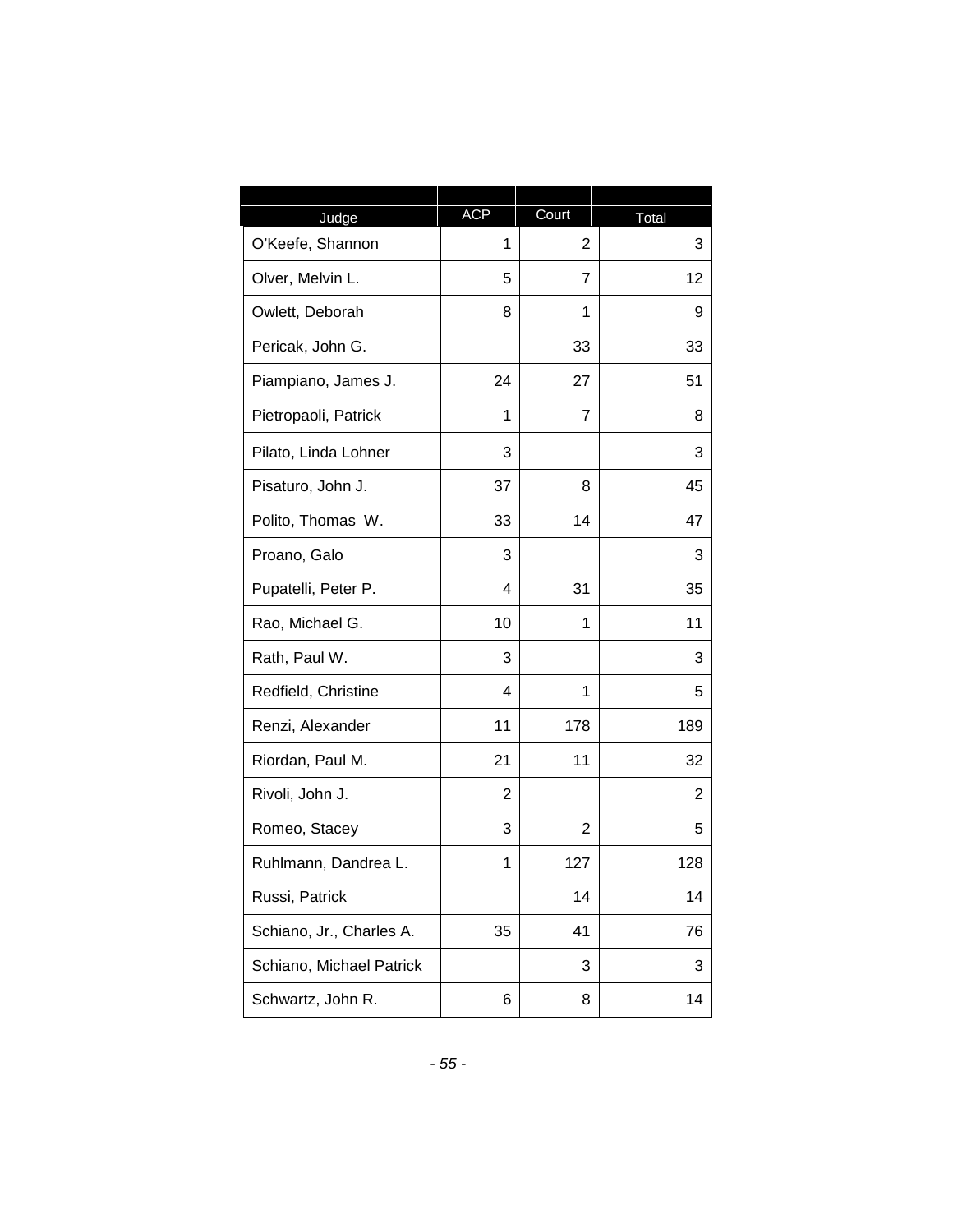| Judge                  | <b>ACP</b> | Court | Total |
|------------------------|------------|-------|-------|
| Sciortino, Michael A.  | 5          | 3     | 8     |
| Smith, Jr., William A. | 3          | 2     | 5     |
| Stowe, Richard E.      | 1          | 7     | 8     |
| Valentino, Joseph D.   | 10         | 10    | 20    |
| Valentino, Joseph J.   |            | 49    | 49    |
| Wilcox, Christopher T. |            | 1     | 1     |
| Winslow, Joanne M.     |            | 1     |       |
| Yacknin, Ellen M.      | 100        | 17    | 117   |
| <b>Grand Total</b>     | 1930       | 1901  | 3831  |

## **2011 Case Cost Judiciary**

| Judges               | <b>COST</b>  |
|----------------------|--------------|
| Affronti, Francis A. | \$59,764.72  |
| Amarosa, Louis       | \$391.55     |
| Anderson, Paula      | \$1,621.76   |
| Appellate Division,  | \$118,158.33 |
| Arcarese, Vincent    | \$4,632.29   |
| Argento, Victoria M. | \$34,879.26  |
| Ark, John J.         | \$232.50     |
| Arnold, Jeanne       | \$712.50     |
| Arnold, Michael H.   | \$22,949.82  |
| Barone, Vincent M.   | \$2,623.94   |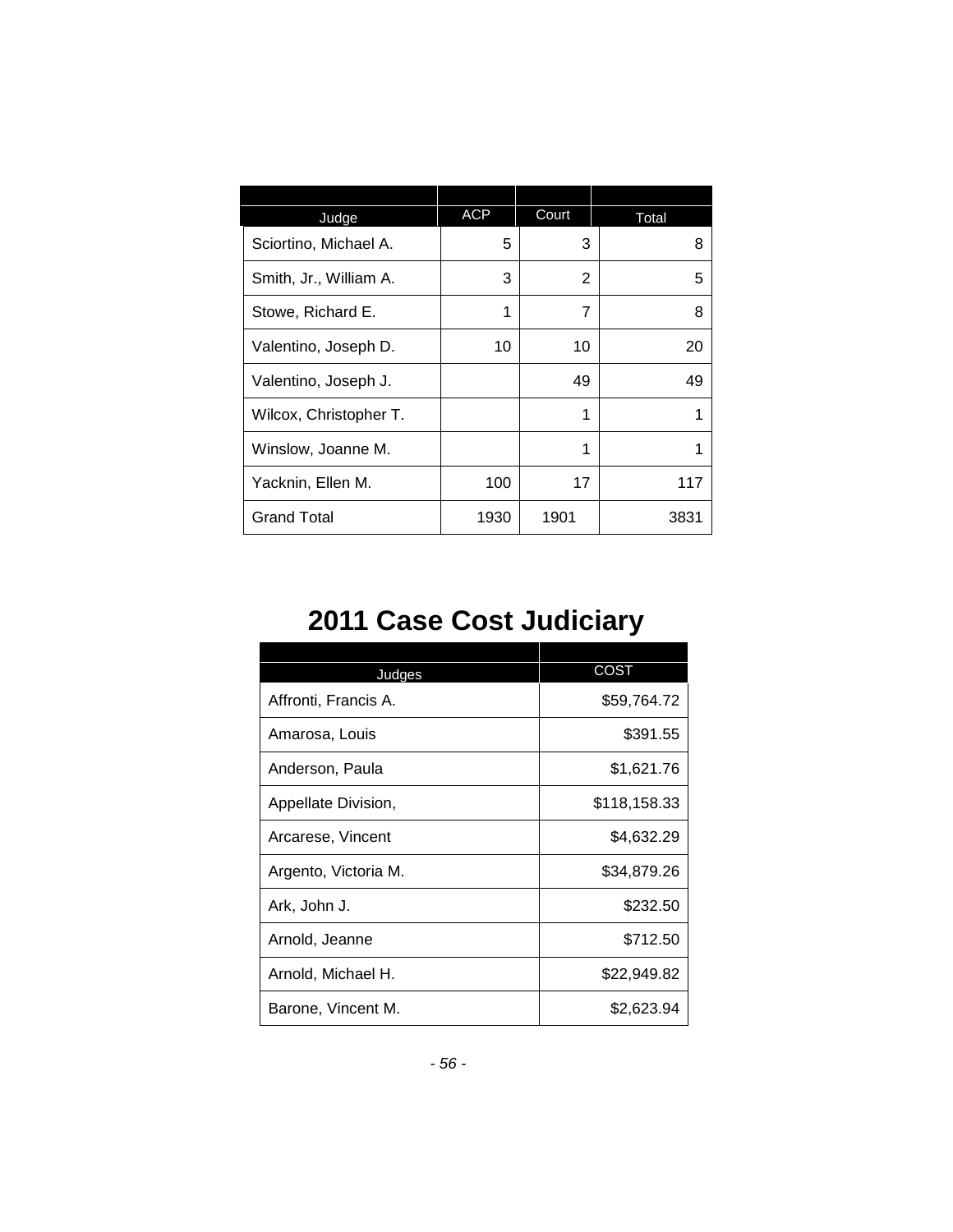| Judges                         | COST        |
|--------------------------------|-------------|
| Beikirch, James F.             | \$2,889.53  |
| Bellini, Elma A.               | \$33,592.58 |
| Bernacki, John E.              | \$2,034.03  |
| Boldt, Margaret M.             | \$1,091.37  |
| <b>Brown-Steiner, Terrence</b> | \$2,536.80  |
| Campbell, Vincent              | \$34,178.41 |
| Castro, Melchor E.             | \$46,346.92 |
| Coapman, Carl A.               | \$2,194.50  |
| Connell, John J.               | \$15,960.00 |
| Connors, Robert P.             | \$7,075.94  |
| Constantino, Cynthia           | \$1,350.00  |
| Corretore, David               | \$14,788.50 |
| Crimi, Jr., Charles F.         | \$36,881.93 |
| DeMarco, John L.               | \$43,191.72 |
| Depferd, Mark R.               | \$4,876.50  |
| Dinolfo, Vincent M.            | \$26,700.06 |
| DiSalvo, Thomas J.             | \$11,507.04 |
| Dixon, Maija C.                | \$51,653.80 |
| Dollinger, Richard A.          | \$132.00    |
| Donofrio, Gail                 | \$84,402.63 |
| Donsky, Steven M.              | \$20,715.22 |
| Doyle, Daniel J.               | \$62,599.52 |
| Egan, David D.                 | \$60,859.84 |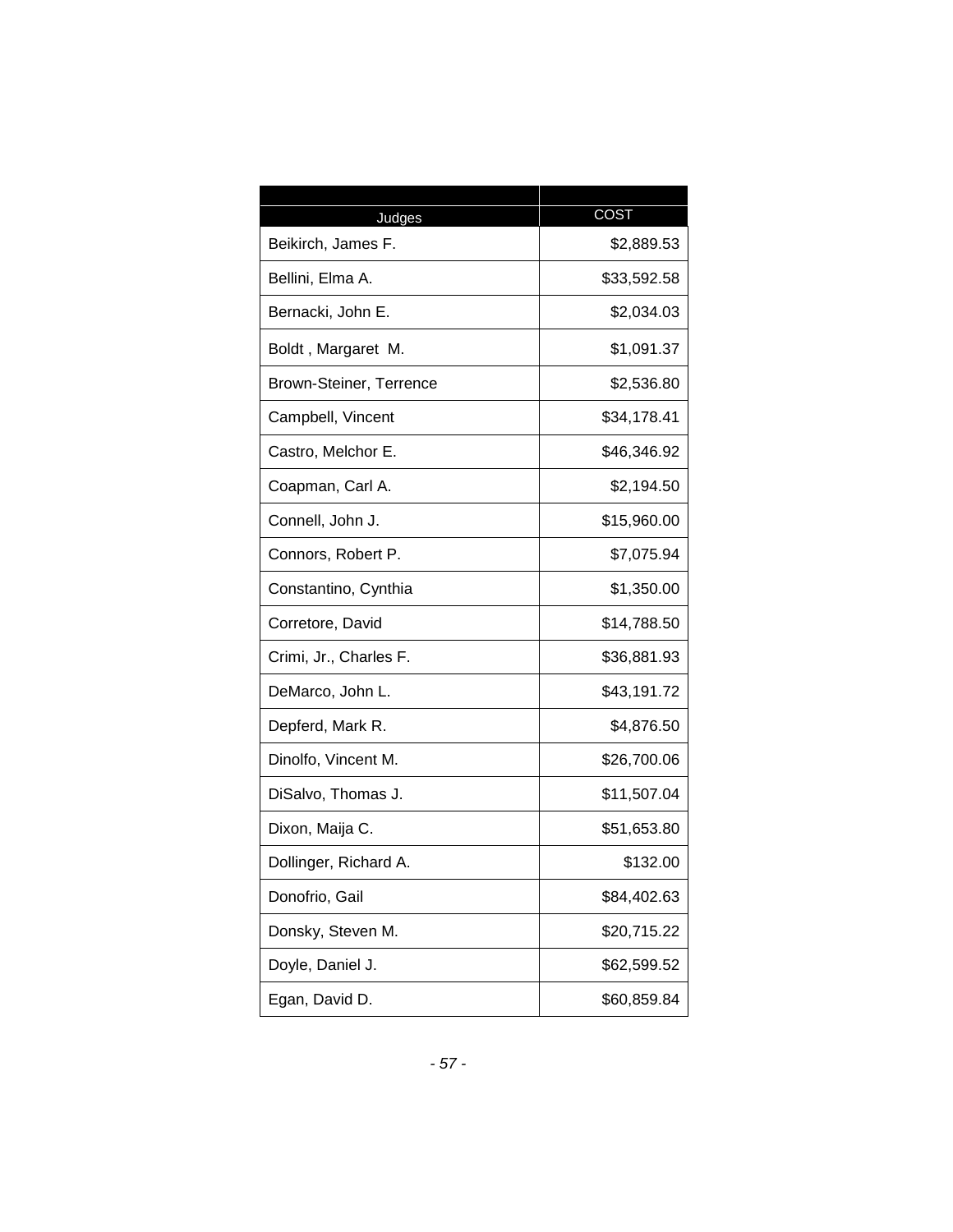| Judges                  | COST         |
|-------------------------|--------------|
| Elliott, John E.        | \$34,180.08  |
| Falk, John A.           | \$10,890.75  |
| Farber, Sidney T.       | \$4,267.50   |
| Fletcher, William P.    | \$386.25     |
| Frazee, Evelyn          | \$712.50     |
| Gallagher, John         | \$29,267.45  |
| Gallaher, Patricia E.   | \$71,643.13  |
| Gallina, Fred S.        | \$3,913.50   |
| Genier, Joseph T.       | \$25,414.78  |
| Geraci, Jr., Frank P.   | \$29,611.26  |
| Gordon, Julie Anne      | \$62,713.10  |
| Hammel, Allyn S.        | \$4,697.56   |
| Irizarry, Diana M.      | \$3,920.69   |
| Johnson, Teresa D.      | \$37,244.71  |
| Jones, Henry            | \$5,594.67   |
| Kasperek, Lawrence L.   | \$324.00     |
| Keenan, Richard A.      | \$14,775.60  |
| Klonick, Thomas A       | \$6,689.84   |
| Kohout, Joan S.         | \$112,199.15 |
| Litteer, Jr., Harold H. | \$14,142.38  |
| Lomenzo, Jr., John P.   | \$26,271.27  |
| Maley, Jr., James E.    | \$975.00     |
| Marks, Patricia D.      | \$65,096.50  |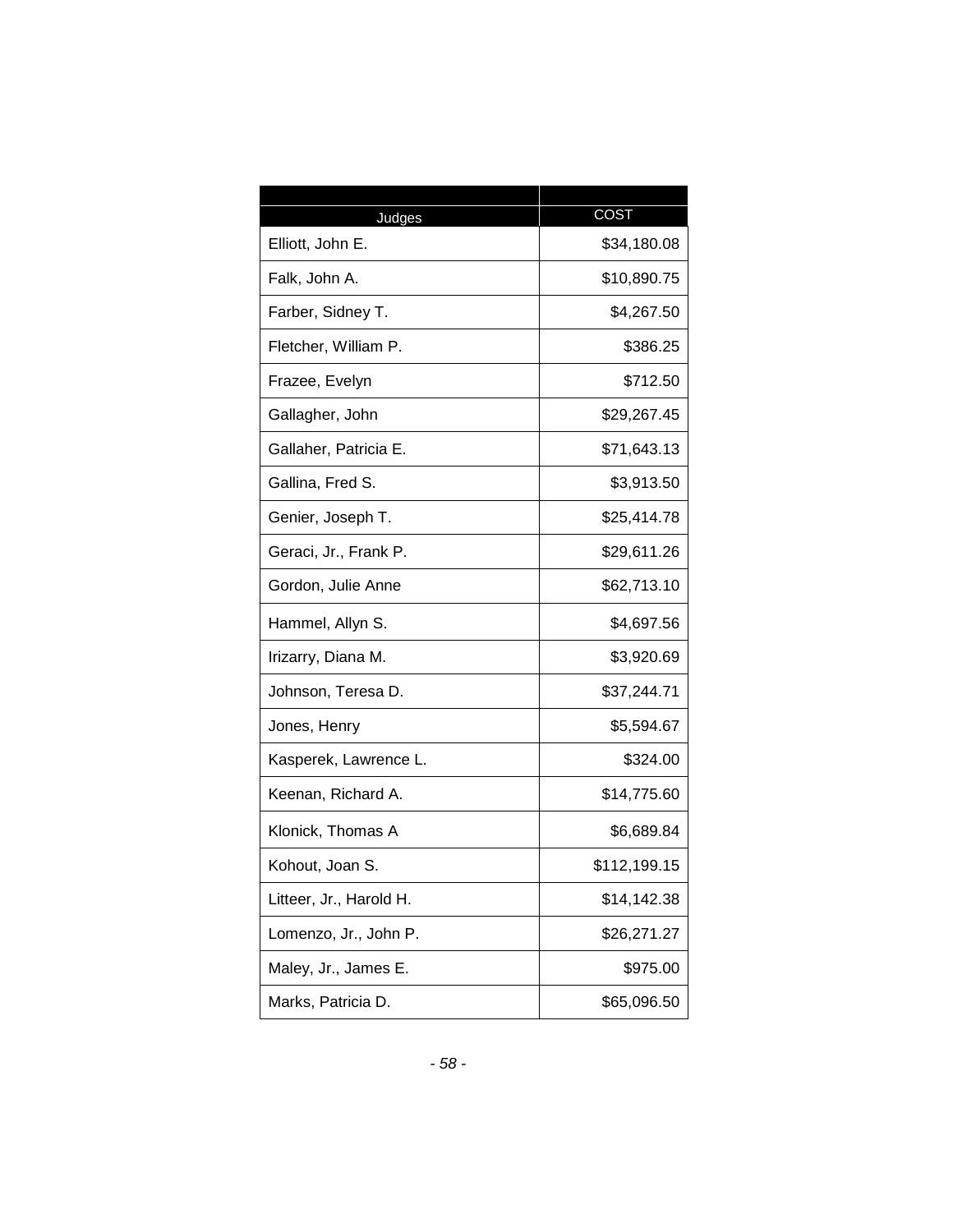| Judges                | COST         |
|-----------------------|--------------|
| McCaarthy, Brian M.   | \$21,817.50  |
| Miller, Stephen T.    | \$945,273.07 |
| Moffett, Richard W.   | \$3,556.46   |
| Morris, Karen         | \$19,026.00  |
| Morse, Thomas Rainbow | \$51,881.09  |
| Mulley, James         | \$7,030.12   |
| Murante, David A.     | \$5,575.44   |
| Nesser, Joseph G.     | \$41,776.69  |
| Nitti, Gino M.        | \$33,432.16  |
| Odorisi, J. Scott     | \$2,110.27   |
| O'Keefe, Shannon      | \$285.00     |
| Olver, Melvin L.      | \$5,488.77   |
| Owlett, Deborah       | \$1,666.32   |
| Pericak, John G.      | \$9,931.95   |
| Piampiano, James J.   | \$34,122.10  |
| Pietropaoli, Patrick  | \$10,087.12  |
| Pilato, Linda Lohner  | \$637.50     |
| Pisaturo, John J.     | \$35,071.58  |
| Polito, Thomas W.     | \$42,417.74  |
| Proano, Galo          | \$1,471.19   |
| Pupatelli, Peter P.   | \$25,410.40  |
| Rao, Michael G.       | \$1,646.25   |
| Rath, Paul W.         | \$1,470.00   |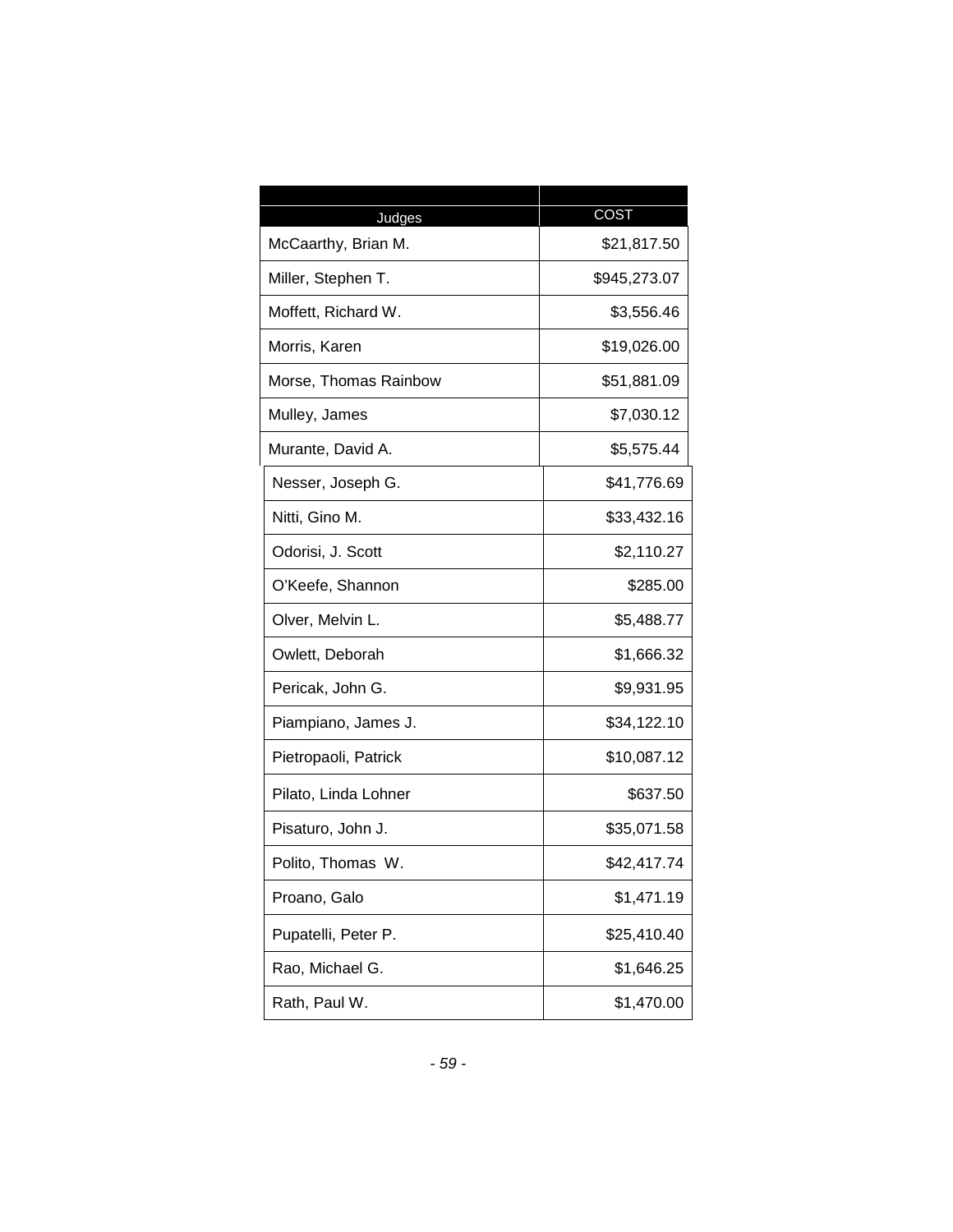| Judges                   | COST           |
|--------------------------|----------------|
| Redfield, Christine      | \$2,940.00     |
| Renzi, Alexander         | \$66,373.95    |
| Riordan, Paul M.         | \$8,412.73     |
| Rivoli, John J.          | \$34,618.81    |
| Romeo, Stacey            | \$900.00       |
| Ruhlmann, Dandrea L.     | \$137,341.16   |
| Russi, Patrick           | \$912.00       |
| Schiano, Jr., Charles A. | \$53,514.23    |
| Schiano, Michael Patrick | \$8,595.30     |
| Schwartz, John R.        | \$17,953.46    |
| Sciortino, Michael A.    | \$18,640.58    |
| Smith, Jr., William A.   | \$474.00       |
| Stowe, Richard E.        | \$1,887.00     |
| Valentino, Joseph D.     | \$96,515.42    |
| Valentino, Joseph J.     | \$33,329.32    |
| Wiggins, Robert B.       | \$3,225.00     |
| Wolford, Kelly C.        | \$25,710.40    |
| Yacknin, Ellen M.        | \$38,514.95    |
| <b>Grand Total</b>       | \$3,229,500.21 |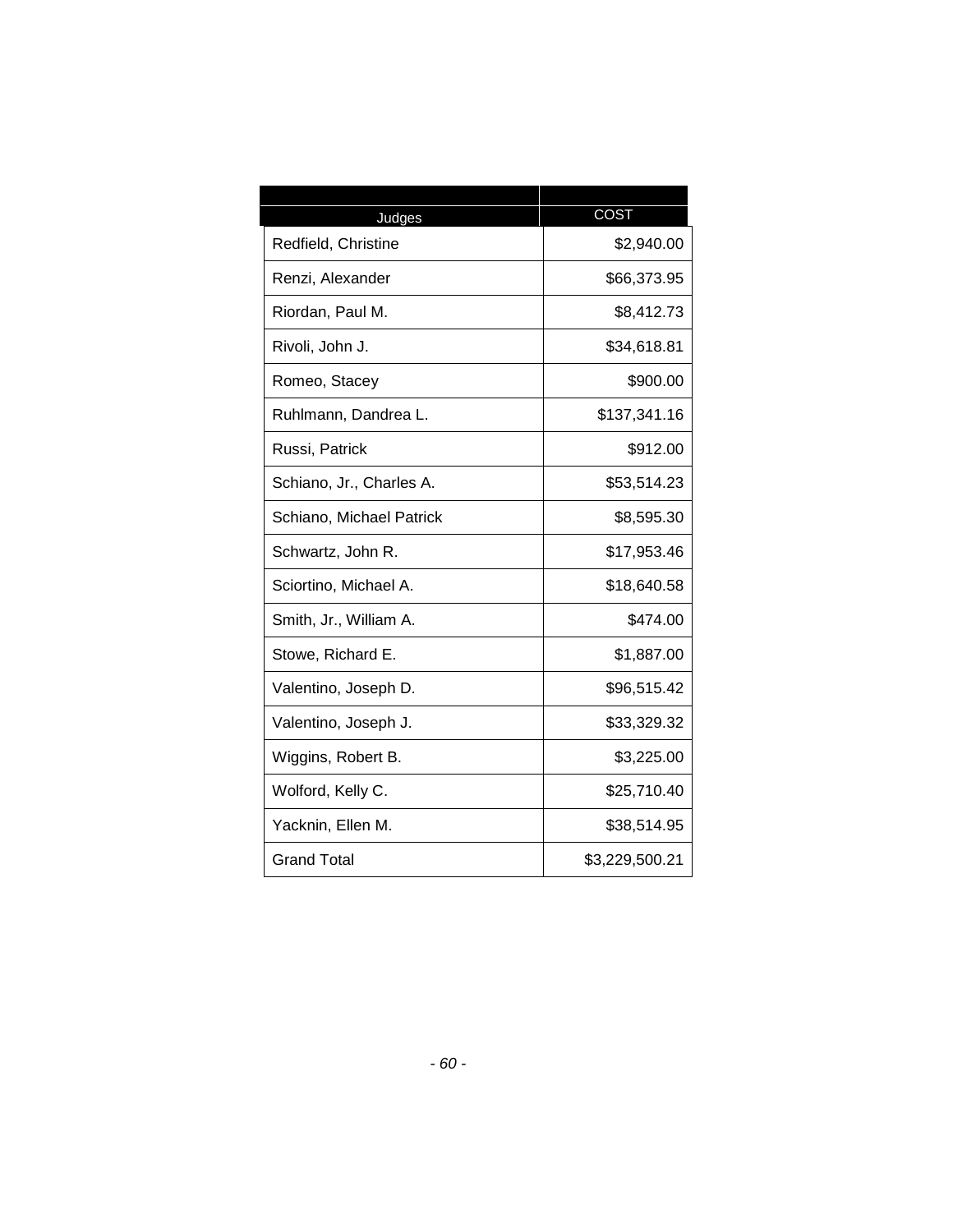# **Types of Cases Referred in 2011[6](#page-62-0)**

| Crime                         | Total |
|-------------------------------|-------|
| Act Manor Injur Child < 17    | 2     |
| Adoption                      | 1     |
| Agg DWI with Child 1st        | 2     |
| Agg. Harassment 2             | 57    |
| Agg. Unlicensed Operation 1   | 26    |
| Agg. Unlicensed Operation 2   | 25    |
| Agg. Unlicensed Operation 3   | 11    |
| Alcoholic Beverage Control    | 2     |
| Appeal-Criminal Court (Fel.)  | 19    |
| Appeal-Criminal Court (Misd.) | 3     |
| <b>Appeal-Family Court</b>    | 5     |
| Arson 2                       | 3     |
| Arson 2, Att.                 | 1     |
| Arson 3                       | 1     |
| Arson 4                       | 1     |
| Arson 5                       | 1     |
| Article 78 proceeding         | 1     |
| Assault 1                     | 8     |

<span id="page-62-0"></span><sup>&</sup>lt;sup>6</sup> Based only on cases referred to ACP (not including CDO) for assignment. Assignment numbers may vary for a variety of reasons.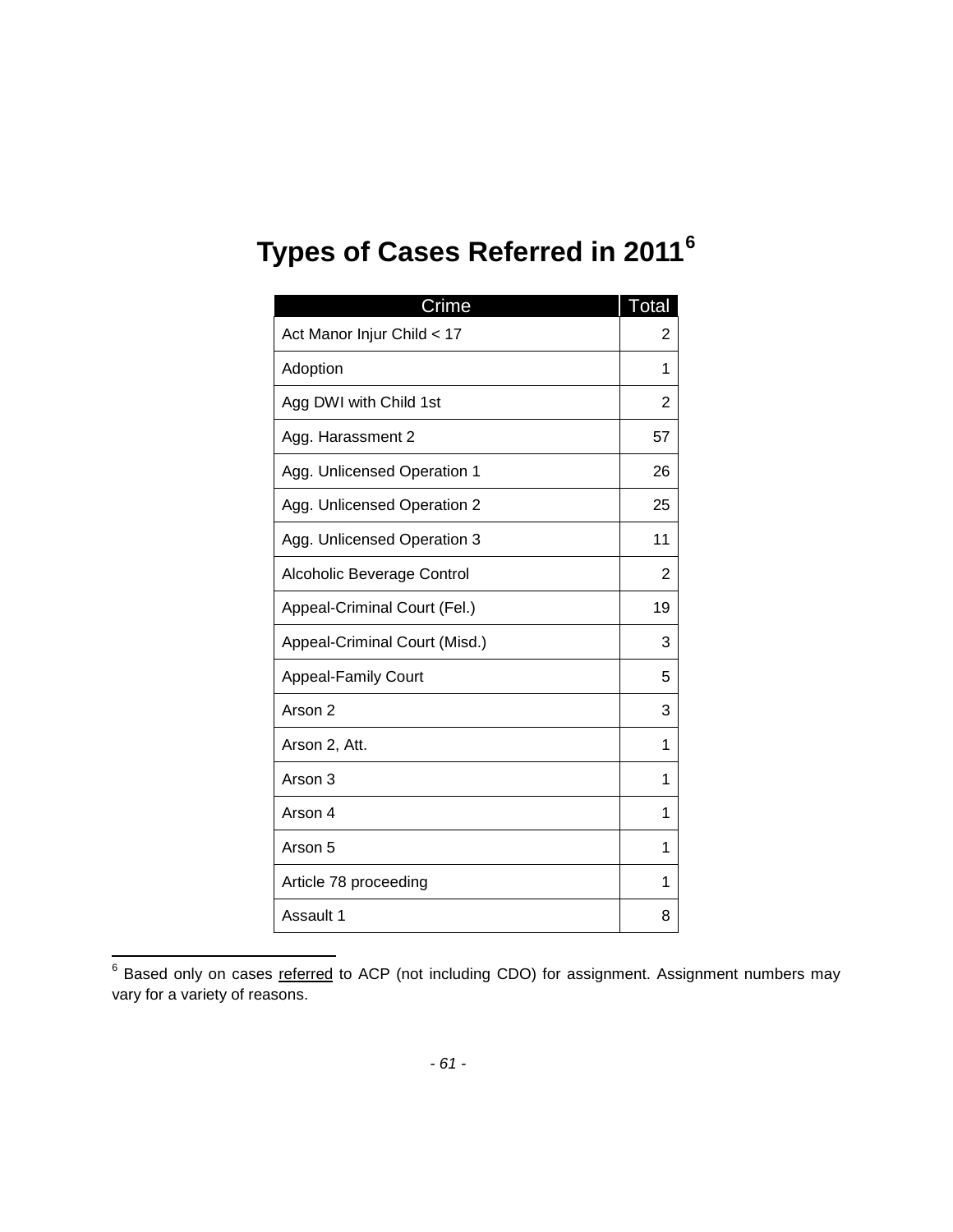| Crime                              | Total |
|------------------------------------|-------|
| Assault 2                          | 86    |
| Assault 2, Att.                    | 4     |
| Assault 3                          | 71    |
| Auto Strip 2                       | 1     |
| <b>Bribing a Witness</b>           | 1     |
| Burglary 1                         | 12    |
| <b>Burglary 2</b>                  | 92    |
| Burglary 2, Att.                   | 13    |
| <b>Burglary 3</b>                  | 64    |
| Burglary 3, Att.                   | 1     |
| <b>Child Protective Proceeding</b> | 125   |
| Conspiracy 2                       | 16    |
| CPFI <sub>1</sub>                  | 5     |
| CPFI <sub>2</sub>                  | 11    |
| CPFI 2, Att.                       | 1     |
| CPFI <sub>3</sub>                  | 1     |
| Crim. Obstruc Breath or Blood      | 5     |
| Crim. Poss. Controlled Substance 2 | 6     |
| Crim. Poss. Controlled Substance 3 | 149   |
| Crim, Poss, Controlled Substance 4 | 3     |
| Crim. Poss. Controlled Substance 5 | 6     |
| Crim. Poss. Controlled Substance 7 | 53    |
| Crim. Poss. Marihuana 2            | 8     |
| Crim. Poss. Marihuana 3            | 8     |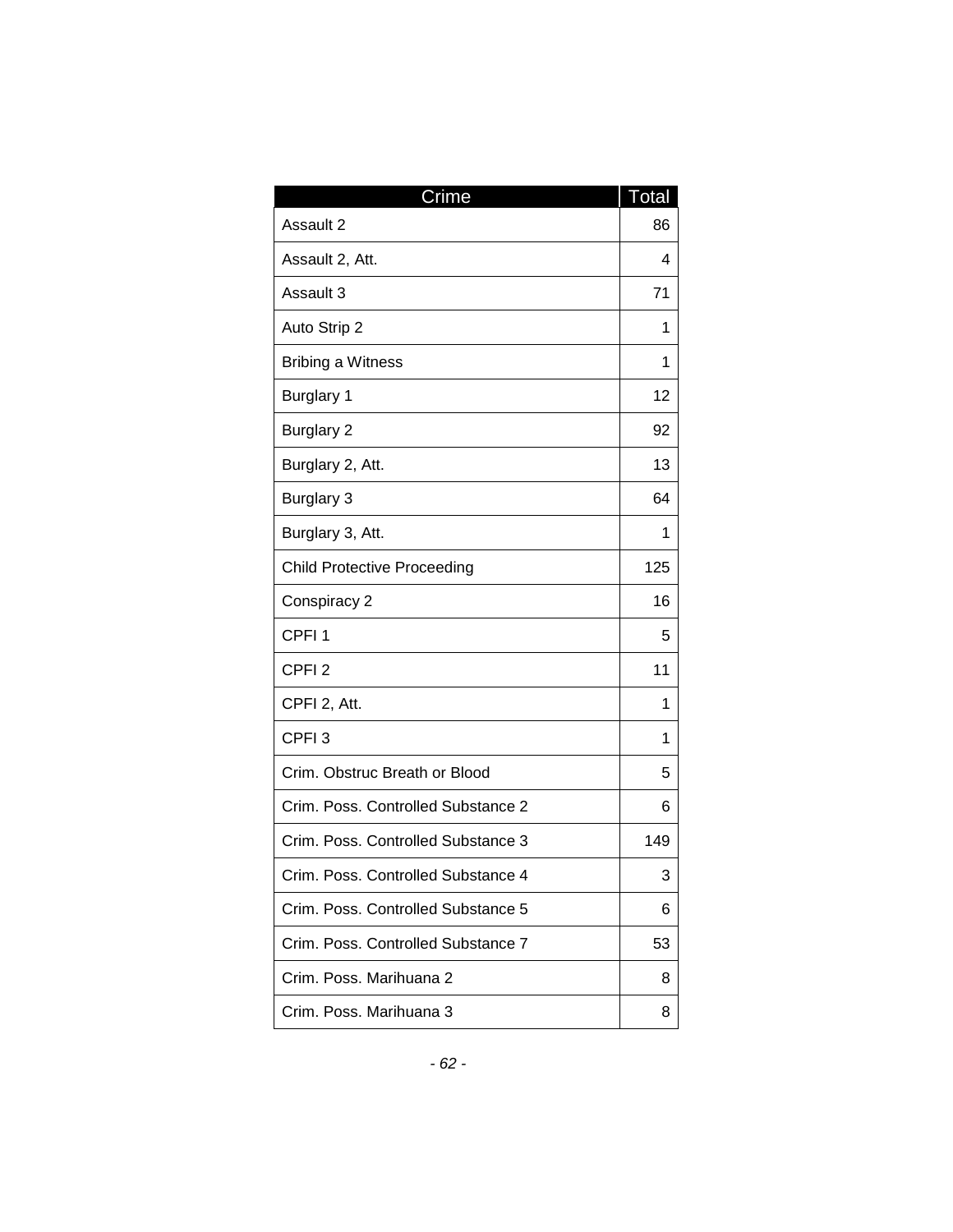| Crime                                | Total |
|--------------------------------------|-------|
| Crim. Poss. Marihuana 4              | 7     |
| Crim. Poss. Marihuana 5              | 17    |
| Crim. Poss. Stolen Property 2        | 1     |
| Crim. Poss. Stolen Property 3        | 9     |
| Crim. Poss. Stolen Property 4        | 41    |
| Crim. Poss. Stolen Property 5        | 19    |
| Crim. Poss. Weapon 2                 | 63    |
| Crim. Poss. Weapon 3                 | 16    |
| Crim. Poss. Weapon 4                 | 9     |
| Crim. Sale Marihuana 4               | 3     |
| Crim. Sale Marihuana 5               | 2     |
| Crim. Sale of Controlled Substance 2 | 2     |
| Crim. Sale of Controlled Substance 3 | 17    |
| Crim. Trespass 2                     | 14    |
| Crim. Trespass 3                     | 7     |
| Crim. Use Drug Paraphernalia 2       | 2     |
| <b>Criminal Contempt 1</b>           | 80    |
| Criminal Contempt 1, Aggravated      | 13    |
| <b>Criminal Contempt 2</b>           | 67    |
| Criminal Facilitation 4              | 1     |
| Criminal Impersonation 2             | 4     |
| <b>Criminal Mischief 2</b>           | 2     |
| Criminal Mischief 3                  | 21    |
| <b>Criminal Mischief 4</b>           | 69    |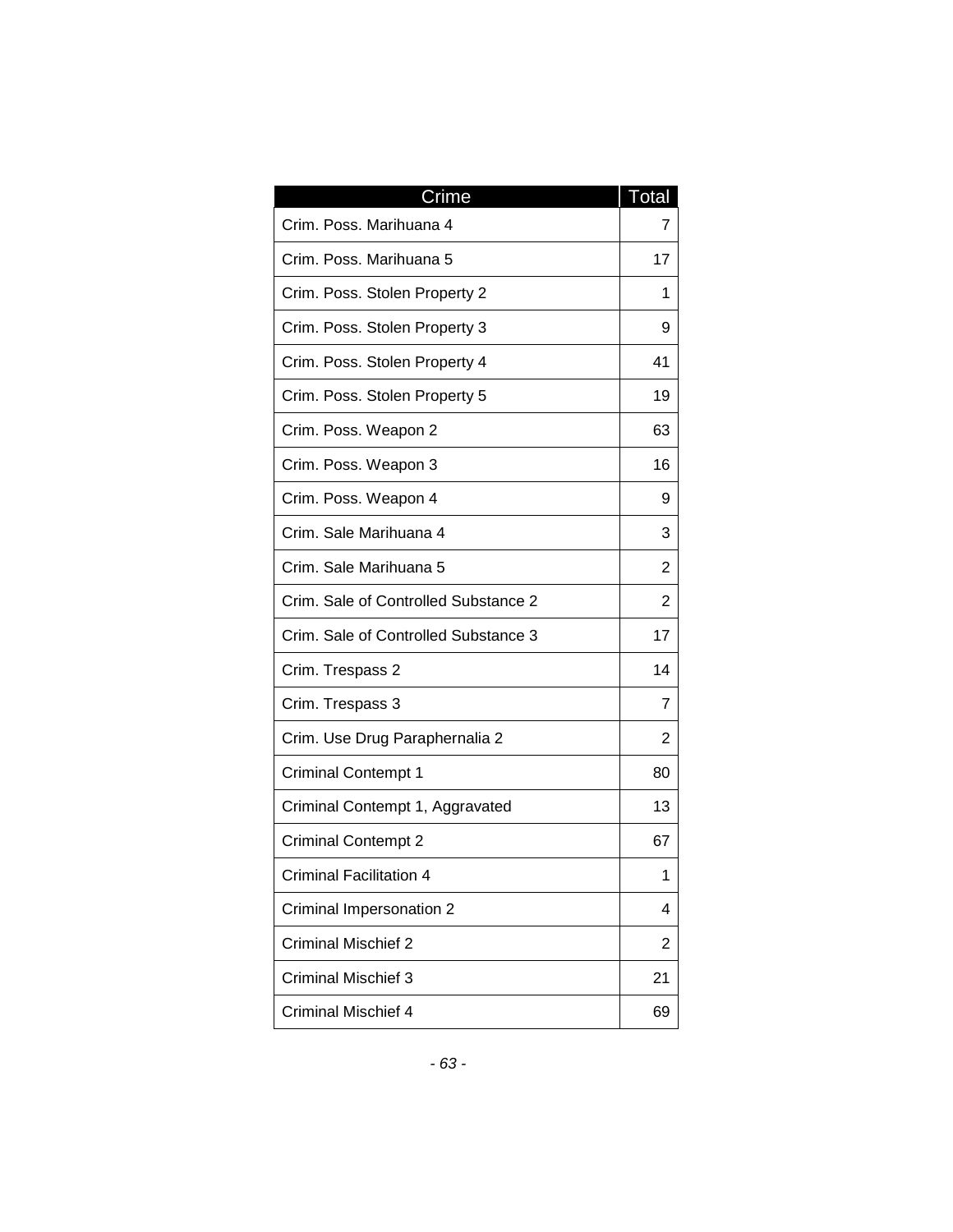| Crime                                         | Total |
|-----------------------------------------------|-------|
| Criminal Mischief 4, Att.                     | 1     |
| <b>Criminal Nuisance 2</b>                    | 1     |
| <b>Criminal Possession of Forgery Devices</b> | 1     |
| <b>Criminal Sexual Act 1</b>                  | 3     |
| <b>Criminal Sexual Act 2</b>                  | 1     |
| Custody/Visitation                            | 408   |
| <b>Disorderly Conduct</b>                     | 47    |
| Driving While Ability Impaired                | 1     |
| Driving While Intoxicated                     | 13    |
| Driving While Intoxicated (Fel.)              | 9     |
| End. Welfare Child                            | 15    |
| Escape 2                                      | 1     |
| Escape 3                                      | 1     |
| <b>Exposure of Person</b>                     | 1     |
| Fail to Reg: Sex Off 2nd O                    | 3     |
| Fail to Reg:Sex Offender                      | 1     |
| <b>False Personation</b>                      | 3     |
| <b>Falsely Reporting Incident 3</b>           | 2     |
| <b>Family Offense</b>                         | 117   |
| File False Written Statement                  | 1     |
| Forcible Touching                             | 2     |
| Forgery 2                                     | 13    |
| Forgery 3                                     | 1     |
| <b>Foster Care</b>                            | 7     |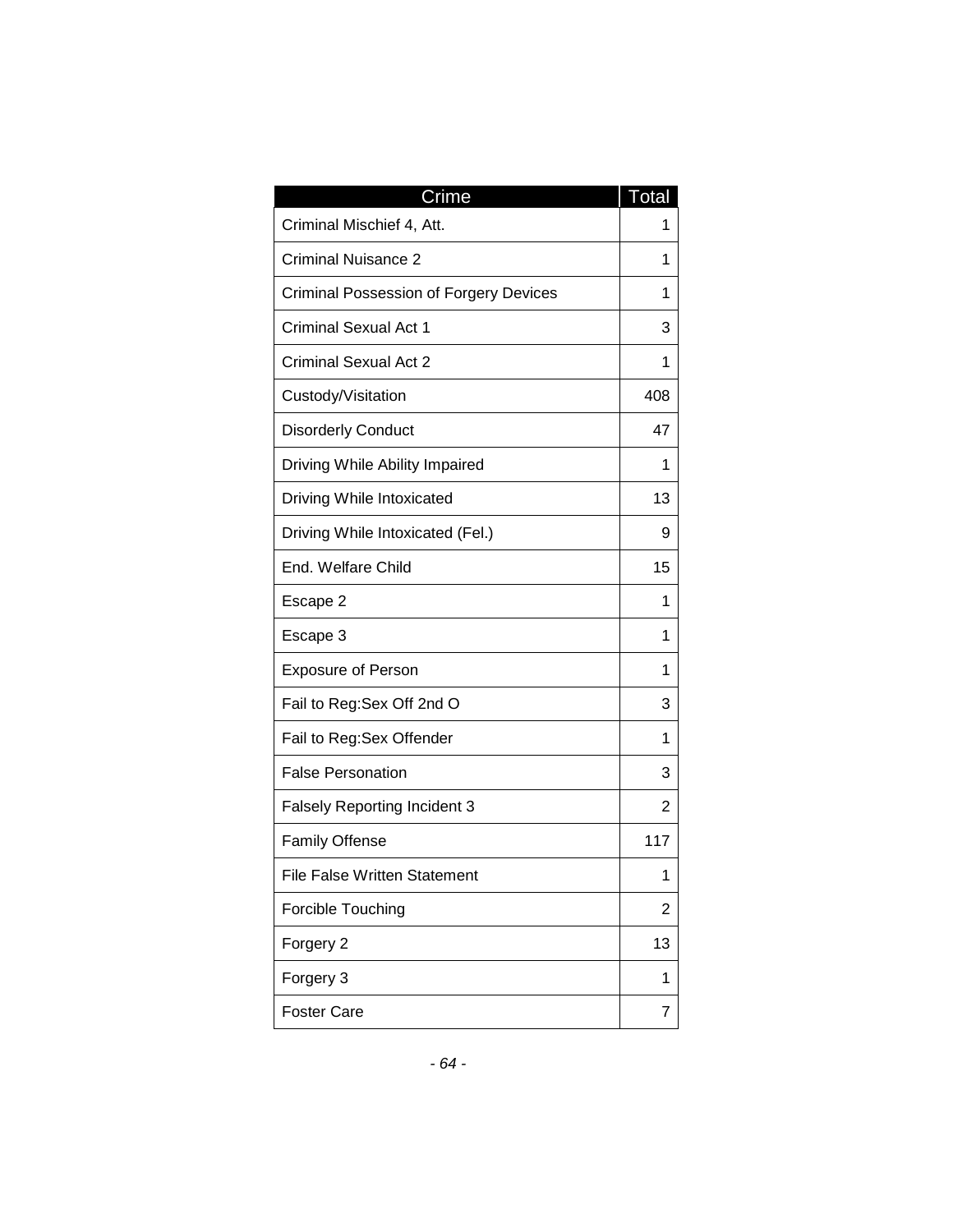| Crime                              | Total |
|------------------------------------|-------|
| Fugitive                           | 2     |
| Gang Assault 1                     | 6     |
| Gang Assault 1, Att.               | 1     |
| Gang Assault 2                     | 5     |
| <b>Grand Larceny 1</b>             | 1     |
| <b>Grand Larceny 3</b>             | 12    |
| Grand Larceny 3, Att.              | 1     |
| Grand Larceny 4                    | 45    |
| Grand Larceny 4, Att.              | 2     |
| Guardianship                       | 7     |
| Harassment                         | 3     |
| Harassment 2                       | 139   |
| <b>Hindering Prosecution 2</b>     | 1     |
| <b>Hindering Prosecution 3</b>     | 4     |
| <b>Identity Theft 1</b>            | 1     |
| <b>Identity Theft 2</b>            | 3     |
| Inciting to Riot                   | 1     |
| Inhalation of Certain Toxic Vapors | 1     |
| Kidnapping 1                       | 4     |
| Kidnapping 2                       | 3     |
| Leaving Scene Incident-PI-F        | 2     |
| Loitering                          | 13    |
| Loitering 1                        | 8     |
| Menacing 2                         | 33    |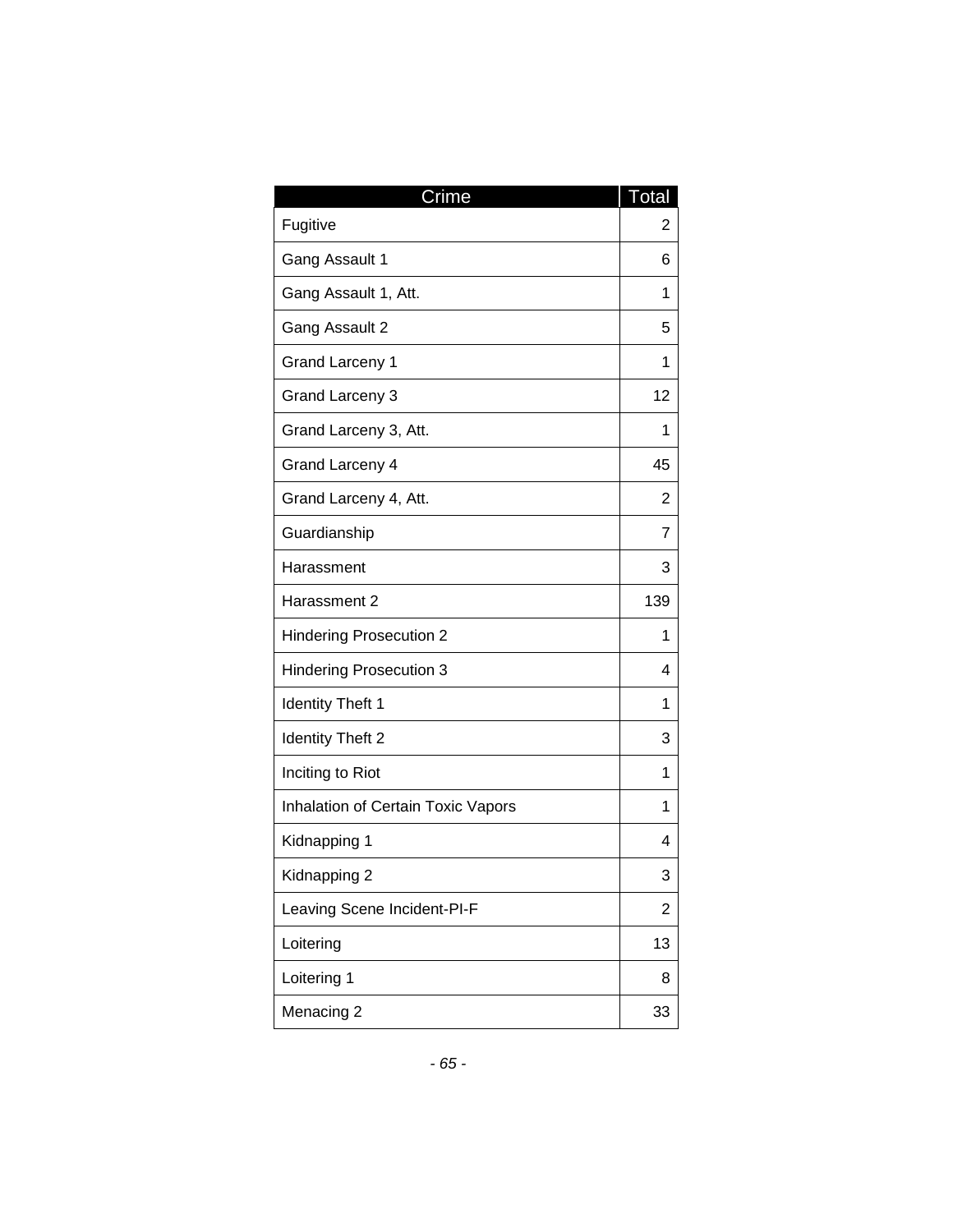| Crime                                      | Total |
|--------------------------------------------|-------|
| Murder 1, Att.                             | 1     |
| Murder <sub>2</sub>                        | 19    |
| Murder 2, Att.                             | 3     |
| <b>Obstructing Govt'l Administration 2</b> | 20    |
| Parole Violation                           | 42    |
| Participate Animal Fight                   | 1     |
| Paternity                                  | 22    |
| Petit Larceny                              | 233   |
| Petit Larceny, Att.                        | 3     |
| Pins-Intervenor/FC                         | 5     |
| Poss. Alcohol By Minor                     | 1     |
| Poss. Burglar's Tools                      | 4     |
| <b>Post-Conviction Motion</b>              | 4     |
| <b>Predatory Sexual Assault</b>            | 4     |
| Prohibited Use of Weapon                   | 8     |
| Promoting Prison Contraband 1              | 1     |
| Promoting Prison Contraband 2              | 2     |
| <b>Promoting Prostitution 3</b>            | 1     |
| Prostitution                               | 3     |
| Public Health Law                          | 1     |
| <b>Public Lewdness</b>                     | 3     |
| Rape 1                                     | 4     |
| Rape 1, Att.                               | 2     |
| Rape 2                                     | 2     |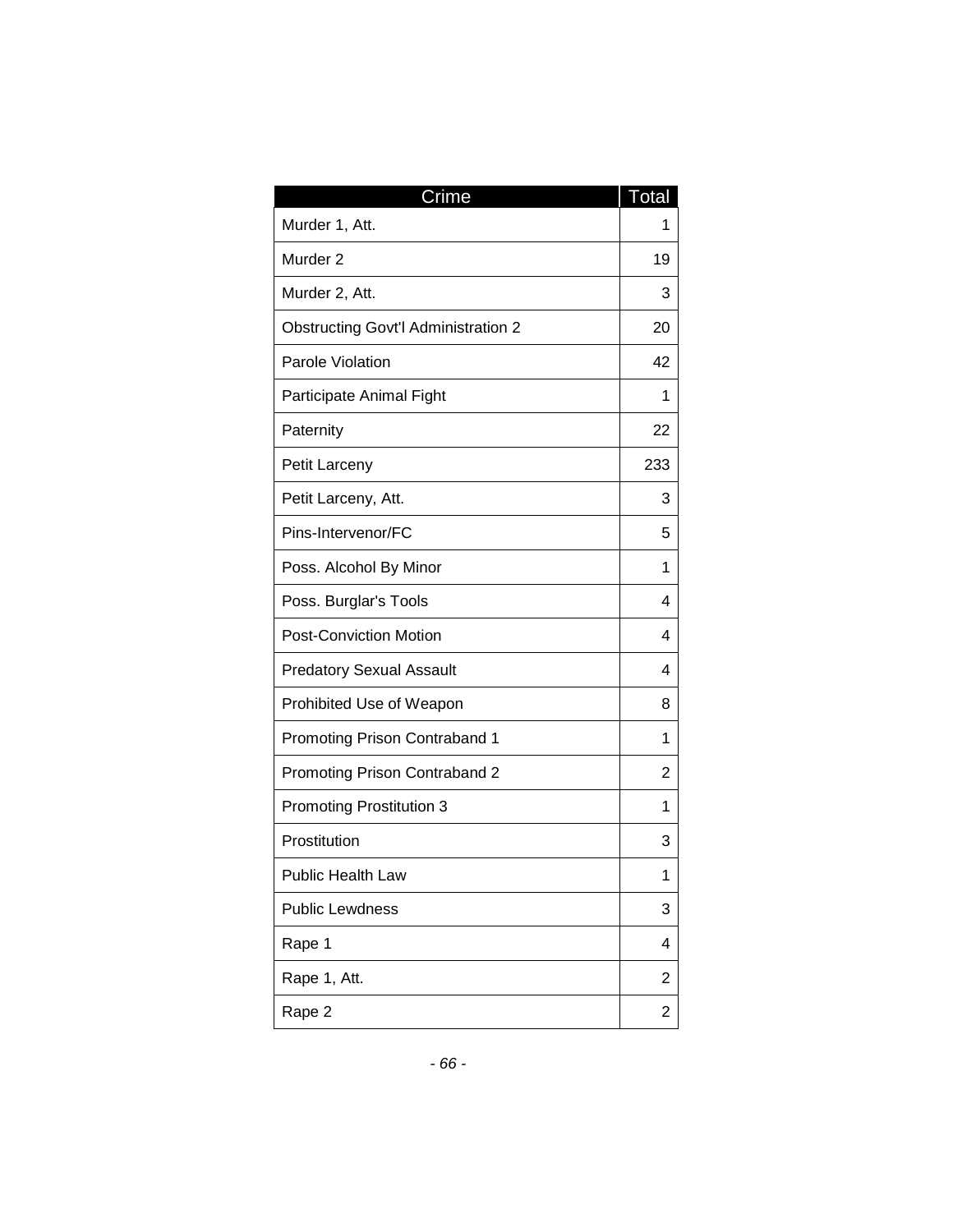| Crime                              | Total |
|------------------------------------|-------|
| <b>Reckless Driving</b>            | 1     |
| <b>Reckless Endangerment 1</b>     | 11    |
| <b>Reckless Endangerment 2</b>     | 1     |
| Resentence (F)                     | 10    |
| <b>Resisting Arrest</b>            | 22    |
| Rioting 2                          | 4     |
| Robbery 1                          | 65    |
| Robbery 1, Att.                    | 8     |
| Robbery 2                          | 45    |
| Robbery 2, Att.                    | 2     |
| Robbery 3                          | 10    |
| Robbery 3, Att.                    | 3     |
| Sexual Abuse 1                     | 1     |
| Sexual Abuse 3                     | 1     |
| <b>SORA</b>                        | 2     |
| Stalking 4                         | 1     |
| Support                            | 21    |
| <b>Suspended Registration</b>      | 2     |
| <b>Tampering Physical Evidence</b> | 3     |
| Theft of Services                  | 4     |
| Torturing & Injuring Animals       | 1     |
| <b>Trespass</b>                    | 18    |
| Unauthorized Use Motor Vehicle 2   | 2     |
| Unauthorized Use Motor Vehicle 3   | 18    |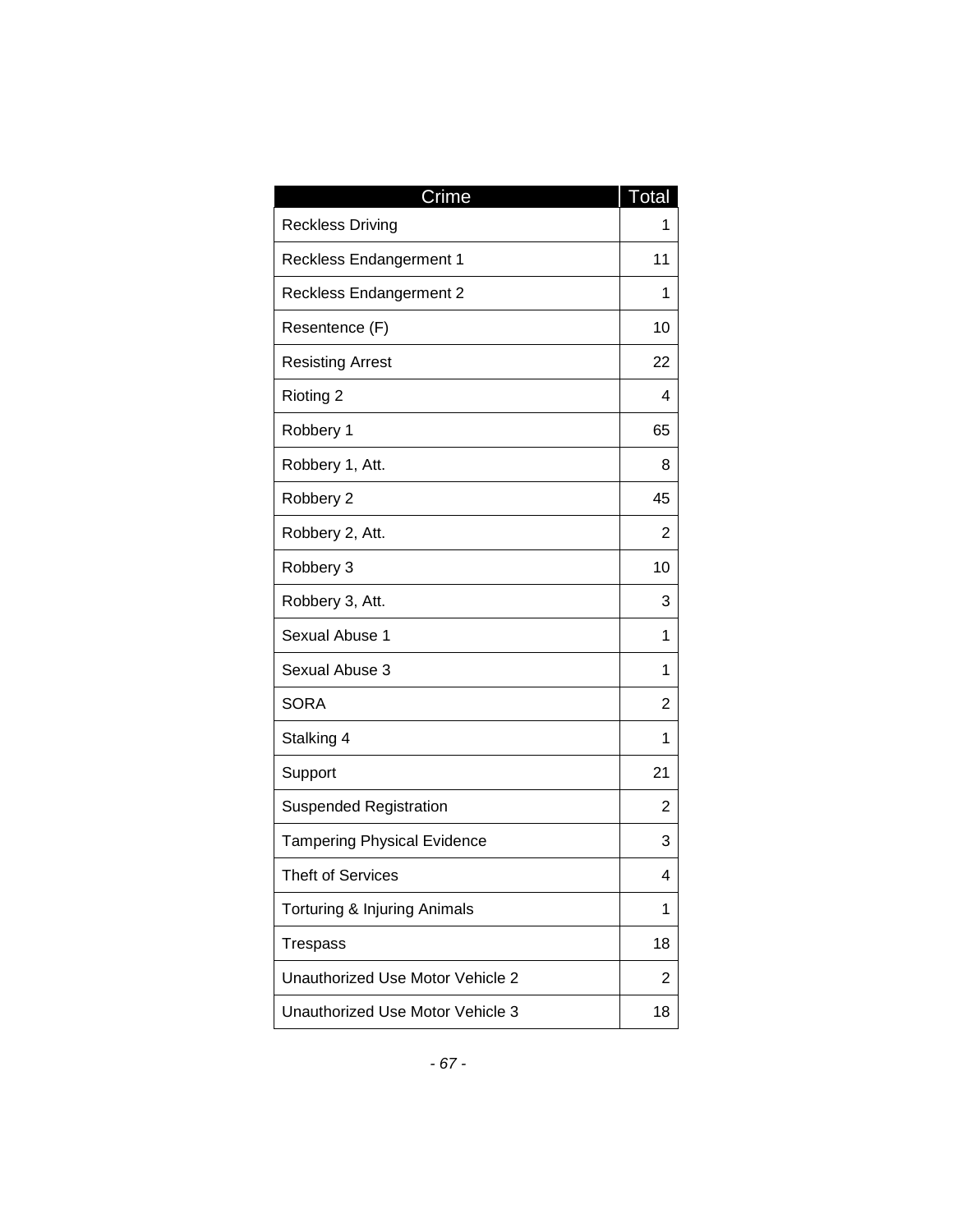| Crime                         | Total |
|-------------------------------|-------|
| Unlawful Poss, Fire Arms MV   |       |
| Unlawful Poss, Marihuana      | 12    |
| Unlawfully Dealing With Child | 1     |
| Violation Probation (F)       | 53    |
| Violation Probation (M)       | 69    |
| Witness                       | 14    |
| <b>Grand Total</b>            | 3143  |

# **2011 Case Dispositions[7](#page-69-0)**

| <b>Disposition</b>             | Total |
|--------------------------------|-------|
| Abated by Death                | 2     |
| ACD                            | 734   |
| <b>Admit Petition</b>          | 167   |
| Appeal Judgment - Affirmed     | 27    |
| Appeal Judgment - Discontinued | З     |
| Appeal Judgment - Dismissed    | 1     |
| Appeal Judgment - Modified     | 2     |
| Appeal Judgment - Reversed     | 2     |
| Appeal Sentence - Modified     | 2     |
| Bench Trial - Acquittal        | 21    |

<span id="page-69-0"></span> $\frac{7}{7}$  Includes all cases closed and paid in 2011 even if assigned in prior year.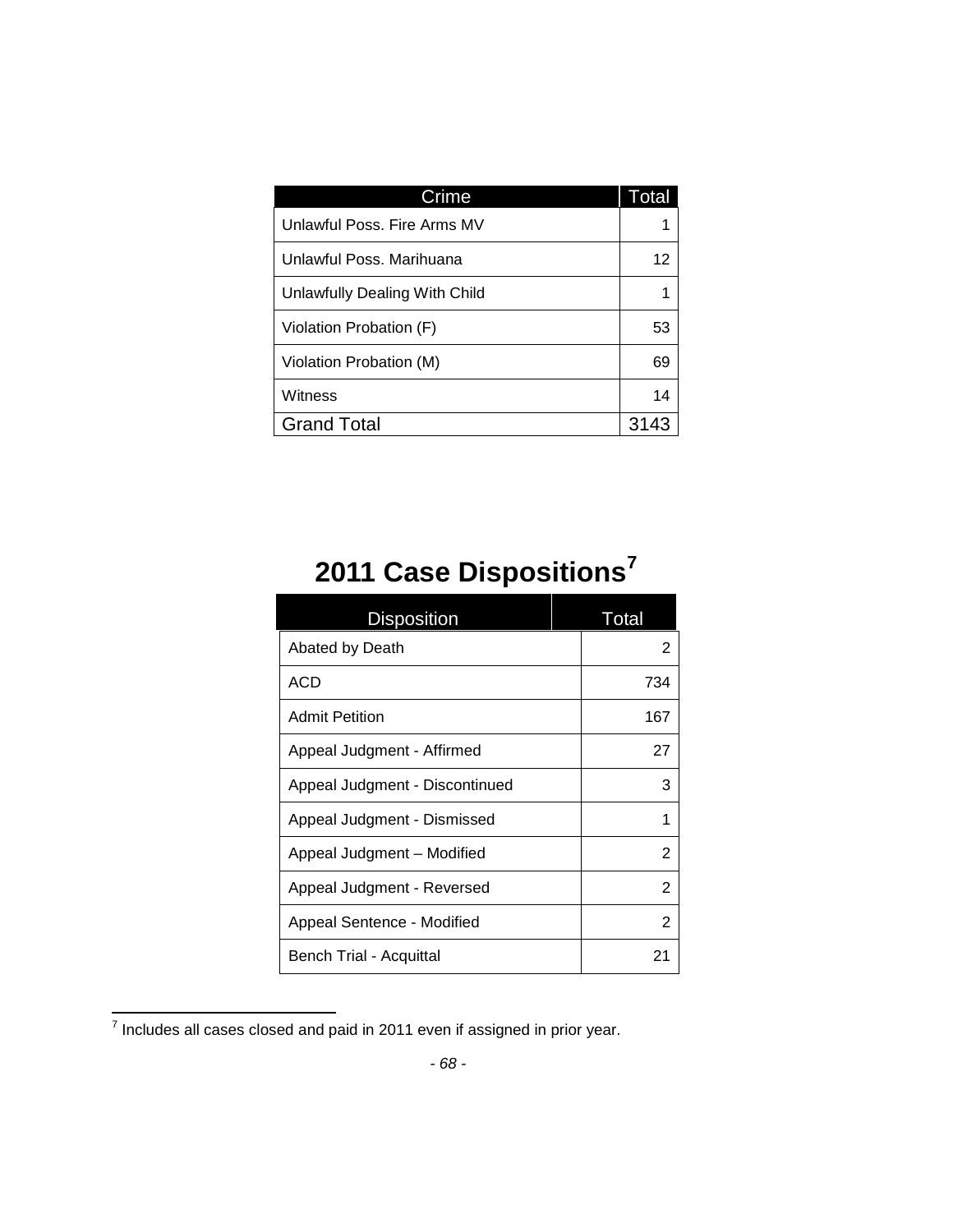| <b>Bench Trial - Guilty Lesser</b>   | 5   |
|--------------------------------------|-----|
| <b>Bench Trial - Guilty Original</b> | 7   |
| <b>Bench Warrant</b>                 | 38  |
| <b>Client Retained Own Counsel</b>   | 95  |
| Conflict of Interest                 | 10  |
| Consolidated - Other Charges         | 6   |
| Covered by Plea - Other Charge       | 203 |
| Dismissed - CPL 30.30                | 370 |
| Dismissed - Felony Complaint         | 6   |
| Dismissed - Indictment               | 17  |
| Dismissed - Information              | 280 |
| Dismissed - Plea in Satisfaction     | 45  |
| <b>Extradition Granted</b>           | 2   |
| Incompetent to Stand Trial           | 3   |
| Jury Trial - Acquittal               | 8   |
| <b>Jury Trial - Guilty Lesser</b>    | 8   |
| Jury Trial - Guilty Original         | 16  |
| No Bill - Grand Jury                 | 141 |
| No Conflict - PD Continued           | 31  |
| Not Indigent                         | 4   |
| Other                                | 21  |
| <b>Petition Dismissed</b>            | 869 |
| Petition found after hearing         | 24  |
| Plea to Reduced Charge               | 774 |
| Plea to Top Charge                   | 376 |